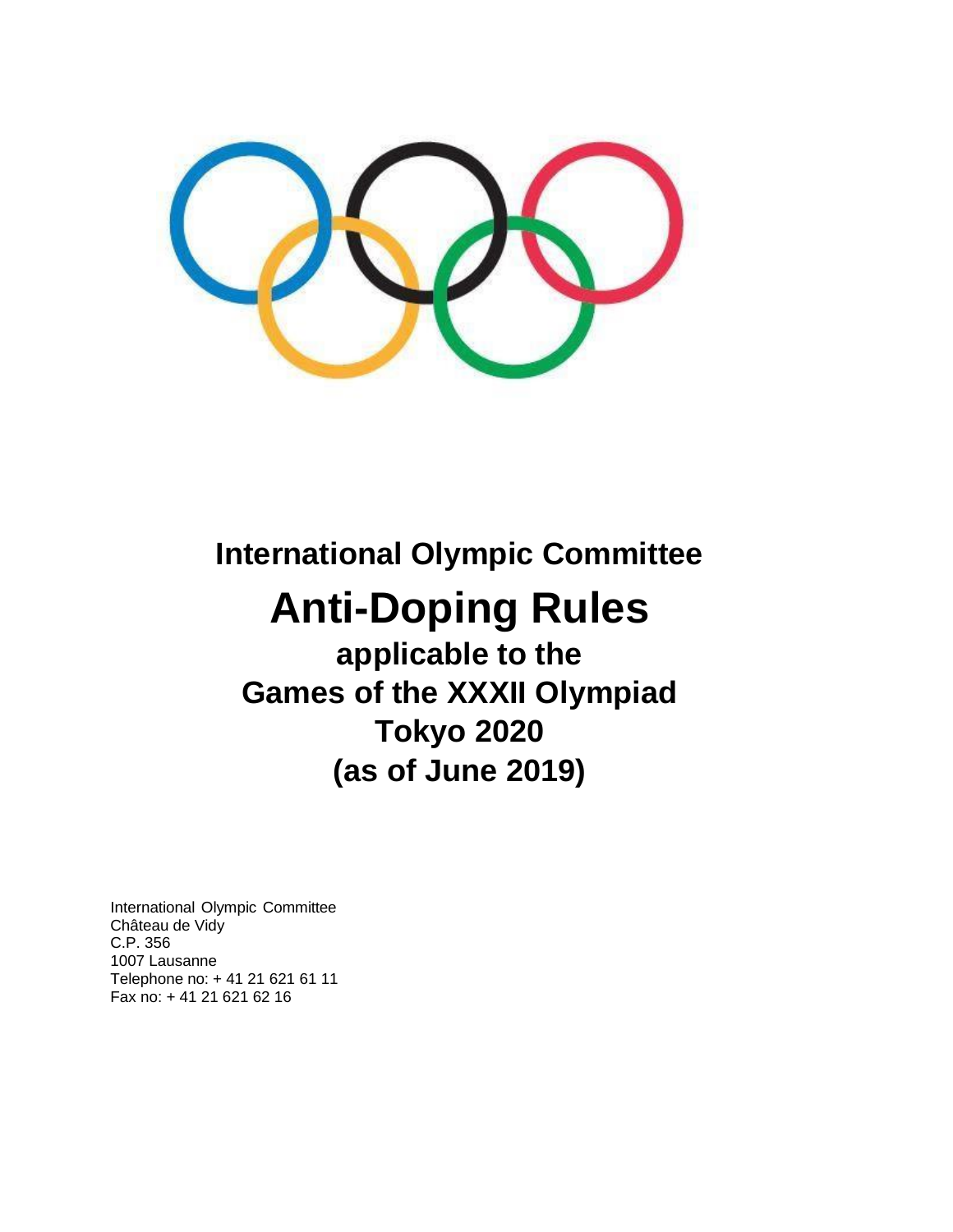# **TABLE OF CONTENTS**

| ARTICLE 9 - AUTOMATIC DISQUALIFICATION OF INDIVIDUAL RESULTS  24                                                         |  |
|--------------------------------------------------------------------------------------------------------------------------|--|
|                                                                                                                          |  |
|                                                                                                                          |  |
|                                                                                                                          |  |
|                                                                                                                          |  |
|                                                                                                                          |  |
| ARTICLE 15 - DOPING AND MEDICATION CONTROL FOR HORSES - EQUINE ANTI-<br>DOPING AND CONTROLLED MEDICATION REGULATIONS  32 |  |
| ARTICLE 16 - APPLICATION AND RECOGNITION OF DECISIONS  33                                                                |  |
|                                                                                                                          |  |
| ARTICLE 18 - AMENDMENT AND INTERPRETATION OF THE RULES  33                                                               |  |
|                                                                                                                          |  |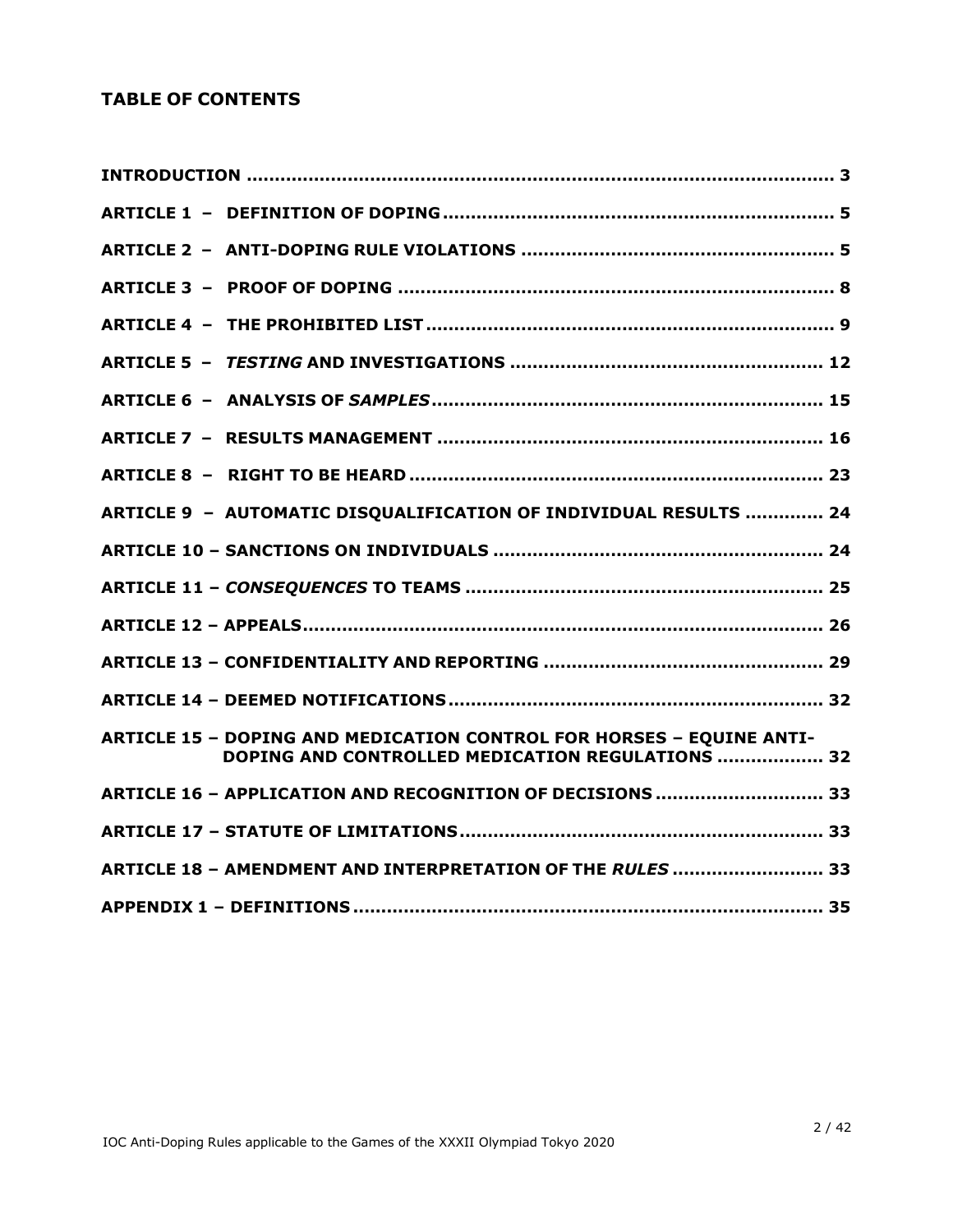# <span id="page-2-0"></span>**INTRODUCTION**

# **Preface**

The *International Olympic Committee* (*IOC*) is the supreme authority of the Olympic Movement and, in particular, the Olympic Games. Any *Person* belonging in any capacity whatsoever to the Olympic Movement is bound by the provisions of the Olympic Charter and is required to abide by the decisions of the *IOC*.

The Olympic Charter reflects the importance that the *IOC* places on the fight against doping in sport and its support for the World Anti-Doping Code (the *Code*) as adopted by the *IOC.*

The *IOC*, as *Code Signatory,* has established and adopted these *IOC* Anti-Doping Rules *(Rules)* in accordance with the *Code*, expecting that, in the spirit of sport, it will contribute to the fight against doping in the Olympic Movement. The *Rules are* complemented by other *IOC* documents and *WADA* documents including, *inter alia*, the *International Standards*.

#### **Scope of these Rules**

These *Rules* apply in relation to *the Olympic Games Tokyo 2020*. They shall, without limitation, apply to all *Doping Controls* over which the *IOC* has jurisdiction in relation to the *Olympic Games Tokyo 2020*.

These *Rules* shall, without limitation, apply to (a) the IOC; (b) all *Athletes* entered in the *Olympic Games Tokyo 2020* or who have otherwise been made subject to the authority of the *IOC* in connection with the *Olympic Games Tokyo 2020* (see below); (c) all *Athlete Support Persons* supporting such *Athletes*; (d) other *Persons* participating in, or accredited to, the *Olympic Games Tokyo 2020* including, without any limitation, *International Federations* and *NOCs*; and (e) any *Person* operating (even if only temporarily) under the authority of the *IOC* in relation to the *Olympic Games Tokyo 2020*.

*Athletes* entered in the *Olympic Games Tokyo 2020* or who have otherwise been made subject to the authority of the *IOC* in connection with the *Olympic Games Tokyo 2020* are bound by these *Rules* as a condition of eligibility to participate in the *Olympic Games Tokyo 2020. Athletes* shall, without limitation, be subject to the authority of the *IOC* upon being put forward by their *NOC* as potential participants in the *Olympic Games Tokyo 2020* in advance of the *Period of the Olympic Games Tokyo 2020* and shall in particular be considered to be entered into the *Olympic Games Tokyo 2020* upon being included in the final *NOC* delegation list.

The *Athlete Support Persons* supporting such *Athletes* and other *Persons* participating in, or accredited to, the *Olympic Games Tokyo 2020* are bound by these *Rules* as a condition of such participation or accreditation.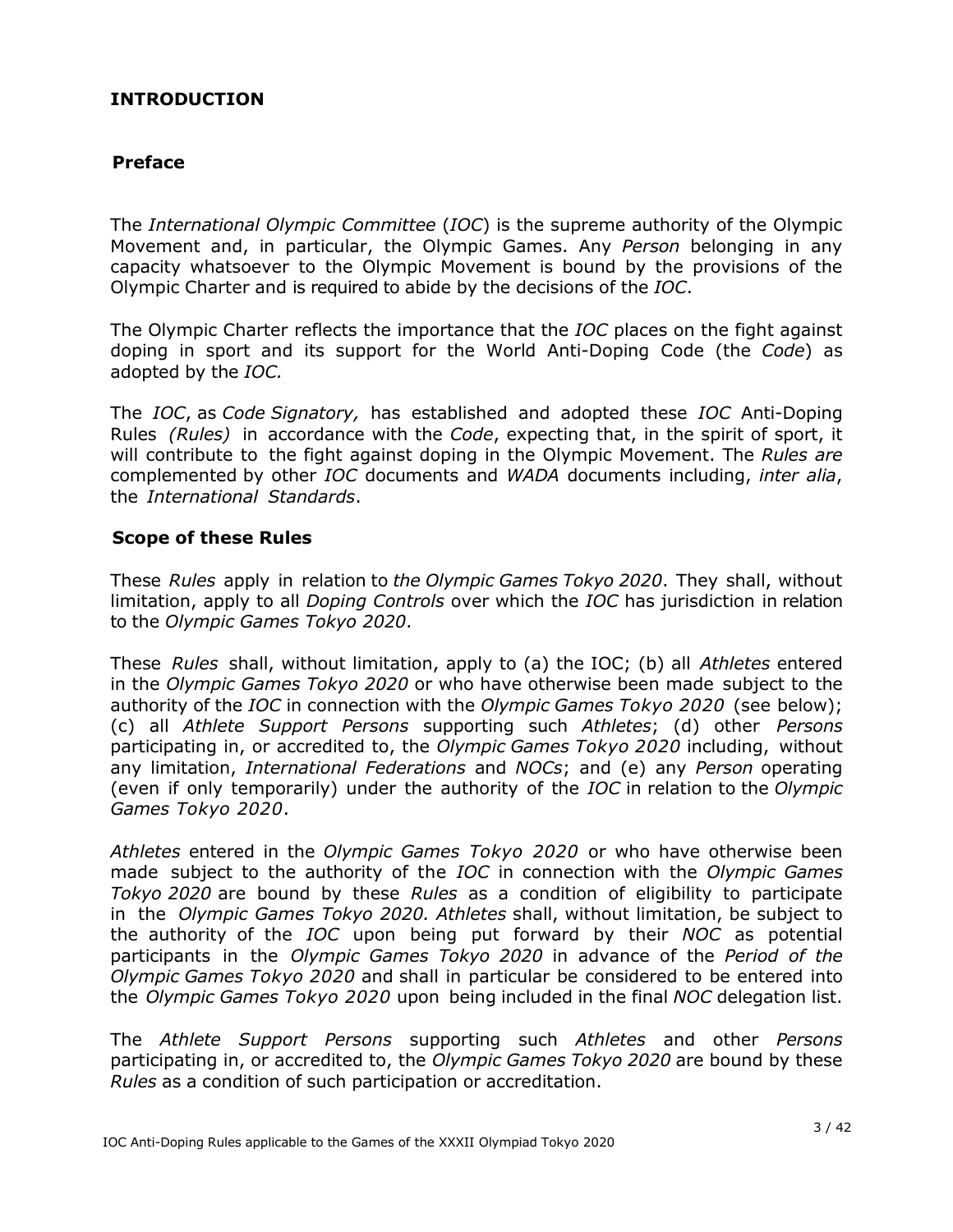*Persons* operating (even if only temporarily) under the authority of the *IOC* in connection with the *Olympic Games Tokyo 2020* are bound by these *Rules* as a condition of their participation or involvement in the *Olympic Games Tokyo 2020*.

#### **Delegation to the** *ITA*

The *IOC* is a *Signatory* to the *Code* and these *Rules* are adopted by the *IOC* in accordance with the mandatory provisions of the *Code*.

In accordance with the *Code* and these *Rules*, the *IOC* has agreed to delegate some of its responsibilities related to the implementation of all or part of the *Doping Control*  in relation to the *Olympic Games Tokyo 2020* to the *ITA* as further described hereunder, including without limitation, test distribution planning, *TUEs* and results management. The *ITA*, in turn, may sub-delegate the implementation of *Doping Control* as appropriate and customary (for example to *Tokyo 2020* or *Sample* collection agencies). References in these *Rules* to the *ITA* shall exceptionally, due to the *IOC*'s status as a *Major Event Organization* and where applicable within the context of the aforementioned delegation, be references to the *ITA* acting on behalf of the *IOC*.

Notwithstanding the above delegation, and in accordance with the *International Standard* for Code Compliance by Signatories, the *IOC* shall, as the *Signatory*, remain responsible from a *Code* compliance perspective for all aspects of *Doping Control* conducted at the *Olympic Games Tokyo 2020*.

Further, and for the avoidance of doubt, while the *ITA* may act on its behalf, the *IOC* shall be considered as the party asserting anti-doping rule violations and for the purpose of any actions taken within the results management process, as the responding party for the purpose of appeals, and as the party in any other matter under these *Rules* where that role would appropriately fall to a *Signatory* under the *Code*.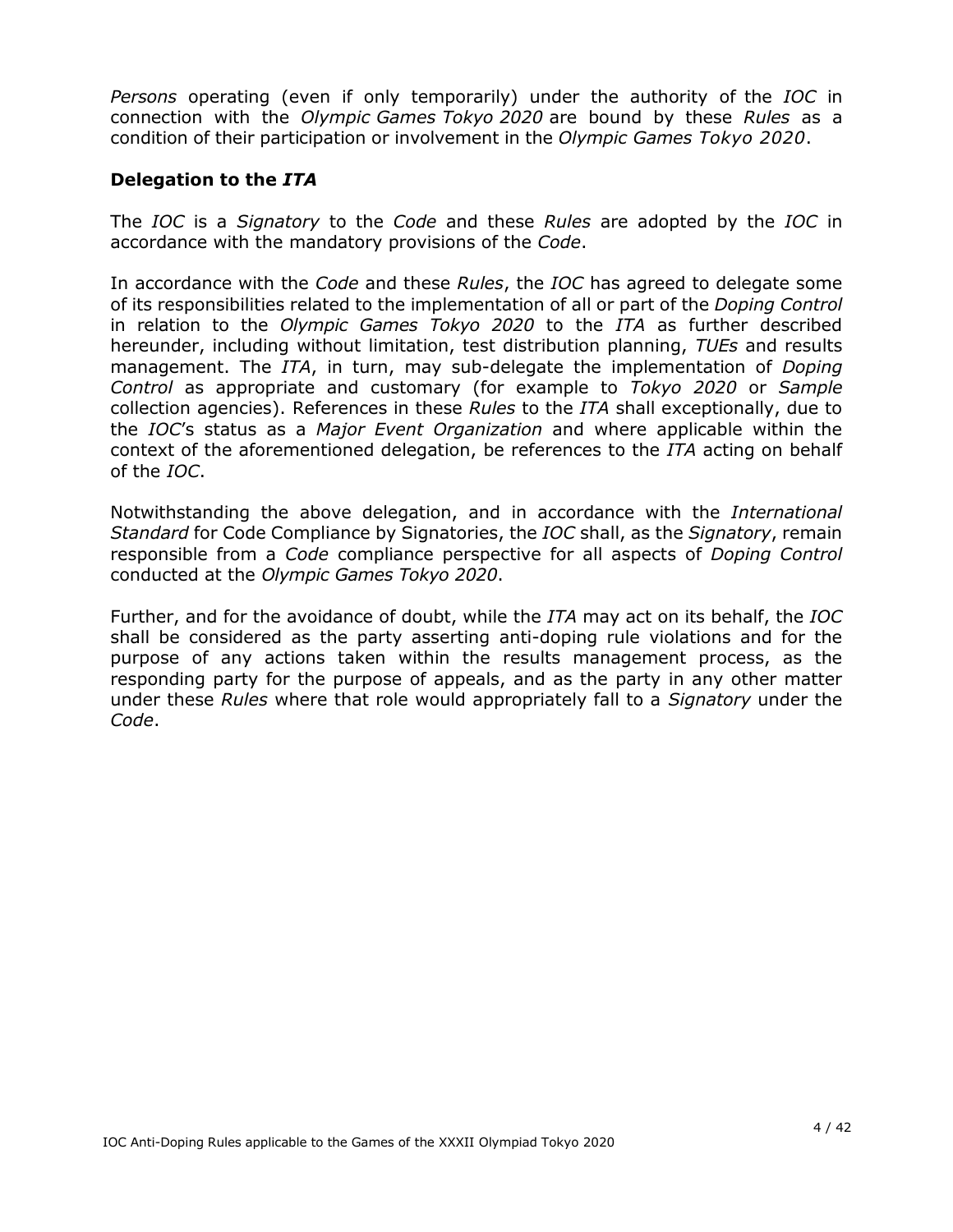# <span id="page-4-0"></span>**ARTICLE 1 – DEFINITION OF DOPING**

Doping is defined as the occurrence of one or more of the anti-doping rule violations set forth in Article 2.1 through Article 2.10 of these *Rules*.

## <span id="page-4-1"></span>**ARTICLE 2 – ANTI-DOPING RULE VIOLATIONS**

The purpose of Article 2 is to specify the circumstances and conduct which constitute anti-doping rule violations.

*Athletes* and other *Persons* shall be responsible for knowing (and shall be deemed to know) what constitutes an anti-doping rule violation and the substances and methods which have been included on the *Prohibited List*.

The following constitute anti-doping rule violations:

#### **2.1 Presence of a** *Prohibited Substance* **or its** *Metabolites* **or** *Markers* **in an** *Athlete***'***s Sample*

- **2.1.1** It is each *Athlete*'*s* personal duty to ensure that no *Prohibited Substance* enters his or her body. *Athletes* are responsible for any *Prohibited Substance* or its *Metabolites* or *Markers* found to be present in their *Samples*. Accordingly, it is not necessary that intent, *Fault*, negligence or knowing *Use* on the *Athlete's* part be demonstrated in order to establish an anti-doping rule violation under Article 2.1.
- **2.1.2** Sufficient proof of an anti-doping rule violation under Article 2.1 is established by any of the following: presence of a *Prohibited Substance* or its *Metabolites* or *Markers* in the *Athlete's* A *Sample* where the *Athlete*  waives analysis of the B *Sample* and the B *Sample* is not analyzed; or, where the *Athlete's* B *Sample* is analyzed and the analysis of the *Athlete's* B *Sample* confirms the presence of the *Prohibited Substance* or its *Metabolites* or *Markers* found in the *Athlete's* A *Sample*; or, where the *Athlete's* B *Sample* is split into two bottles and the analysis of the second bottle confirms the presence of the *Prohibited Substance* or its *Metabolites* or *Markers* found in the first bottle.
- **2.1.3** Excepting those substances for which a quantitative threshold is specifically identified in the *Prohibited List*, the presence of any quantity of a *Prohibited Substance* or its *Metabolites* or *Markers* in an *Athlete*'*s Sample* shall constitute an anti-doping rule violation.
- **2.1.4** As an exception to the general rule of Article 2.1, the *Prohibited List* or *International Standards* may establish special criteria for the evaluation of *Prohibited Substances* that can also be produced endogenously.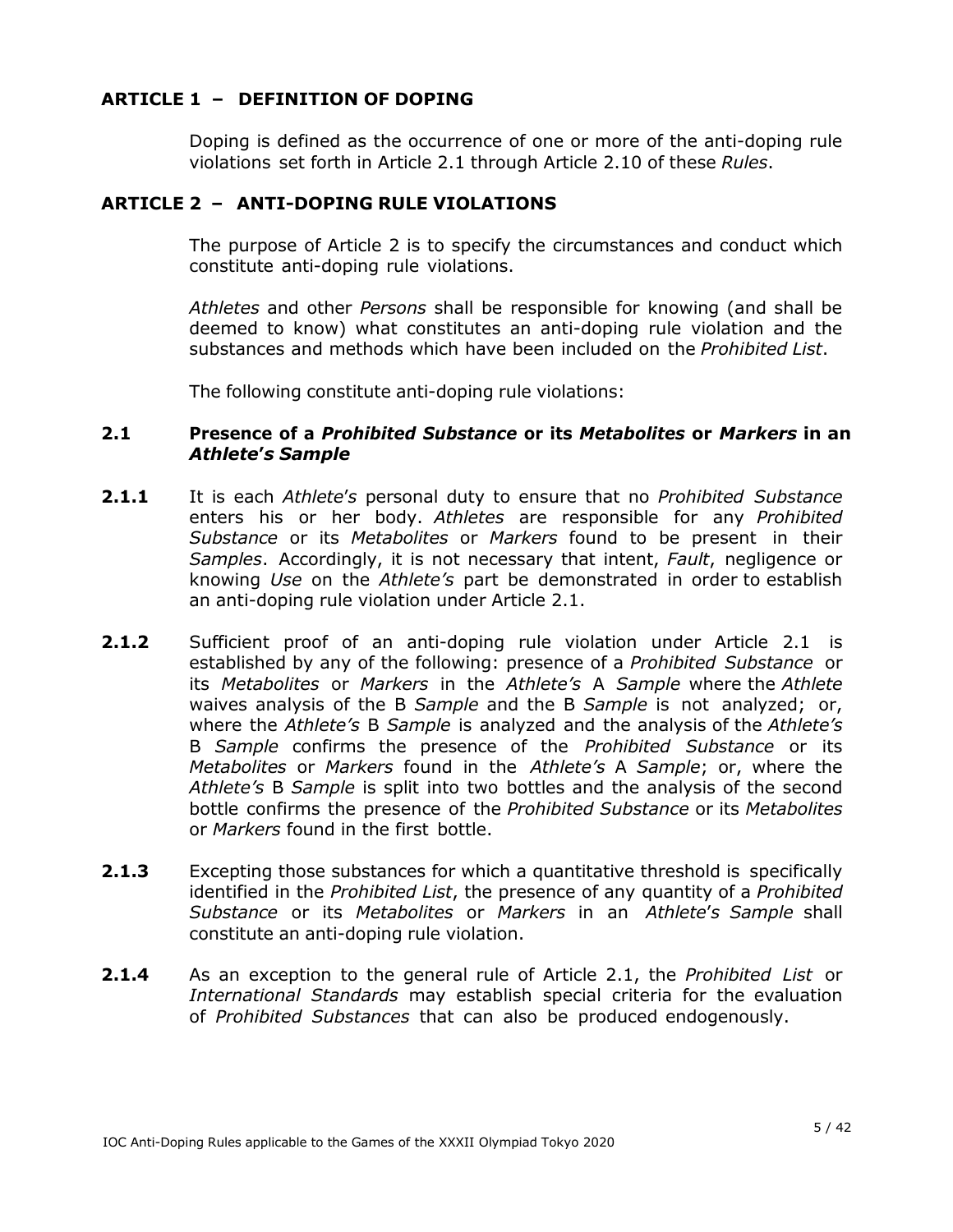## **2.2** *Use* **or** *Attempted Use* **by an** *Athlete* **of a** *Prohibited Substance* **or a** *Prohibited Method*

- **2.2.1** It is each *Athlete's* personal duty to ensure that no *Prohibited Substance* enters his or her body and that no *Prohibited Method* is *Used*. Accordingly, it is not necessary that intent, *Fault*, negligence or knowing *Use* on the *Athlete's* part be demonstrated in order to establish an antidoping rule violation for *Use* of a *Prohibited Substance* or a *Prohibited Method*.
- **2.2.2** The success or failure of the *Use* or *Attempted Use* of a *Prohibited Substance* or *Prohibited Method* is not material. It is sufficient that the *Prohibited Substance* or *Prohibited Method* was *Used* or *Attempted* to be *Used* for an anti-doping rule violation to be committed.

## **2.3 Evading, Refusing or Failing to Submit to** *Sample* **Collection**

Evading *Sample* collection, or without compelling justification, refusing or failing to submit to *Sample* collection after notification as authorized in these *Rules* or other applicable anti-doping rules.

## **2.4 Whereabouts Failures**

Any combination of three missed tests and/or filing failures, as defined in the *International Standard* for Testing and Investigations, within a twelvemonth period by an *Athlete* in a *Registered Testing Pool*.

## **2.5** *Tampering* **or** *Attempted Tampering* **with any part of** *Doping Control*

Conduct which subverts the *Doping Control* process but which would not otherwise be included in the definition of *Prohibited Methods*. *Tampering* shall include, without limitation, intentionally interfering or attempting to interfere with a *Doping Control* official, providing fraudulent information to an *Anti-Doping Organization* or intimidating or attempting to intimidate a potential witness.

# **2.6** *Possession* **of a** *Prohibited Substance* **or a** *Prohibited Method*

- **2.6.1** *Possession* by an *Athlete In-Competition* of any *Prohibited Substance* or any *Prohibited Method,* or *Possession* by an *Athlete Out-of-Competition* of any *Prohibited Substance* or any *Prohibited Method* which is prohibited *Out-of-Competition* unless the *Athlete* establishes that the *Possession* is consistent with a *TUE* granted in accordance with Article 4.4 of the *Code* or other acceptable justification.
- **2.6.2** *Possession* by an *Athlete Support Person In-Competition* of any *Prohibited Substance* or any *Prohibited Method,* or *Possession* by an *Athlete Support Person Out-of-Competition* of any *Prohibited Substance* or any *Prohibited*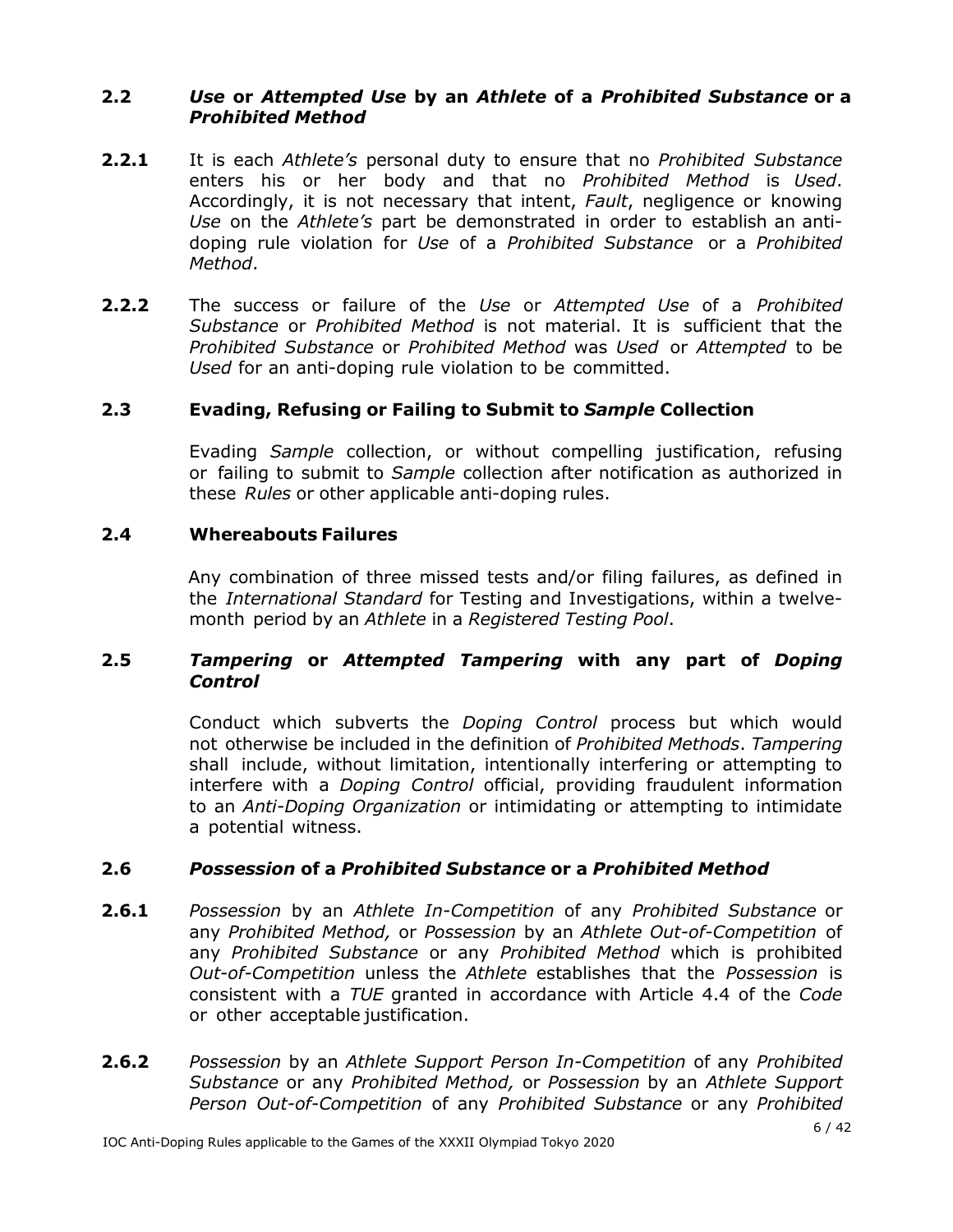*Method* which is prohibited *Out-of-Competition* in connection with an *Athlete*, *Competition* or training, unless the *Athlete Support Person* establishes that the *Possession* is consistent with a *TUE* granted to an *Athlete* in accordance with Article 4.4 of the *Code* or other acceptable justification.

## **2.7** *Trafficking* **or** *Attempted Trafficking* **in any** *Prohibited Substance* **or** *Prohibited Method*

**2.8** *Administration* **or** *Attempted Administration* **to any** *Athlete In-Competition* **of any** *Prohibited Substance or Prohibited Method,* **or** *Administration* **or** *Attempted Administration* **to any** *Athlete Outof- Competition* **of any** *Prohibited Substance* **or any** *Prohibited Method* **that is prohibited** *Out-of-Competition*

#### **2.9 Complicity**

Assisting, encouraging, aiding, abetting, conspiring, covering up or any other type of intentional complicity involving an anti-doping rule violation, *Attempted* anti-doping rule violation or violation of Article 10.12.1 of the *Code* by another *Person*.

## **2.10 Prohibited Association**

Association by an *Athlete* or other *Person* subject to the authority of an *Anti-Doping Organization* in a professional or sport-related capacity with any *Athlete Support Person* who:

- **2.10.1** If subject to the authority of an *Anti-Doping Organization*, is serving a period of *Ineligibility*; or
- **2.10.2** If not subject to the authority of an *Anti-Doping Organization*, and where *Ineligibility* has not been addressed in a results management process pursuant to the *Code*, has been convicted or found in a criminal, disciplinary or professional proceeding to have engaged in conduct which would have constituted a violation of anti-doping rules if *Code*-compliant rules had been applicable to such *Person.* The disqualifying status of such *Person* shall be in force for the longer of six years from the criminal, professional or disciplinary decision or the duration of the criminal, disciplinary or professional sanction imposed; or
- **2.10.3** Is serving as a front or intermediary for an individual described in Article 2.10.1 or 2.10.2.

In order for this provision to apply, it is necessary that the *Athlete* or other *Person* has previously been advised in writing by an *Anti-Doping Organization* with jurisdiction over the *Athlete* or other *Person*, or by *WADA*, of the *Athlete Support Person's* disqualifying status and the potential *Consequence* of prohibited association and that the *Athlete* or other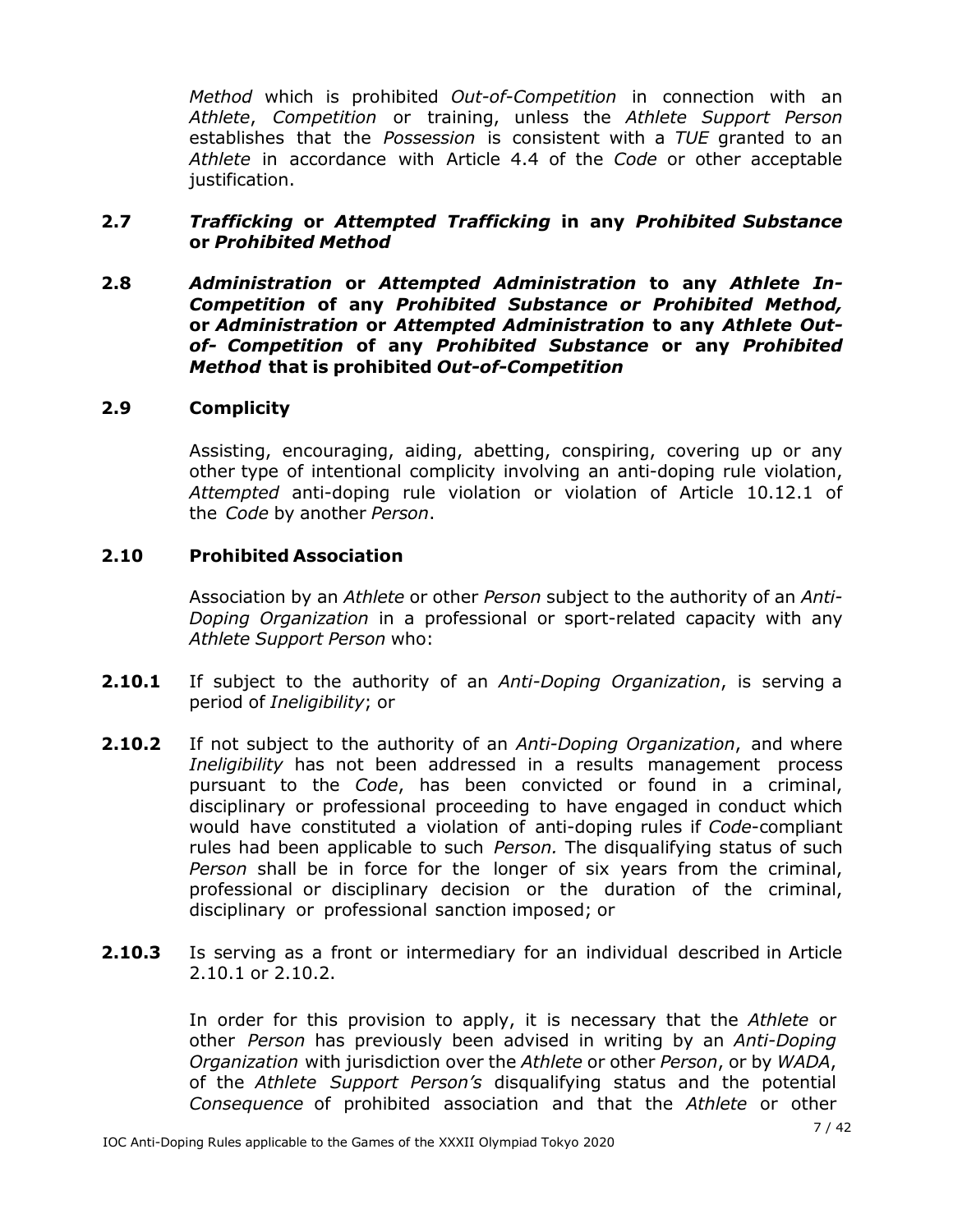*Person* can reasonably avoid the association. The *Anti-Doping Organization* shall also use reasonable efforts to advise the *Athlete Support Person* who is the subject of the notice to the *Athlete* or other *Person* that the *Athlete Support Person* may, within 15 days, come forward to the *Anti-Doping Organization* to explain that the criteria described in Articles 2.10.1 and 2.10.2 do not apply to such *Athlete Support Person*. (Notwithstanding Article 17, this Article applies even when the *Athlete Support Person's* disqualifying conduct occurred prior to the effective date provided in Article 25 of the *Code*).

The burden shall be on the *Athlete* or other *Person* to establish that any association with *Athlete Support Persons* described in Article 2.10.1 or 2.10.2 is not in a professional or sport-related capacity.

If the *IOC* or *ITA* becomes aware of an *Athlete Support Person* who meets the criteria described in Article 2.10.1, 2.10.2 or 2.10.3, it shall submit that information to *WADA*.

# <span id="page-7-0"></span>**ARTICLE 3 – PROOF OF DOPING**

## **3.1 Burdens and Standards of Proof**

The *IOC* (or the *ITA* acting before the hearing panel on behalf of the *IOC* as set forth in Article 8.1.1 of these *Rules*) shall have the burden of establishing that an anti-doping rule violation has occurred. The standard of proof shall be whether the *IOC* has established an anti-doping rule violation to the comfortable satisfaction of the hearing panel bearing in mind the seriousness of the allegation which is made. This standard of proof in all cases is greater than a mere balance of probabilities but less than proof beyond a reasonable doubt. Where these *Rules* place the burden of proof upon the *Athlete* or other *Person* alleged to have committed an antidoping rule violation to rebut a presumption or establish specified facts or circumstances, the standard of proof shall be by a balance of probabilities.

#### **3.2 Methods of Establishing Facts and Presumptions**

Facts related to anti-doping rule violations may be established by any reliable means, including admissions. The following rules of proof shall be applicable in doping cases:

**3.2.1** Analytical methods and decision- limits approved by *WADA* after consultation within the relevant scientific community, which have been the subject of peer review, are presumed to be scientifically valid. Any *Athlete* or other *Person* seeking to rebut this presumption of scientific validity shall, as a condition precedent to any such challenge, first notify *WADA* of the challenge and the basis of the challenge. *CAS Anti-Doping Division* on its own initiative may also inform *WADA* of any such challenge. At *WADA*'s request, the *CAS Anti-Doping Division* panel shall appoint an appropriate scientific expert to assist the panel in its evaluation of the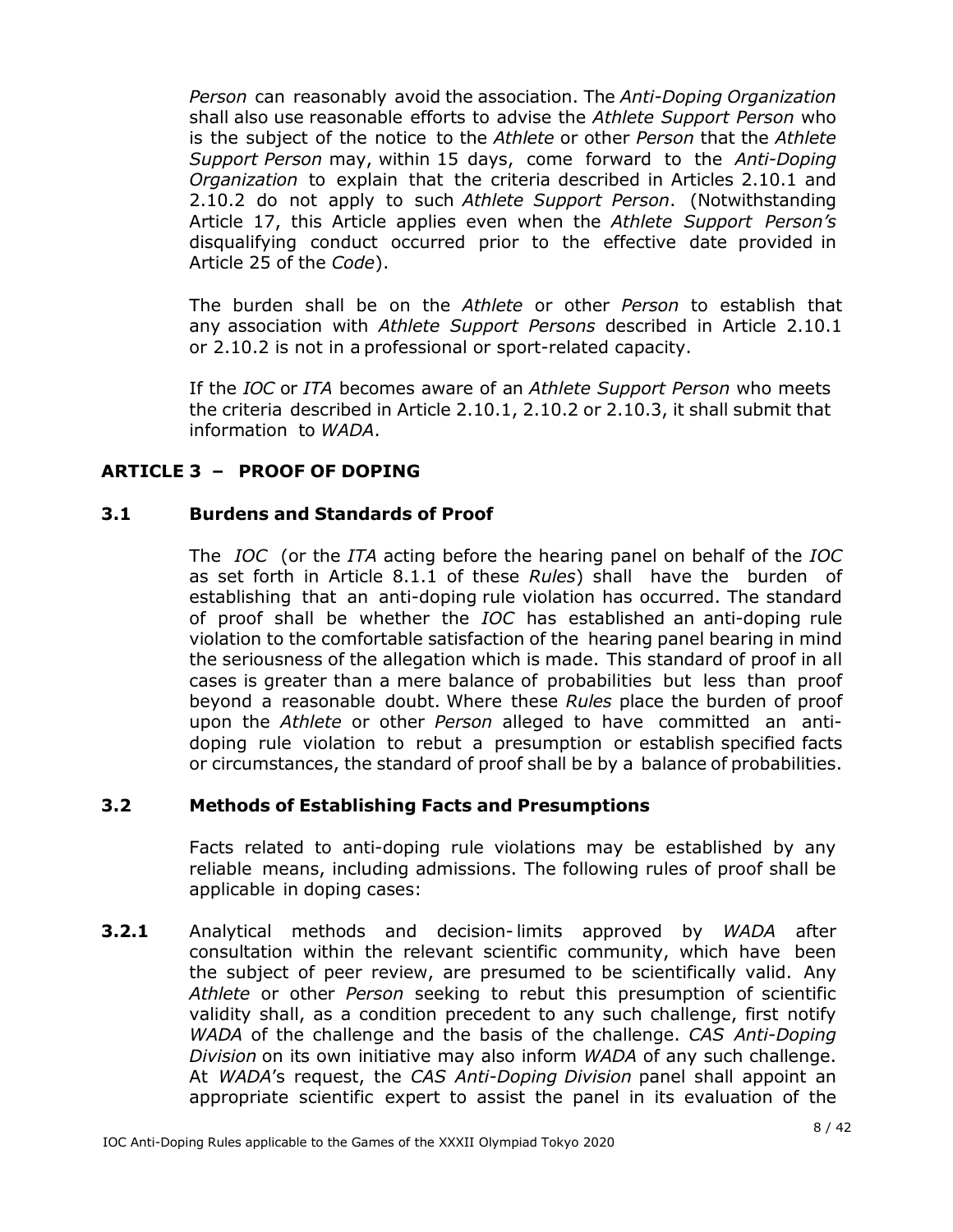challenge. Within 10 days of *WADA's* receipt of such notice, and *WADA's* receipt of the *CAS Anti-Doping Division* file, *WADA* shall also have the right to intervene as a party, appear *amicus curiae* or otherwise provide evidence in such proceeding.

- **3.2.2** *WADA*-accredited laboratories, and other laboratories approved by *WADA*, are presumed to have conducted *Sample* analysis and custodial procedures in accordance with the *International Standard* for Laboratories. The *Athlete* or other *Person* may rebut this presumption by establishing that a departure from the *International Standard* for Laboratories occurred which could reasonably have caused the *Adverse Analytical Finding*. If the *Athlete* or other *Person* rebuts the preceding presumption by showing that a departure from the *International Standard* for Laboratories occurred which could reasonably have caused the *Adverse Analytical Finding*, then the *IOC* shall have the burden to establish that such departure did not cause the *Adverse Analytical Finding*.
- **3.2.3** Departures from any other applicable *International Standard* or other antidoping rule or policy set forth in these *Rules* which did not cause an *Adverse Analytical Finding* or other anti-doping rule violation shall not invalidate such evidence or results. If the *Athlete* or other *Person* establishes a departure from another *International Standard* or other anti-doping rule or policy which could reasonably have caused an antidoping rule violation based on an *Adverse Analytical Finding* or other anti-doping rule violation, then the *IOC* shall have the burden to establish that such departure did not cause the *Adverse Analytical Finding* or the factual basis for the anti-doping rule violation.
- **3.2.4** The facts established by a decision of a court or professional disciplinary tribunal of competent jurisdiction which is not the subject of a pending appeal shall be irrebuttable evidence against the *Athlete* or other *Person* to whom the decision pertained of those facts unless the *Athlete* or other *Person* establishes that the decision violated principles of natural justice.
- **3.2.5** The hearing panel in a hearing on an anti-doping rule violation (including for the avoidance of doubt, the *CAS Anti-Doping Division*) may draw an inference adverse to the *Athlete* or other *Person* who is asserted to have committed an anti-doping rule violation based on the *Athlete's* or other *Person*'s refusal, after a request made in advance of the hearing, to appear at the hearing (either in person or telephonically as directed by the hearing panel) and to answer questions from the hearing panel and the *ITA*.

# <span id="page-8-0"></span>**ARTICLE 4 – THE PROHIBITED LIST**

#### **4.1 Incorporation of the** *Prohibited List*

These *Rules* incorporate the *Prohibited List* which is published and revised by *WADA* as described in Article 4.1 of the *Code*. The *NOCs* shall be responsible for ensuring that their delegations, including their *Athletes*, are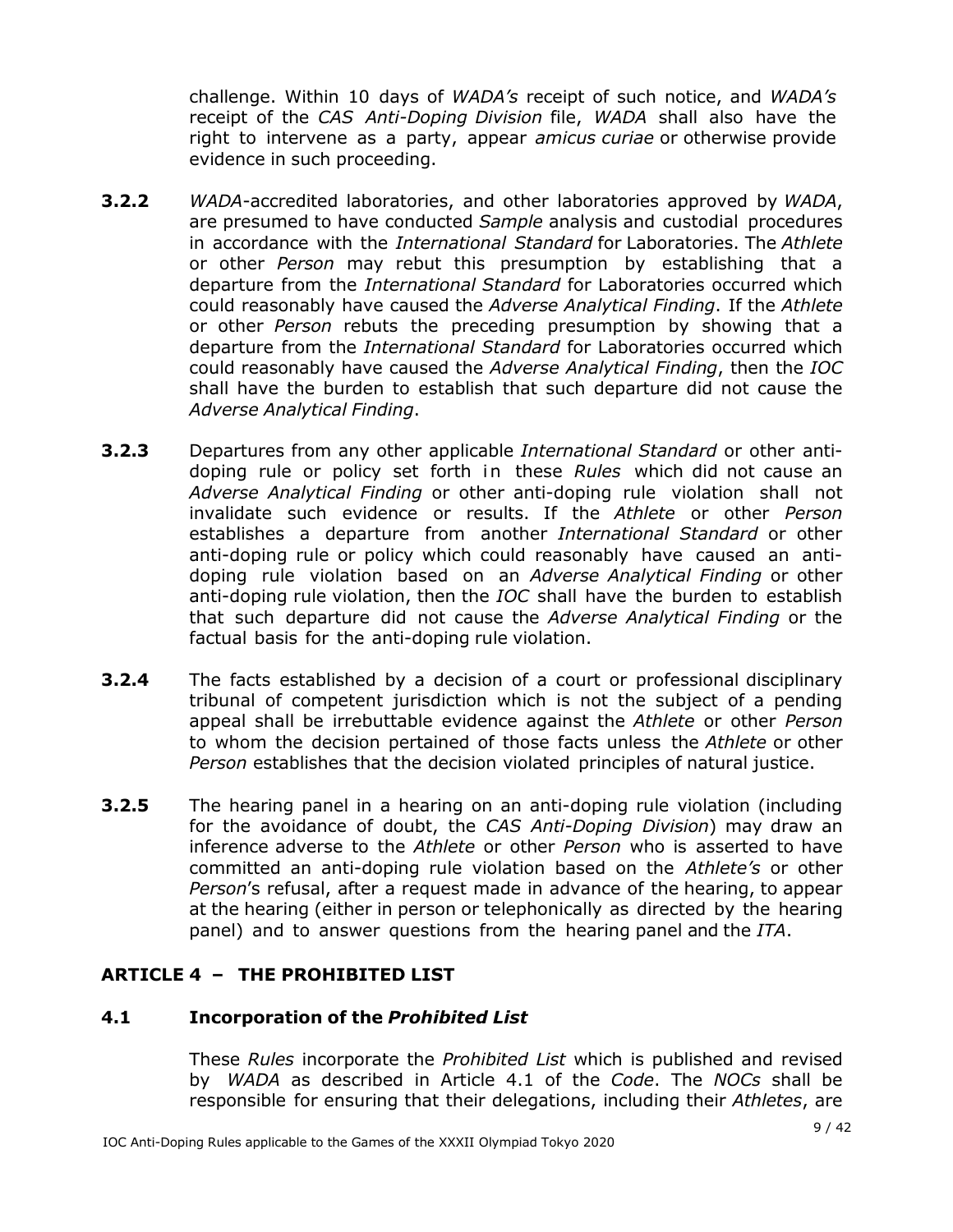made aware of such *Prohibited List.* Notwithstanding the foregoing, ignorance of the *Prohibited List* shall not constitute an excuse for any *Participant* or other *Person* participating in, or accredited to, the *Olympic Games Tokyo 2020.*

#### **4.2** *Prohibited Substances* **and** *Prohibited Methods* **Identified on the** *Prohibited List*

# **4.2.1** *Prohibited Substances* and *Prohibited Methods*

Unless provided otherwise in the *Prohibited List* and/or a revision, the *Prohibited List* and revisions shall go into effect under these *Rules* three months after publication by *WADA,* without requiring any further action by the *IOC.*

**4.2.2** All *Athletes* and other *Persons* shall be bound by the *Prohibited List*, and any revisions thereto, from the date they go into effect, without further formality. It is the responsibility of all *Athletes* and other *Persons* to familiarize themselves with the most up-to-date version of the *Prohibited List* and all revisions thereto.

#### **4.2.3** *Specified Substances*

All *Prohibited Substances* shall be *Specified Substances* except substances in the classes of anabolic agents and hormones and those stimulants and hormone antagonists and modulators so identified on the *Prohibited List*. The category of *Specified Substances* shall not include *Prohibited Methods*.

# **4.3** *WADA***'s Determination of the** *Prohibited List*

*WADA's* determination of the *Prohibited Substances* and *Prohibited Methods* that will be included on the *Prohibited List*, the classification of substances into categories on the *Prohibited List*, and the classification of a substance as prohibited at all times or *In-Competition* only, is final and shall not be subject to challenge by an *Athlete* or other *Person* based on an argument that the substance or method was not a masking agent or did not have the potential to enhance performance, represent a health risk or violate the spirit of sport.

# **4.4 Therapeutic Use Exemptions**

- **4.4.1** The presence of a *Prohibited Substance* or its *Metabolites* or *Markers*, and/or the *Use* or *Attempted Use*, *Possession* or *Administration* or *Attempted Administration* of a *Prohibited Substance* or *Prohibited Method* shall not be considered an anti-doping rule violation if it is consistent with the provisions of a *TUE* granted in accordance with the *International Standard* for Therapeutic Use Exemptions.
- **4.4.2** The *ITA* shall appoint the members of the *TUEC* which shall be composed of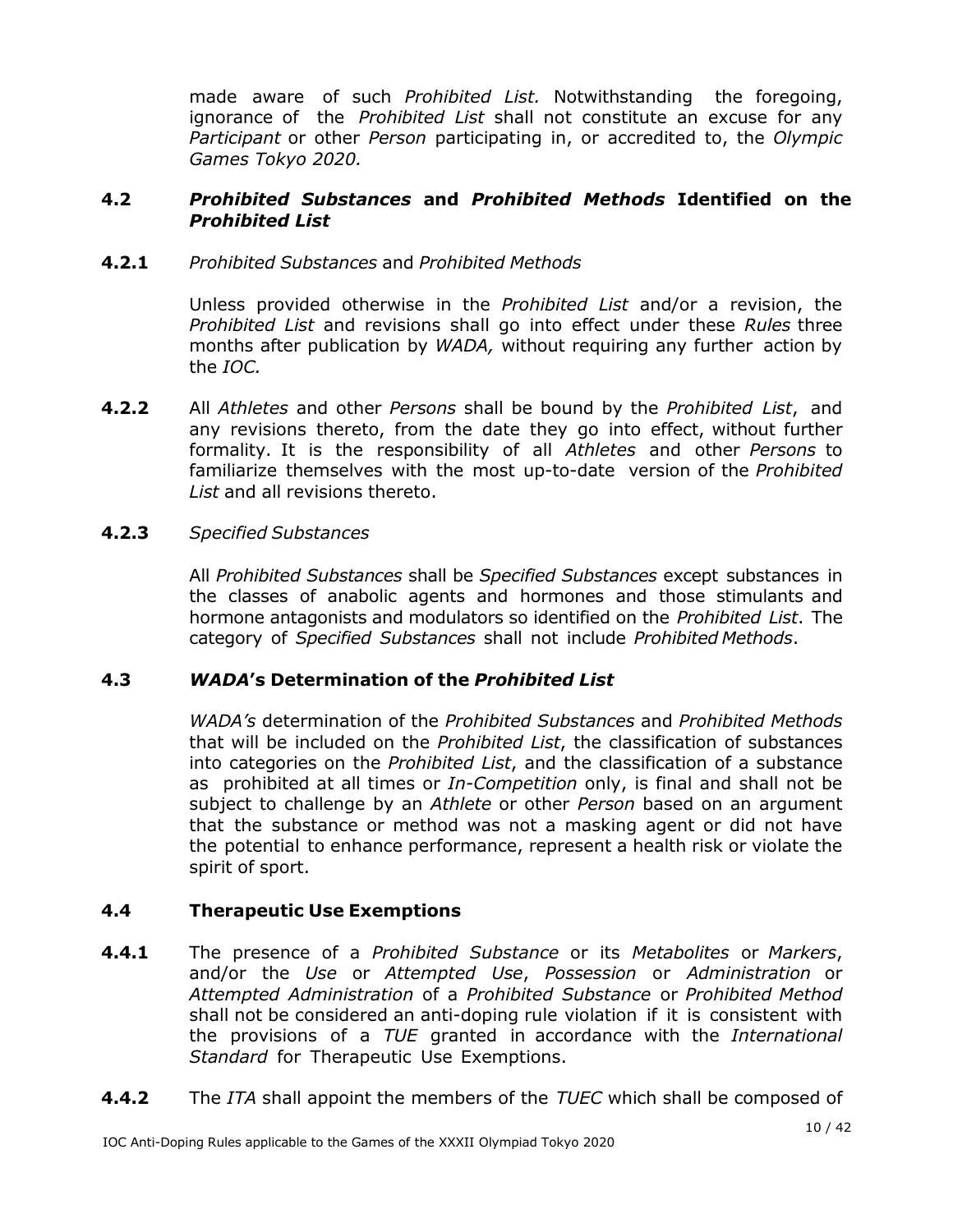specialists in accordance with the *International Standard* for Therapeutic Use Exemptions. Each *TUE* shall be assessed by three members of the *TUEC*.

- **4.4.2.1** The TUEC shall promptly evaluate applications for a *TUE* and render a decision as quickly as possible, which decision shall be reported via *ADAMS*.
- **4.4.2.2** The *ITA* shall promptly notify the *Athlete*, or in *Athlete*'s absence the *Athlete's NOC* (in accordance with Article 14 below)*, WADA* and the relevant *International Federation* of the decision of the *TUEC*.
- **4.4.2.3** The provisions of the *International Standard* for Therapeutic Use Exemptions shall be complied with during the entire *TUE* application, recognition, decision, review and appeal process and applied automatically. *TUEs* granted by the TUEC shall be effective for the *Olympic Games Tokyo 2020* only.
- **4.4.3** Where the *Athlete* already has a *TUE* granted by the *Athlete*'s *National Anti-Doping Organization* or *International Federation* and provided that such *TUE* is not available on *ADAMS*, the *Athlete* shall submit such *TUE* to the *TUEC* for recognition at least 30 days before the start of the *Period of the Olympic Games Tokyo 2020.* The *TUEC* shall be entitled, including prior to the *Period of the Olympic Games Tokyo 2020*, to review any such *TUE* in order to ensure that it meets the criteria set out in the *International Standard* for Therapeutic Use Exemptions and, if necessary, request the provision of further supporting documentation. If the *TUEC* decides to review a *TUE* and determines that it does not meet the aforementioned criteria, and, accordingly, refuses to recognize it, it must notify the *Athlete* or, in *Athlete*'s absence, the *Athlete's NOC* (in accordance with Article 14 below) promptly, explaining its reasons.
- **4.4.4** A decision by the *TUEC* not to grant or not to recognize a *TUE* may be appealed by the *Athlete* exclusively to *WADA*. If the *Athlete* does not appeal (or *WADA* decides to uphold the refusal to grant/recognize the *TUE* and so rejects the appeal), the *Athlete* may not *Use* or *Possess* the substance or method in question in relation to the *Olympic Games Tokyo 2020*, but any *TUE* granted by the *Athlete*'s *National Anti-Doping Organization* or *International Federation* for that substance or method remains valid outside of the *Olympic Games Tokyo 2020*.
- **4.4.5** Notwithstanding Article 4.4.4, *WADA* may review the TUEC's decisions on *TUEs* at any time, whether upon request by those affected or on its own initiative. If the *TUE* decision being reviewed meets the criteria set out in the *International Standard* for Therapeutic Use Exemptions, *WADA* will not interfere with it. If the *TUE* decision does not meet those criteria, *WADA* will reverse it.
- **4.4.6** All *TUE*s must be managed, requested and declared through *ADAMS*. All decisions regarding *TUEs* must be applied for, managed and notified as soon as possible through *ADAMS*.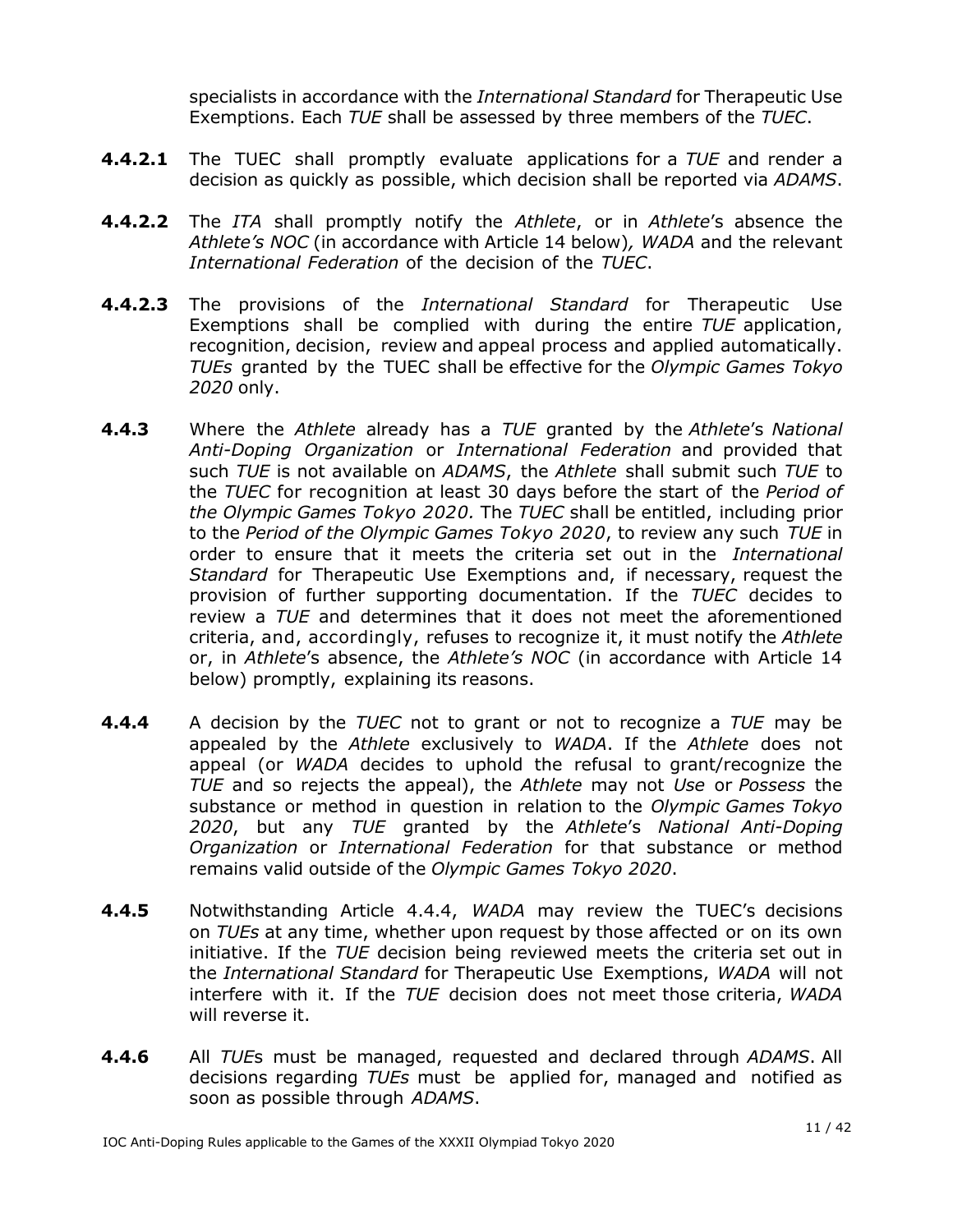# <span id="page-11-0"></span>**ARTICLE 5 –** *TESTING* **AND INVESTIGATIONS**

## **5.1 Purpose of** *Testing* **and Investigations**

*Testing* and investigations shall only be undertaken for anti-doping purposes. They shall be conducted in conformity with the provisions of the *International Standard* for Testing and Investigations and any specific protocols of the *IOC* and/or the *ITA* (within the scope of its delegation) supplementing that *International Standard*, provided that such protocols are compliant with the *Code* and *International Standard* for Testing and Investigations.

- **5.1.1** *Testing* shall be undertaken to obtain analytical evidence as to the *Athlete*'s compliance (or non-compliance) with the prohibition on the presence/*Use* of a *Prohibited Substance* or *Prohibited Method*.
- **5.1.2** Investigations shall be undertaken:
- **5.1.2.1** in relation to *Atypical Findings*, in accordance with Article 7.3, gathering intelligence or evidence (including analytical evidence) in order to determine whether an anti-doping rule violation has occurred under Article 2.1 and/or Article 2.2; and
- **5.1.2.2** in relation to other indications of potential anti-doping rule violations, in accordance with Articles 7.4 and 7.5, gathering intelligence or evidence (including non-analytical evidence) in order to determine whether an anti-doping rule violation has occurred under any of Articles 2.2 to 2.10.
- **5.1.3** The *ITA* may obtain, assess and process anti-doping intelligence from all available sources, to inform the development of an effective, intelligent and proportionate test distribution plan, to plan *Target Testing*, and/or to form the basis of an investigation into a possible anti-doping rule violation(s).

# **5.2 Authority to conduct** *Testing*

- **5.2.1** In accordance with Article 5.2.3 of the *Code*, the *IOC* shall have *In-Competition* and *Out-of-Competition Testing* authority over all *Athletes* for the *Olympic Games Tokyo 2020*.
- **5.2.2** Accordingly, the *ITA* may conduct *In-Competition* and *Out-of-Competition Testing* on any *Athlete* entered to participate in the *Olympic Games Tokyo 2020*.
- **5.2.3** The *ITA* may require any *Athlete* over whom the *IOC* has *Testing* authority to provide a *Sample* at any time and at any place.
- **5.2.4** Subject to Article 5.3 of the *Code*, the *ITA* shall have exclusive authority to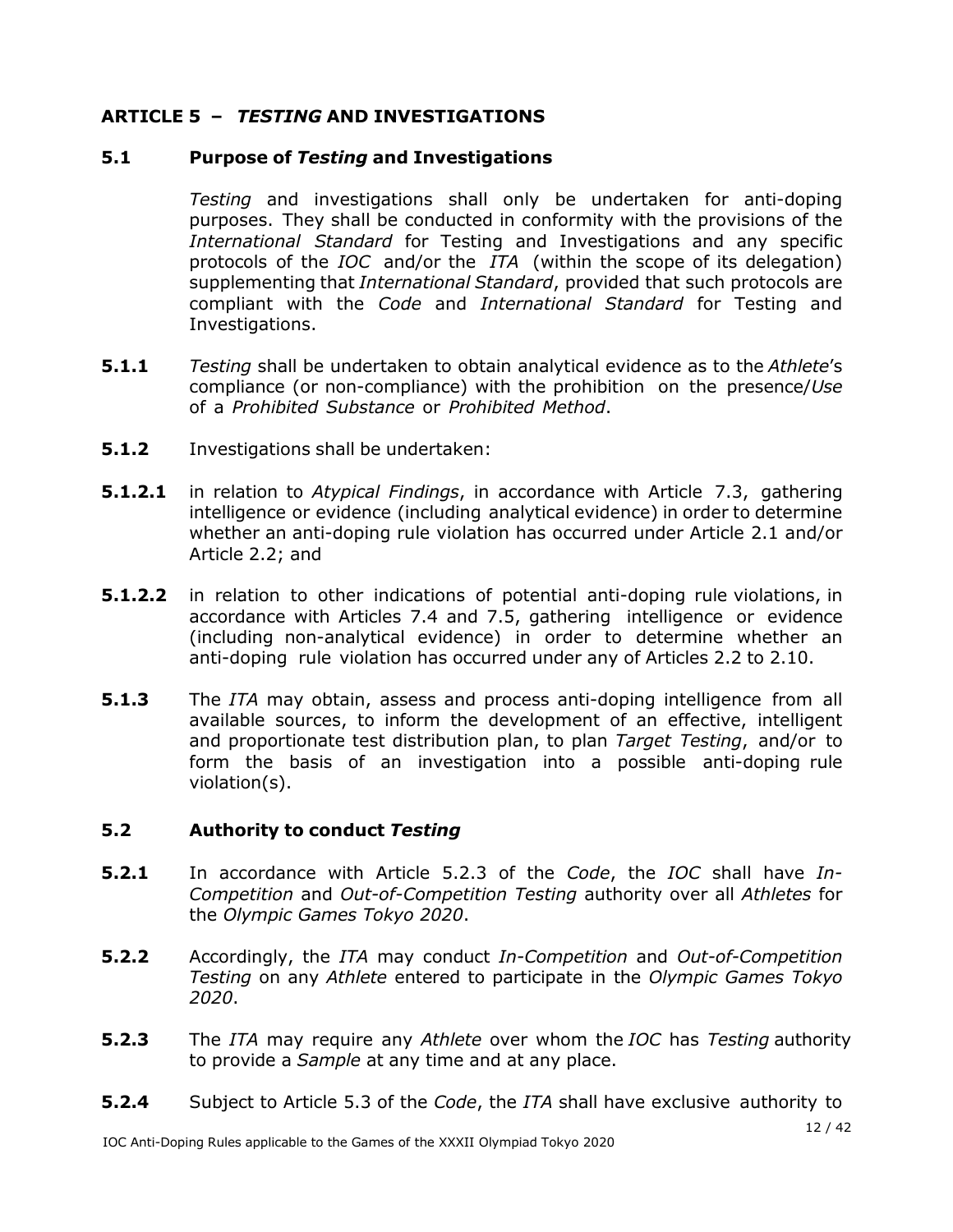initiate and direct *Testing* at the *Event Venues* during the *Period of the Olympic Games Tokyo 2020.* In accordance with Article 5.3.1 of the *Code*, not only the *ITA*, but also *Anti-Doping Organizations* with *Testing* authority over *Athletes* participating at the *Olympic Games Tokyo 2020* may test such *Athletes* during the *Period of the Olympic Games Tokyo 2020* outside of the *Event Venues.* Such *Testing* shall be coordinated with, and approved by, the *ITA*.

- **5.2.5** Pursuant to Article 5.2.3 of the *Code*, the *IOC* shall have *Out-of-Competition Testing* authority over all *Athletes* entered in the *Olympic Games Tokyo 2020*  for the *Period of the Pre-Olympic Games Tokyo 2020*. Such *Testing* may be conducted by the *ITA* on the *IOC*'s behalf.
- **5.2.6** Notwithstanding the above, *WADA* shall have *In-Competition* and *Out-of-Competition Testing* authority as set out in Article 20.7.8 of the *Code*.

#### *5.3* **Delegation of responsibility, overseeing and monitoring of** *Doping Control*

**5.3.1** Subject to the *International Standard* for Code Compliance by Signatories and Article 5.3.2 of these *Rules*, the *IOC* has delegated some of its obligations and responsibilities pursuant to these *Rules*, including the implementation of all or part of the *Doping Control* in relation to the *Olympic Games Tokyo 2020*, including without limitation, test distribution planning, *TUEs* and results management, to the *ITA*. The references in these *Rules* to the *ITA* shall, where applicable, be references to the *ITA* acting on behalf of the *IOC* within the scope of the above-mentioned delegation.

> The *ITA* may in turn sub-delegate the responsibility for implementing all or part of the *Doping Control* in relation to the *Olympic Games Tokyo 2020* to the organising committee for the *Olympic Games Tokyo 2020* (*Tokyo 2020*) or any *Anti-Doping Organization* or third parties it deems to be appropriate (such as a *Sample* collection agency). In such event, *Tokyo 2020* and such *Anti-Doping Organizations* or third parties shall act in accordance with these *Rules* and any further requirements and instructions provided by the *ITA*.

> The delegation of obligations or responsibilities to the *ITA* shall continue in effect until revocation or withdrawal of such delegation by the *IOC* at any time and at its own discretion. In the event of revocation or withdrawal, any references to the *ITA* in the *Rules* shall be deemed to be references to the *IOC*.

**5.3.2** Notwithstanding the aforementioned delegation to the *ITA* and, to the extent applicable, any sub-delegation by the *ITA* as indicated in these Rules, the *IOC* remains ultimately responsible for *Doping Control* and for the *Code* compliance of any *Doping Control* conducted by the *ITA* and/or any *Anti-Doping Organization* or third parties acting under its authority at the *Olympic Games Tokyo 2020*.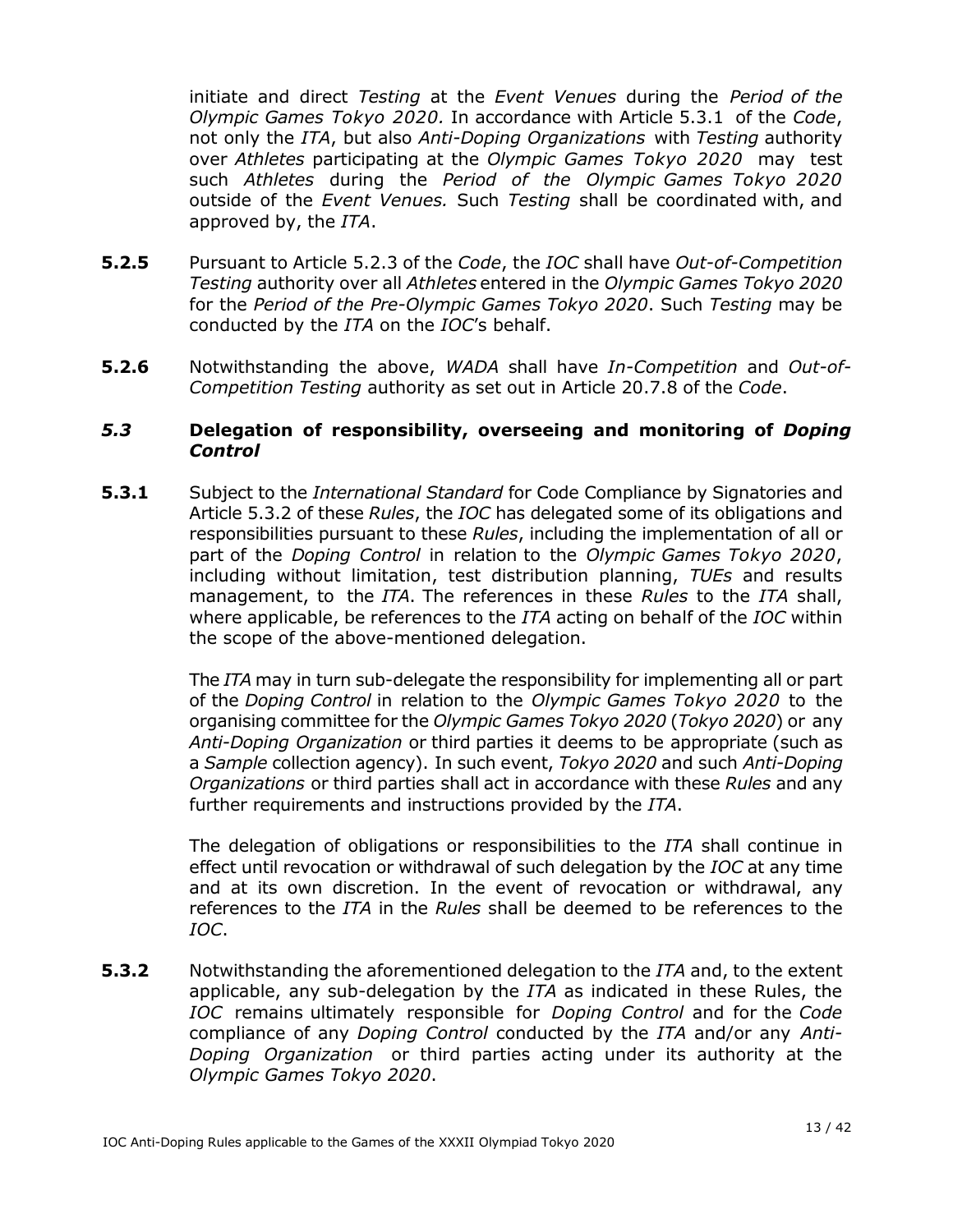**5.3.3** *Doping Control* may be monitored by qualified *Person*s so authorised by the *ITA* and/or the *IOC*.

# **5.4 Test Distribution Planning**

The *ITA* shall develop, update and implement an effective test distribution plan for *the Olympic Games Tokyo 2020* complying with the requirements of the *International Standard* for Testing and Investigations. The *ITA* shall be responsible for overseeing the implementation of such test distribution plan and any subsequent changes thereto. The *ITA* shall provide the *IOC* and *WADA*, promptly upon request, with a copy of such test distribution plan, including any subsequent changes thereto.

## **5.5 Coordination of Doping Control**

In order to deliver an effective anti-doping program for the *Olympic Games Tokyo 2020* and to avoid unnecessary duplication in *Doping Control,* the *ITA*, in collaboration with the *IOC*, *Tokyo 2020*, *WADA,* the *International Federations,* other *Anti-Doping Organizations* and the *NOCs* to ensure that there is coordination of *Doping Control* during both the *Period of the Pre-Olympic Games Tokyo 2020* and the *Period of the Olympic Games Tokyo 2020.*

The *ITA* shall also report information about all completed tests, including results, to the *WADA* Independent Observers.

Where reasonably feasible, *Testing* shall be coordinated through *ADAMS* or another system approved by *WADA* in order to maximize the effectiveness of the combined *Testing* effort and to avoid unnecessary repetitive *Testing*. All relevant information regarding *Doping Control* and *Sample Collection* should be promptly entered into *ADAMS* or another system approved by *WADA*.

# **5.6** *Athlete* **Whereabouts Information**

- **5.6.1** Where an *Athlete* is in a *Registered Testing Pool*, the *ITA*, in collaboration with *Tokyo 2020*, may access the *Athlete*'s Whereabouts Filings (as defined in the *International Standard* for Testing and Investigations) for the period for which the *Athlete* is subject to the *IOC*'s *Testing* authority in accordance with Article 5.2 of these *Rules*. The *IOC* and the *ITA* will access the *Athlete's* Whereabouts Filings primarily via *ADAMS* and/or the *International Federations* or *National Anti-Doping Organization* that is receiving the *Athlete's* Whereabouts Filings.
- **5.6.2** In addition, each *NOC* shall provide the *ITA* with further details with respect to the location and arrival/departure dates of all *Athletes* belonging to their delegation (including *Athletes* not forming part of a *Registered Testing Pool*) during the *Period of the Olympic Games Tokyo 2020;* such information shall include, without limitation, the name of the building and room number at which an *Athlete* is staying at the Olympic Village, detailed accommodation information for *Athletes* not staying in the Olympic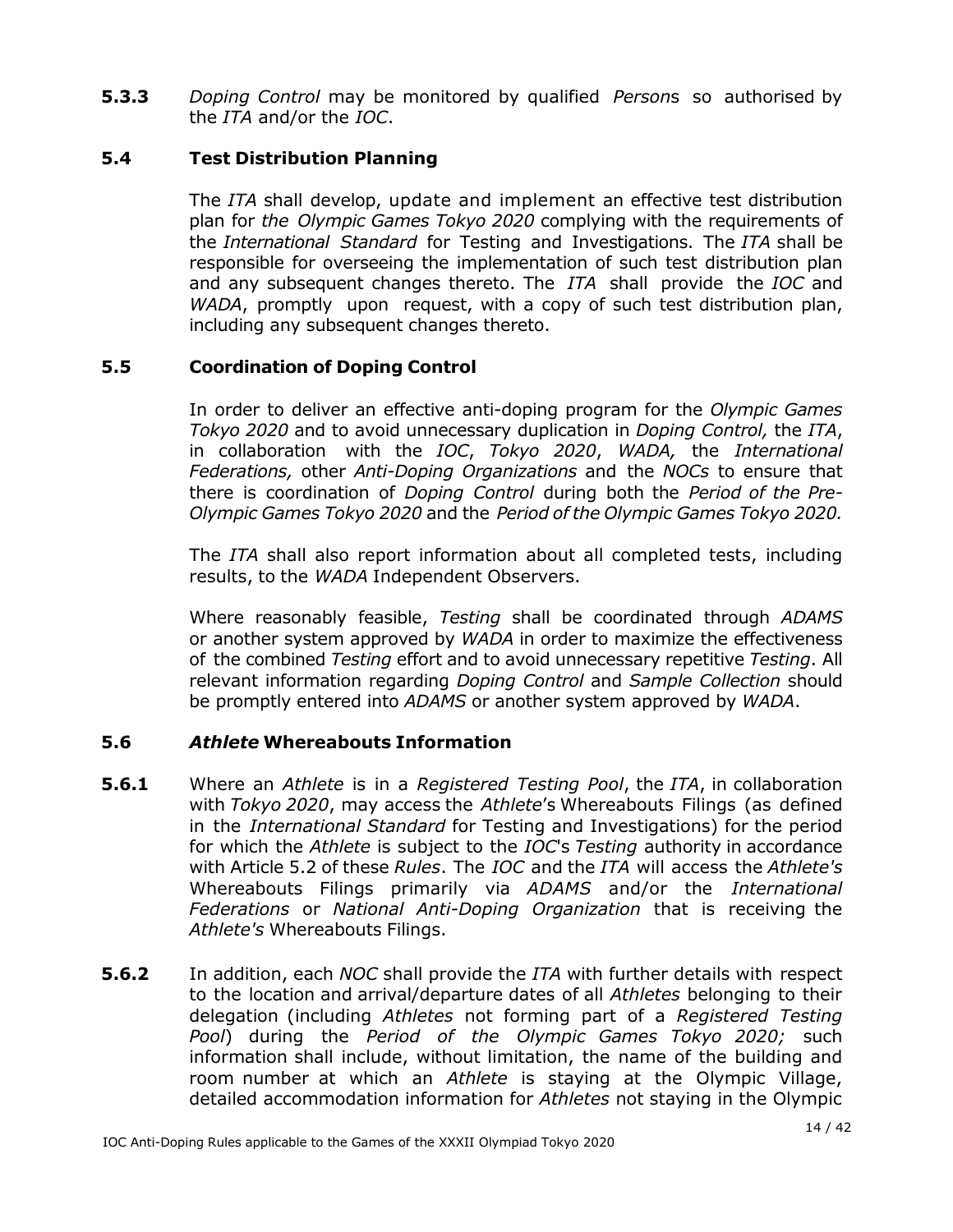Village, and *Athlete*'s training schedules and venues. Such information shall be provided to the *ITA* as soon as the *NOC* becomes aware of *Athlete*'s Whereabouts. For the avoidance of doubt, the *ITA* may use this information for the purposes of investigations and *Doping Controls* in connection with the *Olympic Games Tokyo 2020*. The *NOCs* shall also monitor and manage the whereabouts information and provide any further reasonable assistance requested by the *ITA* in order to locate *Athletes* belonging to their delegations during the *Period of the Olympic Games Tokyo 2020*. Without prejudice to any other consequences, which, depending on the circumstances, might be applicable if such failure constitutes an anti-doping rule violation pursuant to these *Rules*, failure to provide the above-mentioned assistance may give rise to measures or sanctions in application of Rule 59.1 and/or Rule 59.2 of the Olympic Charter.

**5.6.3** Upon request by the *ITA*, *Athletes* and the *NOC* shall directly provide to the *ITA* (or make available to the *ITA*) information regarding *Athletes'* location during the *Period of the Olympic Games Tokyo 2020* (information as mentioned above under Article 5.6.2), in the manner requested by the *ITA*. *Athletes* shall respect any time-limit imposed by the *ITA* for the provision of such information. Without prejudice to any other consequences, which, depending on the circumstances, might be applicable if such failure constitutes an anti-doping rule violation pursuant to these *Rules*, failure to provide the above-mentioned information may give rise to measures or sanctions in application of Rule 59.2 of the Olympic Charter.

#### **5.7 Independent Observer Program**

The *IOC* shall authorize and, in collaboration with the *ITA*, facilitate the *Independent Observer Program* at the *Olympic Games Tokyo 2020*.

#### <span id="page-14-0"></span>**ARTICLE 6 – ANALYSIS OF** *SAMPLES*

*Samples* shall be analyzed in accordance with the following principles:

#### **6.1 Use of Accredited and Approved Laboratories**

In accordance with the *Code* and for purposes of Article 2.1 of these *Rules*, *Samples* shall be analyzed only in laboratories (or satellite facilities) accredited or otherwise approved by *WADA*.

#### **6.2 Purpose of Analysis of** *Samples*

*Samples* shall be analyzed to detect *Prohibited Substances* and *Prohibited Methods* and other substances as may be directed by *WADA* pursuant to the Monitoring Program described in Article 4.5 of the *Code*; or to assist in profiling relevant parameters in an *Athlete*'s urine, blood or other matrix, including DNA or genomic profiling; or for any other legitimate anti-doping purpose. *Samples* may be collected and stored for future analysis.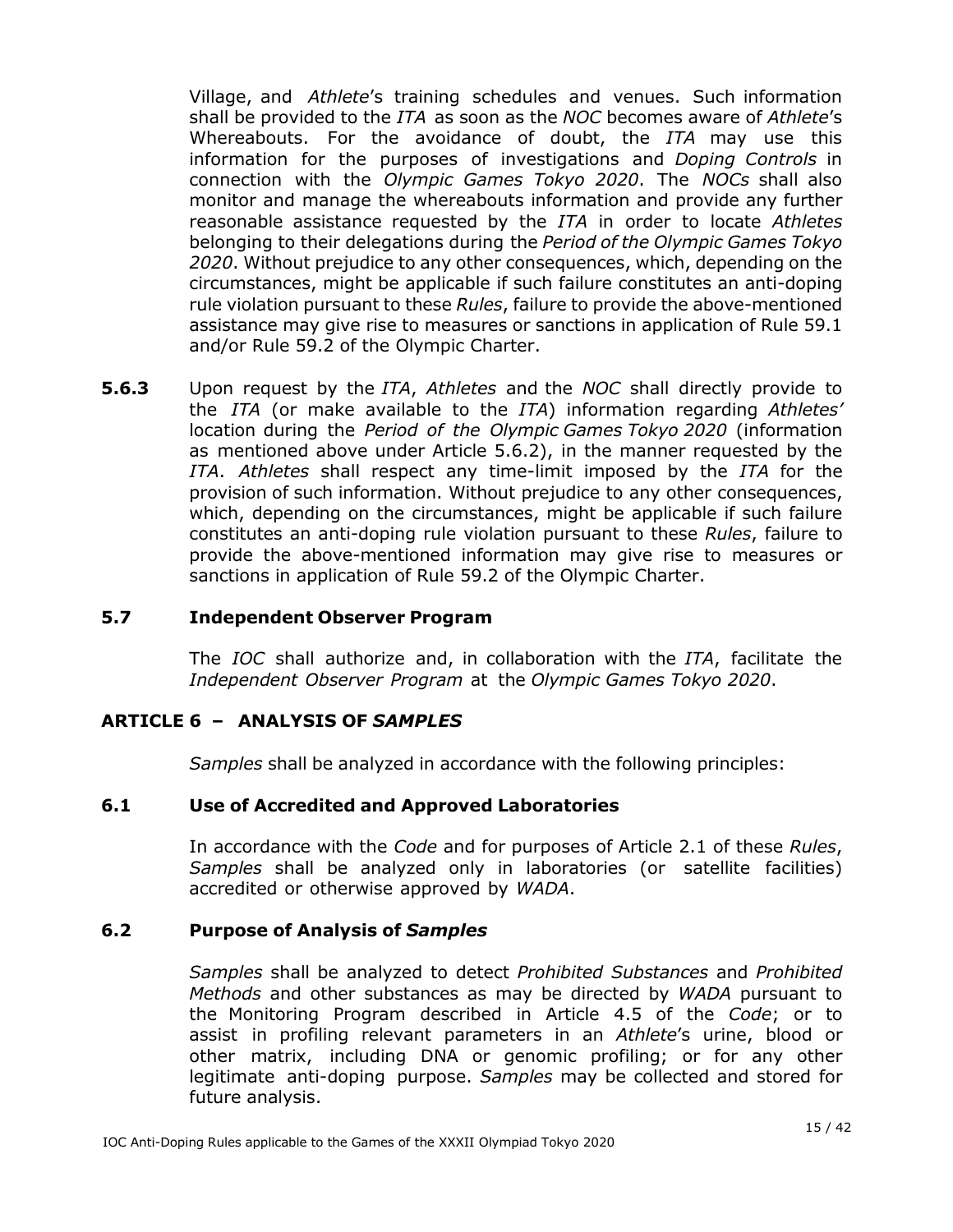## **6.3 Research on** *Samples*

No *Sample* may be used for research without the *Athlete's* written consent. *Samples* used for purposes other than Article 6.2 shall have any means of identification removed such that they cannot be traced back to a particular *Athlete*.

#### **6.4 Standards for** *Sample* **Analysis and Reporting**

Laboratories shall analyze *Samples* and report results in conformity with the *International Standard* for Laboratories. To ensure effective *Testing*, the Technical Document referenced at Article 5.4.1 of the *Code* will establish risk assessment-based *Sample* analysis menus appropriate for particular sports and sport disciplines, and laboratories shall analyze *Samples* in conformity with those menus, except as follows:

- **6.4.1** The *ITA* may request that laboratories analyze its *Samples* using more extensive menus than those described in the Technical Document.
- **6.4.2** As provided in the *International Standard* for Laboratories, laboratories at their own initiative and expense may analyze *Samples* for *Prohibited Substances* or *Prohibited Methods* not included on the *Sample* analysis menu described in the Technical Document or specified by the *Testing* authority. Results from any such analysis shall be reported and have the same validity and consequence as any other analytical result.

#### **6.5 Further Analysis of** *Samples*

Any *Sample* may be subject to further analysis at any time before both the A and B *Sample* analytical results (or A *Sample* results where B *Sample* analysis has been waived or will not be performed) have been notified by the *ITA* to the *Athlete* as the asserted basis for an Article 2.1 anti-doping rule violation.

All *Samples* may be stored and may be subject to further analyses at any time for the purpose of Article 6.2 by the *IOC* or *WADA*. Such further analysis of *Samples* shall conform with the requirements of the *International Standard* for Laboratories applicable at the time of the further analysis.

# <span id="page-15-0"></span>**ARTICLE 7 – RESULTS MANAGEMENT**

# **7.1 Responsibility for Conducting Results Management**

**7.1.1** The *IOC* is the results management authority for the purpose of Articles 7, 8, 9, 10, 11 and 13 of the *Code* (and the corresponding applicable provisions in these *Rules*). However, as part of its delegated responsibilities, the *ITA* shall be responsible to represent the *IOC* and act on its behalf and name in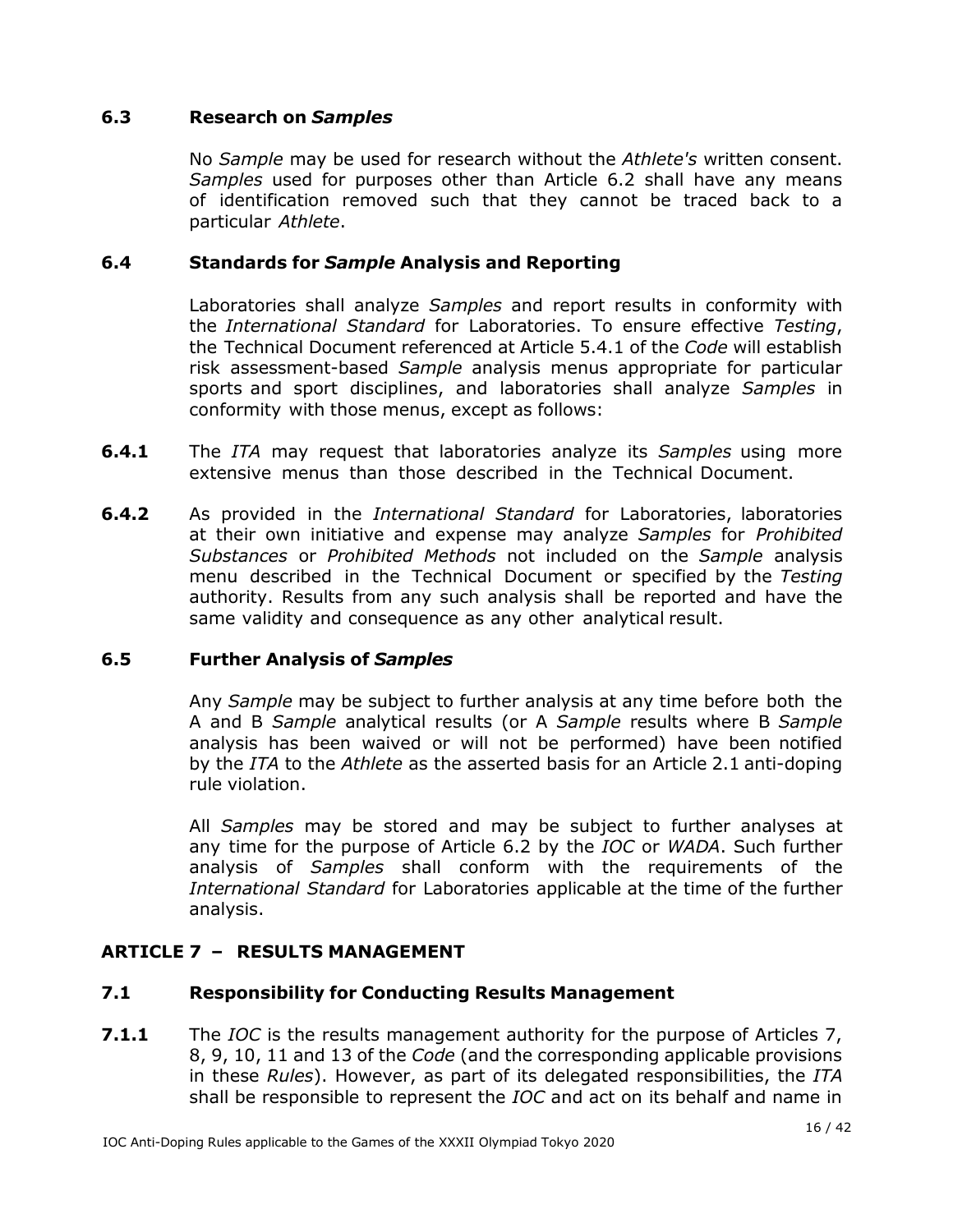the conduct of the results management process for anti-doping rule violations arising under these *Rules*. The *ITA* shall notably conduct the reviews provided for in this Article 7.

**7.1.2** Responsibility for results management and the conduct of hearings for anti-doping rule violations arising under these *Rules* in relation to *Consequences* that extend beyond the *Olympic Games Tokyo 2020* shall be referred to the *Athlete* or other *Person*'s *International Federation*.

# **7.2 Review of** *Adverse Analytical Findings* **from Tests Initiated by the** *ITA*

Results management in respect of the results of tests initiated and conducted by the *ITA* pursuant to these *Rules* (including any tests performed by *WADA* in accordance with Article 5.2.6 of these *Rules*) shall proceed as follows:

**7.2.1** The results from all analyses will be reported into *ADAMS* whether during or outside the *Period of the Pre-Olympic Games Tokyo 2020* and the *Period of the Olympic Games Tokyo 2020*.

> All communications and reports must be provided in a manner preserving confidentiality and data privacy, in conformity with the *International Standard* for Laboratories, the *International Standard* for the Protection of Privacy and Personal Information, the applicable data protection and privacy laws and through *ADAMS* as applicable.

- **7.2.2** Upon receipt of an *Adverse Analytical Finding*, the *ITA* shall conduct a review to determine whether:
	- (a) an applicable *TUE* has been granted or will be granted as provided in the *International Standard* for Therapeutic Use Exemptions, or
	- (b) there is any apparent departure from the *International Standard* for Testing and Investigations or *International Standard* for Laboratories that caused the *Adverse Analytical Finding*.

The *ITA* may request additional information and explanations related to the review of an *Adverse Analytical Finding*, including regarding the route of administration.

**7.2.3** If the review of an *Adverse Analytical Finding* under Article 7.2.2 reveals an applicable *TUE* or departure from the *International Standard* for Testing and Investigations or the *International Standard* for Laboratories that caused the *Adverse Analytical Finding*, the entire test shall be considered negative and the *Athlete*'s *International Federation*, the relevant *National Anti-Doping Organization* of the *Athlete*, the *IOC* and *WADA* shall be so notified.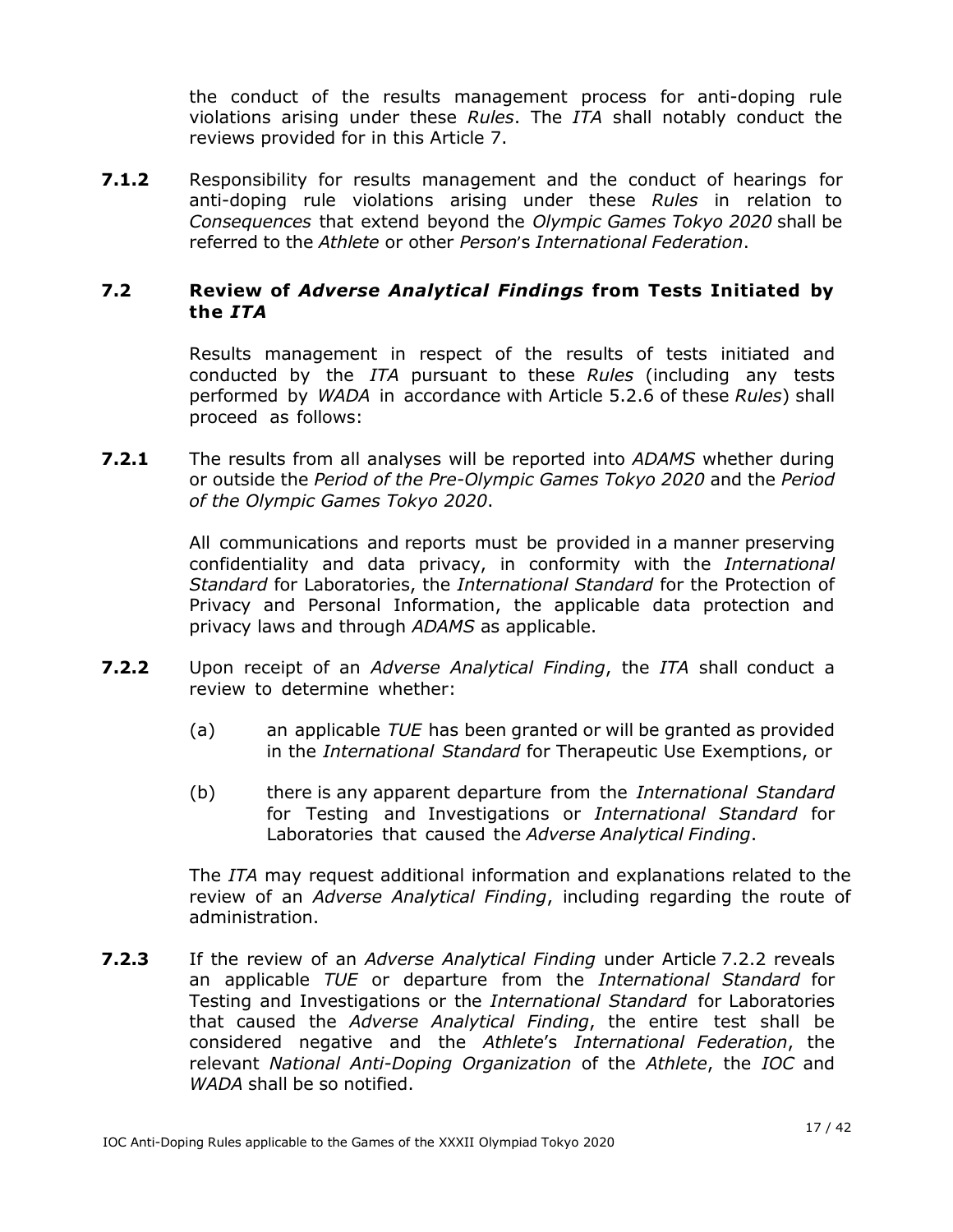- **7.2.4** If the review of an *Adverse Analytical Finding* under Article 7.2.2 does not reveal an applicable *TUE* or entitlement to a *TUE* as provided in the *International Standard* for Therapeutic Use Exemptions, or departure from the *International Standard* for Testing and Investigations or the *International Standard* for Laboratories that caused the *Adverse Analytical Finding*, the *ITA* shall notify:
	- (a) the *Athlete;*
	- (b) the *Athlete's NOC*;
	- (c) the *Athlete's International Federation* (who will be entitled to send a representative(s) to attend the hearing);
	- (d) the relevant *National Anti-Doping Organization* of the *Athlete*;
	- (e) the *IOC*; and
	- (f) *WADA (*which will be entitled to send a representative to attend the hearing) and, during the *Period of the Olympic Games Tokyo 2020*, a representative of the *Independent Observer Program*

of the existence of the *Adverse Analytical Finding*, and the essential details available concerning the case.

- **7.2.5** The notifications specified above under Article 7.2.4 (a) to (f) shall be done in the manner set out in Articles 13.1 and 14, and shall give notification of:
	- (a) the *Adverse Analytical Finding*;
	- (b) the anti-doping rule violated;
	- (c) the *Athlete*'s right to promptly request the analysis of the B *Sample* or, failing such request, that the B *Sample* analysis may be deemed waived;
	- (d) the scheduled date, time and place for the B *Sample* analysis if the *Athlete* or the *ITA* chooses to request an analysis of the B *Sample*;
	- (e) the opportunity for the *Athlete* and/or the *Athlete*'s representative to attend the B *Sample* opening and analysis in accordance with the *International Standard* for Laboratories if such analysis is requested;
	- (f) the *Athlete*'s right to request copies of the A and B *Sample* laboratory documentation package which includes information as required by the *International Standard* for Laboratories; and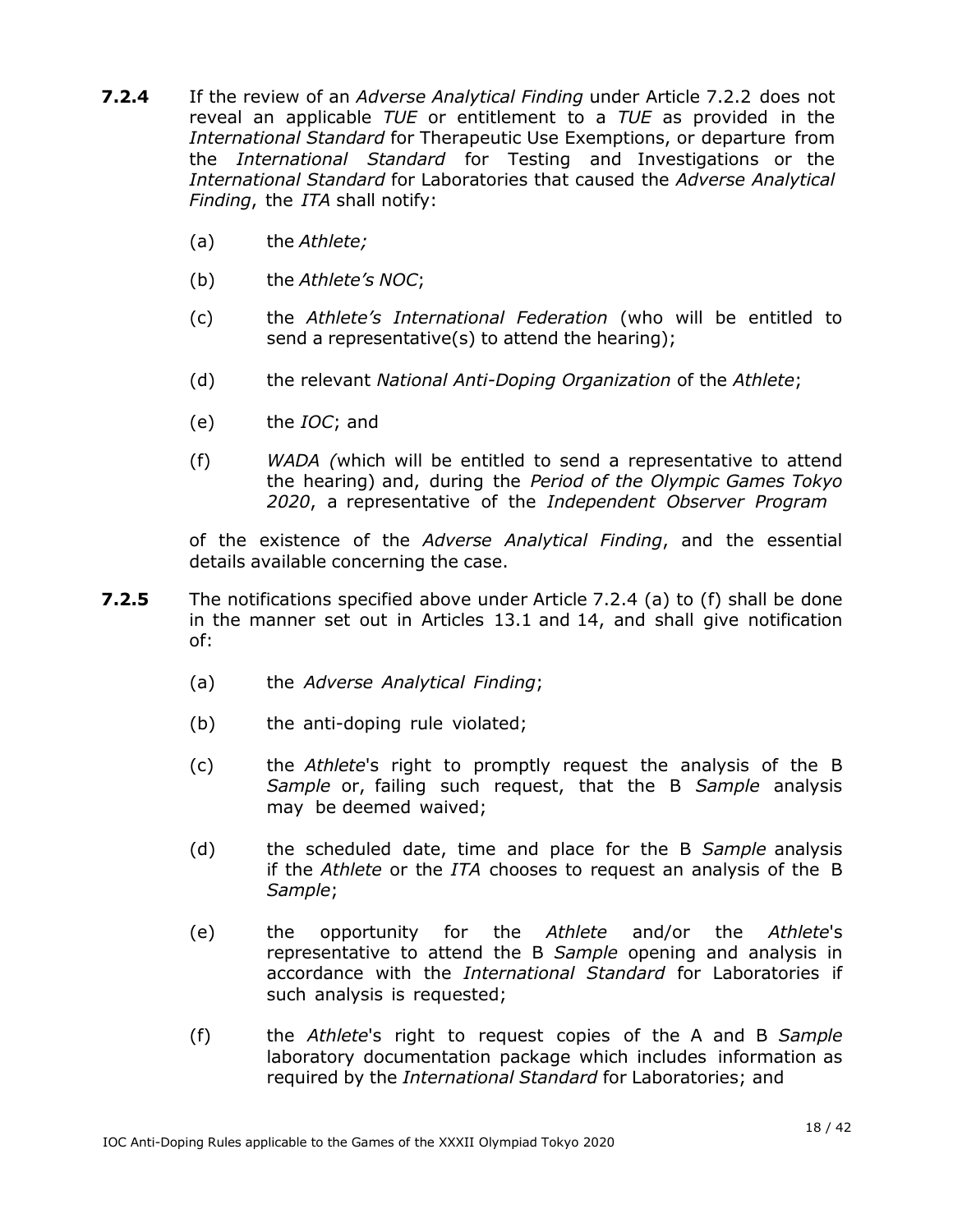(g) to the extent applicable, the application for either mandatory or optional *Provisional Suspension*.

The notification of the *Athlete* or other *Person* shall constitute the commencement of the proceeding in respect of the asserted antidoping rule violation for the purposes of Article 17 of these *Rules*.

- **7.2.6** In parallel or upon conclusion of the notification process hereinabove, an application pursuant to Article 8.1.1 of these *Rules* shall be filed by the *ITA* with the *CAS Anti-Doping Division,* as per Article 8 and the *CAS Anti-Doping Division Arbitration Rules*.
- **7.2.7** Where requested by the *Athlete* or the *ITA*, arrangements shall be made to analyze the B *Sample* in accordance with the *International Standard* for Laboratories. An *Athlete* may accept the A *Sample* analytical results by waiving the requirement for B *Sample* analysis. The *ITA* may nonetheless elect to proceed with the B *Sample* analysis.
- **7.2.8** The *Athlete* and/or *Athlete*'s representative shall be allowed to be present at the opening and analysis of the B *Sample*. Also, a representative of the *ITA* shall be allowed to be present.
- **7.2.9** If the B *Sample* analysis does not confirm the A *Sample* analysis, then (unless the *ITA* takes the case forward as an anti-doping rule violation under Article 2.2) the entire test shall be considered negative and the *Athlete*, or in *Athlete*'s absence the *Athlete's NOC* (in accordance with Article 14 below), the *Athlete's International Federation,* the relevant *National Anti-Doping Organization* of the *Athlete*, the *IOC* and *WADA* shall be so notified*.*
- **7.2.10** If the B *Sample* analysis confirms the A *Sample* analysis, the findings shall be notified to the *Athlete*, or in *Athlete*'s absence the *Athlete's NOC* (in accordance with Article 14 below), the *Athlete's International Federation,* the relevant *National Anti-Doping Organization* of the *Athlete*, the *IOC* and to *WADA.*

# **7.3 Review of** *Atypical Findings*

- **7.3.1** As provided in the *International Standard* for Laboratories, in some circumstances, laboratories are directed to report the presence of *Prohibited Substances*, which may also be produced endogenously, as *Atypical Findings*, i.e., as findings that are subject to further investigation. Upon receipt of an *Atypical Finding*, the *ITA* shall conduct a review to determine whether:
	- (a) an applicable *TUE* has been granted or will be granted as provided in the *International Standard* for Therapeutic Use Exemptions, or
	- (b) there is any apparent departure from the *International Standard*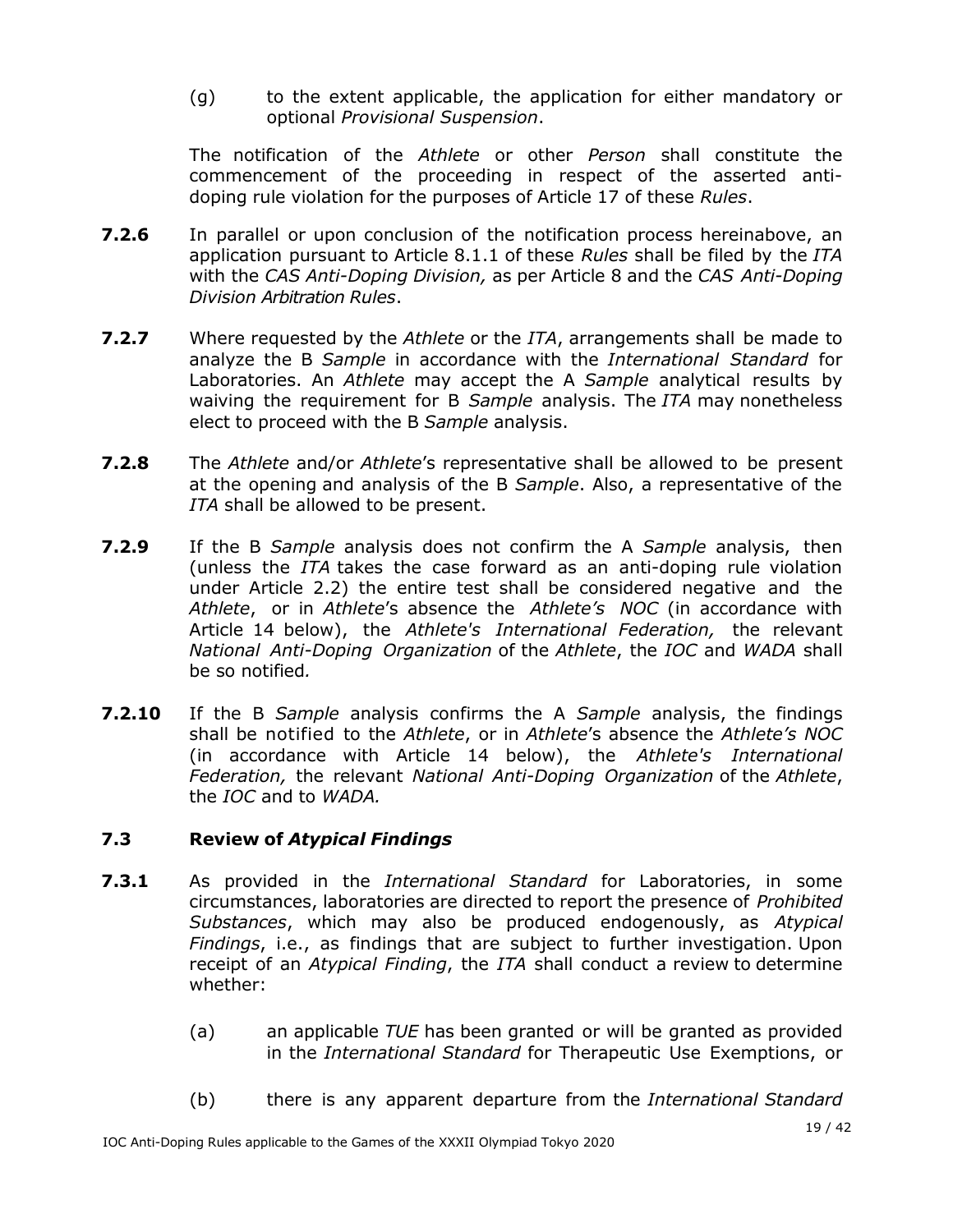for Testing and Investigations or *International Standard* for Laboratories that caused the *Atypical Finding.*

- **7.3.2** If the review of an *Atypical Finding* under Article 7.3.1 reveals an applicable *TUE* or a departure from the *International Standard* for Testing and Investigations or the *International Standard* for Laboratories that caused the *Atypical Finding*, the entire test shall be considered negative and the *Athlete's International Federation,* the relevant *National Anti-Doping Organization* of the *Athlete* and *WADA* shall be so notified.
- **7.3.3** If that review does not reveal an applicable *TUE* or a departure from the *International Standard* for Testing and Investigations or the *International Standard* for Laboratories that caused the *Atypical Finding*, the *ITA* shall conduct the required investigation or cause it to be conducted. After the investigation is completed, either the *Atypical Finding* will be brought forward as an *Adverse Analytical Finding*, in accordance with Article 7.2.4 and 7.2.5, or else the *Athlete*'s *International Federation*, the relevant *National Anti-Doping Organization* of the *Athlete* and *WADA* shall be notified that the *Atypical Finding* will not be brought forward as an *Adverse Analytical Finding*.
- **7.3.4** The *ITA* will not provide notification of an *Atypical Finding* until it has completed its investigation and has decided that it will bring the *Atypical Finding* forward as an *Adverse Analytical Finding* unless the *ITA* determines the B *Sample* should be analyzed prior to the conclusion of its investigation. In this case, it may conduct the B *Sample* analysis after notifying the *Athlete*, with such notification to include a description of the *Atypical Finding* and the information described in Article 7.2.5 (d) - (g).

#### **7.4 Review of Whereabouts Failures**

The *ITA* shall refer potential filing failures and missed tests (as defined in the *International Standard* for Testing and Investigations) to whichever of the *Athlete's International Federation* and *National Anti-Doping Organization* receives that *Athlete's* whereabouts filings and so has responsibility for results management of whereabouts failures by that *Athlete*.

## **7.5 Review of Other** *Anti-Doping Rule Violations* **Not Covered by Articles 7.2 – 7.4**

The *ITA*, with the assistance of outside support as necessary, shall conduct any follow-up investigation required into a possible anti-doping rule violation not covered by Articles 7.2 to 7.4 of these *Rules*. At such time as the *ITA* is satisfied that an anti-doping rule violation has occurred, the *ITA* shall promptly notify the *Athlete* or other *Person*, or in *Athlete*'s absence the *Athlete's* or other *Person's NOC* (in accordance with Article 14 below), the *Athlete's International Federation*, the relevant *National Anti-Doping Organization* of the *Athlete*, the *IOC* and *WADA* of the anti-doping rule violation asserted, and the basis of that assertion.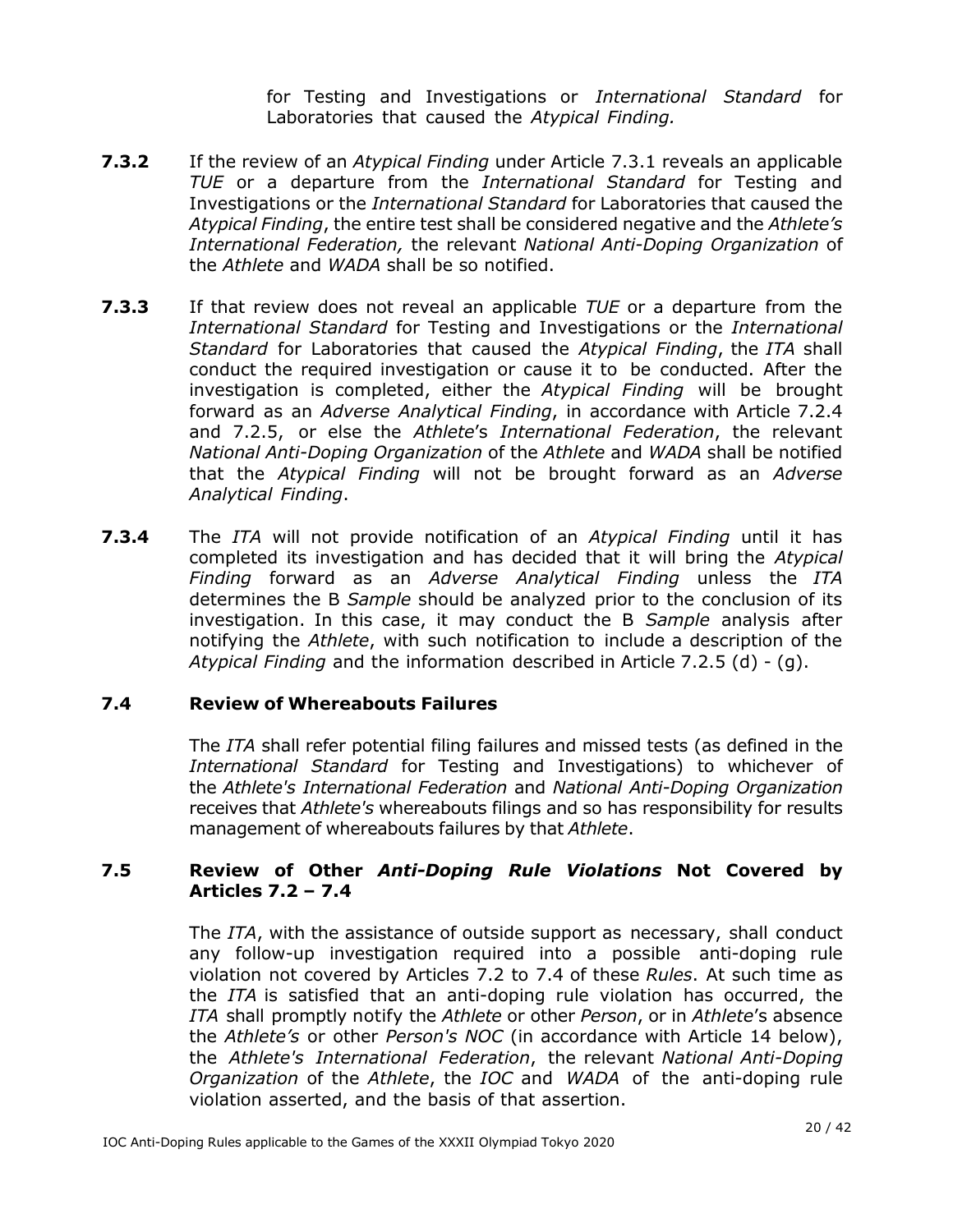In parallel or upon conclusion of the notification process hereinabove, an application pursuant to Article 8.1.1 of these *Rules* shall be filed by the *ITA* with the *CAS Anti-Doping Division*, in accordance with the *CAS Anti-Doping Division Arbitration Rules*.

# **7.6** *Provisional Suspensions*

#### **7.6.1 Mandatory** *Provisional Suspension*

If analysis of an A *Sample* has resulted in an *Adverse Analytical Finding* for a *Prohibited Substance* that is not a *Specified Substance*, or for a *Prohibited Method*, and a review in accordance with Article 7.2.2 does not reveal an applicable *TUE* or departure from the *International Standard* for Testing and Investigations or the *International Standard* for Laboratories that caused the *Adverse Analytical Finding*, a *Provisional Suspension* shall be imposed by the *CAS Anti-Doping Division* upon or promptly after the notification described in Article 7.2.4 and the *Athlete* or other *Person* being given the opportunity to be heard, in writing or in person. In accordance with Article 7.1.2, the scope of the *Provisional Suspension* shall be limited to the *Olympic Games Tokyo 2020*.

## **7.6.2 Optional** *Provisional Suspension*

In case of an *Adverse Analytical Finding* for a *Specified Substance*, or in the case of any other anti-doping rule violations not covered by Article 7.6.1, a *Provisional Suspension* on the *Athlete* or other *Person* against whom the anti-doping rule violation is asserted may be imposed by the *CAS Anti-Doping Division* upon or promptly after the notification described in Article 7.2.4 or Article 7.5. In accordance with Article 7.1.2, the scope of the *Provisional Suspension* shall be limited to the *Olympic Games Tokyo 2020*.

- **7.6.3** The *Athlete* or other *Person* against whom a *Provisional Suspension* is sought or has been imposed either under Articles 7.6.1 or 7.6.2 shall be given, if he or she so requests, an opportunity for a *Provisional Hearing*  before the *CAS Anti-Doping Division* on a timely basis via video-conference, before or after imposition (in that case to reconsider a decision issued without a hearing) of the *Provisional Suspension.*
- **7.6.4** The *Provisional Suspension* may be lifted if the *Athlete* demonstrates to the *CAS Anti-Doping Division* that the anti-doping rule violation is likely to have involved a *Contaminated Product*. A hearing panel's decision not to lift a mandatory *Provisional Suspension* on account of the *Athlete's* assertion regarding a *Contaminated Product* shall not be appealable.
- **7.6.5** If a *Provisional Suspension* is imposed based on an A *Sample Adverse Analytical Finding* and subsequent analysis of the B *Sample* does not confirm the A *Sample* analysis, then the *Provisional Suspension* shall automatically be lifted. In circumstances where the *Athlete* (or the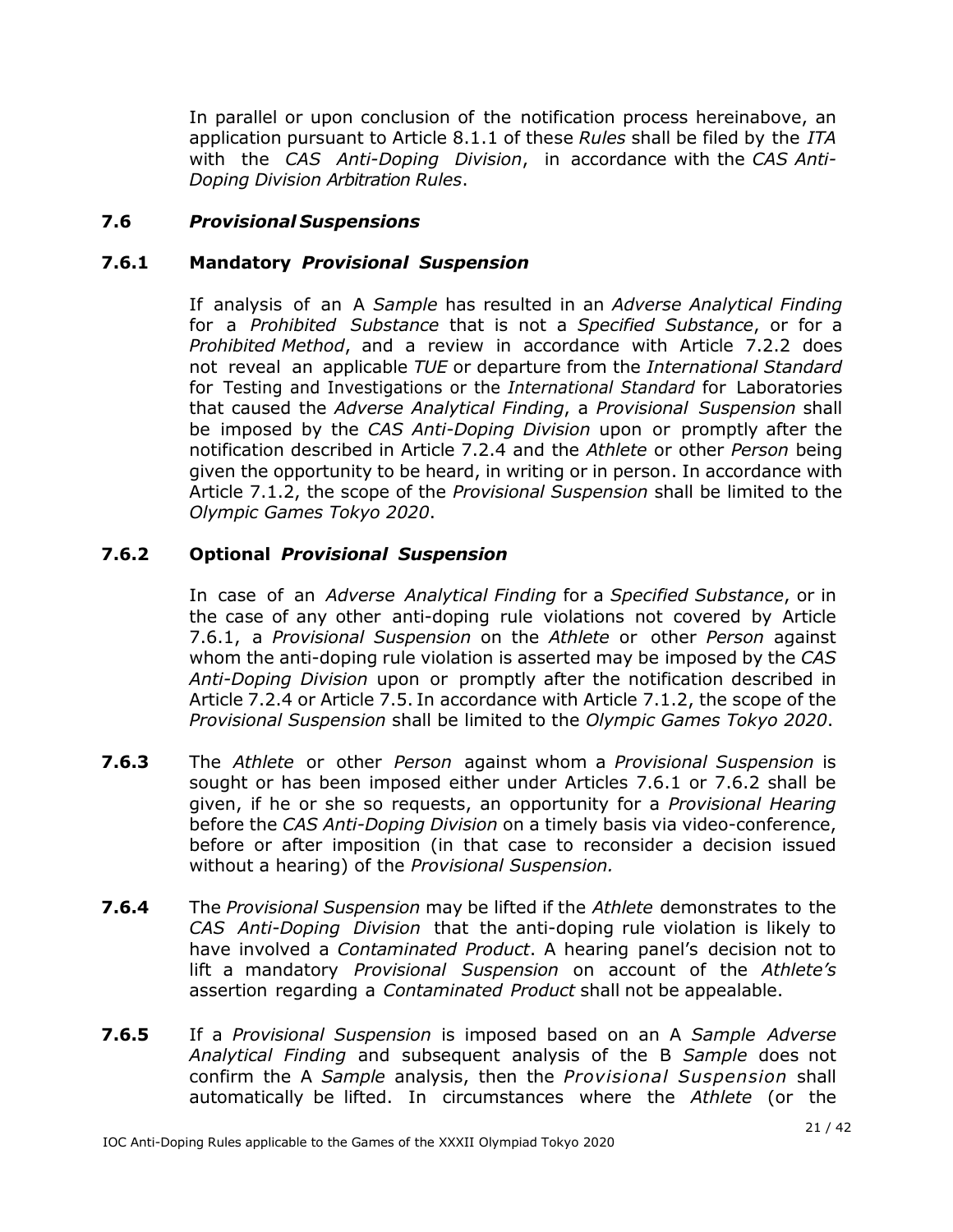*Athlete's* team) has been removed from a *Competition* or *Event* based on a violation of Article 2.1 and the subsequent B *Sample* analysis does not confirm the A *Sample* finding, then if it is still possible for the *Athlete* or team to be reinserted without otherwise affecting the *Competition* or *Event*, the *Athlete* or team may continue to take part in the *Competition* or *Event*. In addition, the *Athlete* or team may thereafter take part in other *Competitions* and *Events* at the *Olympic Games Tokyo 2020.*

**7.6.6** In all cases where an *Athlete* or other *Person* has been notified of an antidoping rule violation but a *Provisional Suspension* has not been imposed on him or her, the *Athlete* or other *Person* shall have the opportunity to accept a *Provisional Suspension* voluntarily pending the resolution of the matter.

#### **7.7 Resolution Without a Hearing or Written Defence**

- **7.7.1** An *Athlete* or other *Person* against whom an anti-doping rule violation is asserted may admit that violation at any time, waive a hearing and the right to a written defence, and accept the *Consequences* applicable under these *Rules* or (where some discretion as to *Consequences* exists under these *Rules*) that have been offered by the *ITA*.
- **7.7.2** Alternatively, if the *Athlete* or other *Person* against whom an anti-doping rule violation is asserted fails to dispute that assertion within the deadline specified in the notice sent by the *CAS Anti-Doping Division* asserting the violation, then such *Athlete* or other *Person* shall be deemed to have admitted the violation, to have waived a hearing and the right to a written defence, and to have accepted the *Consequences* applicable under these *Rules* or (where some discretion as to *Consequences* exists under these *Rules*) that have been offered by the *ITA*.
- **7.7.3** In cases where Article 7.7.1 or Article 7.7.2 applies, the hearing panel shall decide at its discretion whether or not a hearing is required. Instead, the *CAS Anti-Doping Division* shall, if it considers that no hearing is necessary, promptly issue a written decision confirming the commission of the anti-doping rule violation and imposing the relevant *Consequences*. The *ITA* shall send copies of that decision to *Anti-Doping Organizations* with a right to appeal under Article 12.2.2, and that decision shall be *Publicly Disclosed* in accordance with Article 13.3.2.

#### **7.8 Notice of Results Management Decisions**

In all cases where the *CAS Anti-Doping Division* has issued a decision stating that an anti-doping rule violation has been committed or has not been committed, a *Provisional Suspension* has been issued or lifted, or an agreement with an *Athlete* or other *Person* on the imposition of *Consequences* without a hearing (or written defence) has been entered, notice thereof shall be given in accordance with Article 13.1.2 to other *Anti-*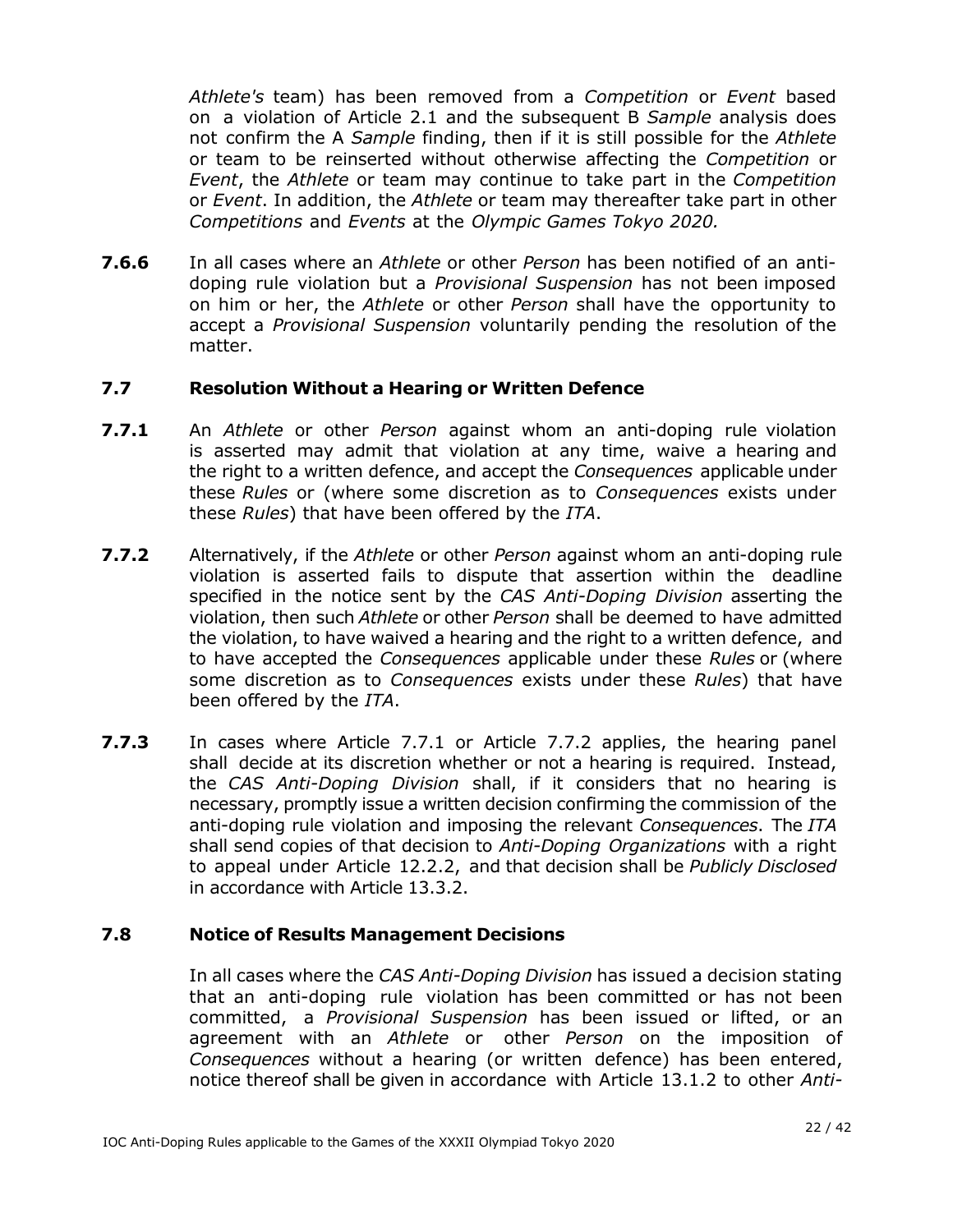*Doping Organizations* with a right to appeal under Article 12.2.2.

# **7.9 Retirement from Sport**

Retirement after participation at the *Olympic Games Tokyo 2020* has no effect on the application of these *Rules*. If an *Athlete* or other *Person* retires while the *ITA* is conducting the results management process, the *IOC* retains jurisdiction so that the results management process may be completed. If an *Athlete* or other *Person* retires before any results management process has begun, the *IOC* retains jurisdiction to initiate the results management process pursuant to these *Rules*, provided that the *Athlete* or other *Person* was subject thereto at the time of the asserted anti-doping rule violation.

# <span id="page-22-0"></span>**ARTICLE 8 – RIGHT TO BE HEARD**

# **8.1** *CAS Anti-Doping Division*

- **8.1.1** Where the *ITA* decides to assert an anti-doping rule violation, the *ITA* shall promptly file an application with the *CAS Anti-Doping Division*, acting as first-instance authority to conduct proceedings and to issue decisions, as per the *CAS Anti-Doping Division Arbitration Rules*. The application shall be filed in the name of the *IOC* by the *ITA* acting on the *IOC*'s behalf.
- **8.1.2** The composition of the hearing panel and procedures applicable to the *CAS Anti-Doping Division* shall be as per the *CAS Anti-Doping Division Arbitration Rules*.

# **8.2 Hearings and procedures of the** *CAS Anti-Doping Division*

**8.2.1** In all procedures relating to any alleged anti-doping rule violation pursuant to these *Rules,* the right of any *Person* to be heard pursuant to paragraph 3 to the Bye-law to Rule 59 of the Olympic Charter will be exercised solely before the *CAS Anti-Doping Division*.

> Pursuant to Rule 59.2.4 of the Olympic Charter, the *IOC* Executive Board delegates to the *CAS Anti-Doping Division* all powers which are necessary for it to take the measures and sanctions envisaged by these *Rules* including, in particular, Articles 9, 10.1, 10.2 and 11.

> Hearings may proceed following the assertion of one or more of the antidoping rule violations set out in Article 2.1 through Article 2.10 of these *Rules*.

**8.2.2** The *CAS Anti-Doping Division* shall issue a timely reasoned decision. The *CAS Anti-Doping Division* shall promptly notify such decision to the *Athlete* or other *Person* concerned, the *IOC*, the *ITA*, the *Athlete* or other *Person*'s *NOC*, the *International Federation* concerned, the *Athlete* or other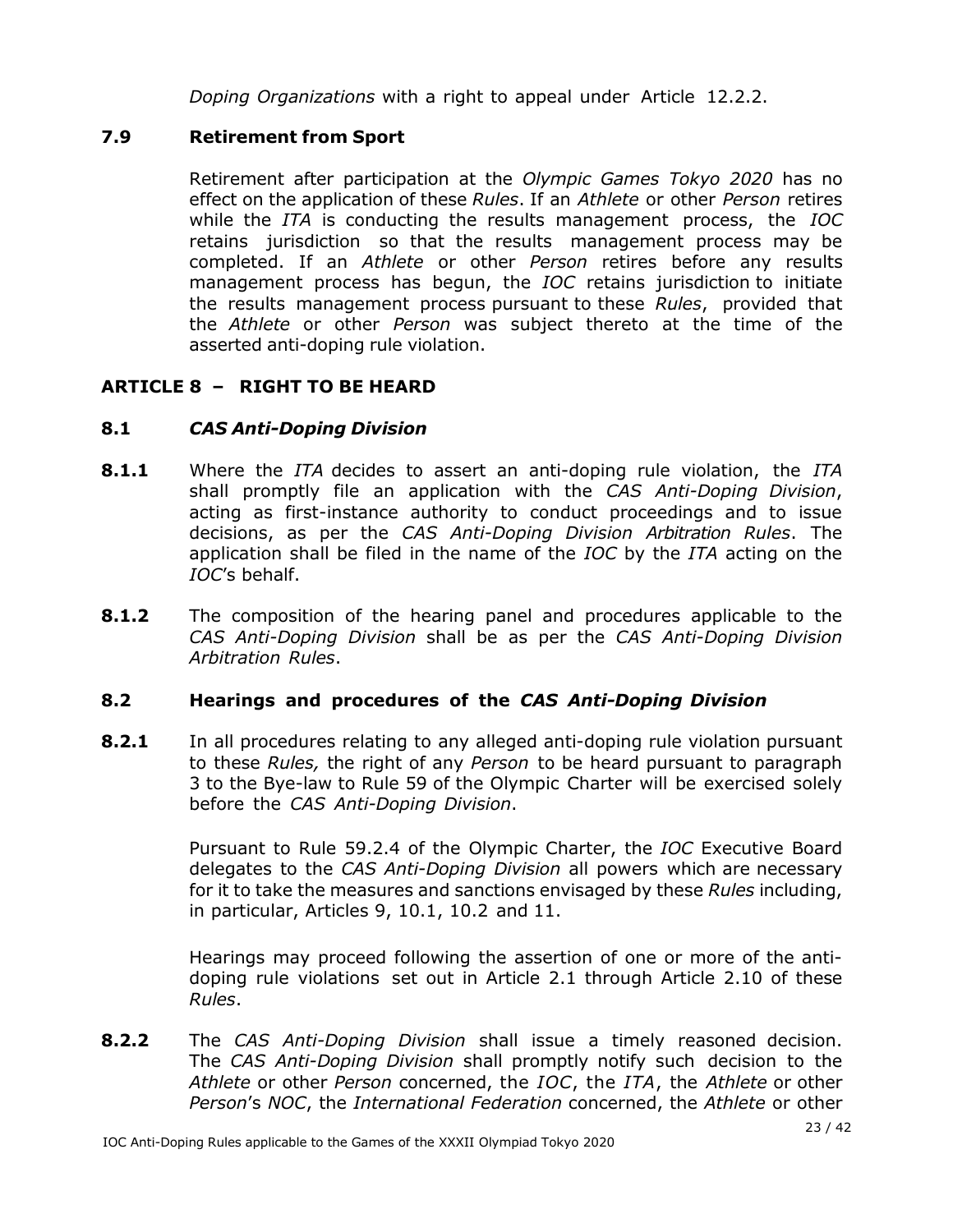*Person*'s *National Anti-Doping Organization,* a representative of the *Independent Observer Program* (during the *Period of the Olympic Games Tokyo 2020*) and *WADA* of such decision.

**8.2.3** The decision of the *CAS Anti-Doping Division* shall also be *Publicly Disclosed* as provided in Article 13.3 and may be appealed as provided in Article 12. Article 13.3.5 shall be applied in cases involving a *Minor*.

# **8.3 Single Hearing Before** *CAS*

In accordance with the *Arbitration Rules of the CAS Anti-Doping Division,* anti-doping rule violations asserted against an *Athlete* or other *Person* may, with the consent of the *Athlete* or the *Person*, the *ITA*, *WADA*, and any other *Anti-Doping Organization* that would have had a right to appeal a first instance hearing decision to *CAS*, be heard by the *CAS Anti-Doping Division*  acting as a sole instance subject to the conditions set forth in the *Arbitration Rules of the CAS Anti-Doping Division*.

Such decision shall not be construed as an admission of the anti-doping rule violation, a waiver to a hearing and to the right to a written defence, and/or an acceptance of the *Consequences* applicable under these *Rules*, as referred to in Article 7.7 above.

# <span id="page-23-0"></span>**ARTICLE 9 – AUTOMATIC DISQUALIFICATION OF INDIVIDUAL RESULTS**

An anti-doping rule violation in *Individual Sports* in connection with an *In- Competition* test automatically leads to *Disqualification* of the result obtained in the *Competition* in question (and any other subsequent *Competitions* in the same *Event* for which the *Athlete* only qualified as a result of *Athlete*'s participation in the *Competition* in question) with all resulting *Consequences*, including forfeiture of any medals, diplomas, points and prizes.

# <span id="page-23-1"></span>**ARTICLE 10 – SANCTIONS ON INDIVIDUALS**

#### **10.1** *Disqualification* **of Results in the** *Olympic Games Tokyo 2020*

**10.1.1** An anti-doping rule violation occurring during or in connection with the *Olympic Games Tokyo 2020* may, pursuant to the decision of the *CAS Anti-Doping Division*, lead to *Disqualification* beyond the application of Article 9 of all of the *Athlete*'s individual results obtained in the *Olympic Games Tokyo 2020* (or in one or more *Events* or *Competitions*) with all *Consequences*, including forfeiture of all medals, diplomas, points and prizes, except as provided in Article 10.1.2.

> Factors to be included in considering whether to *Disqualify* results in the *Olympic Games Tokyo 2020* which are not to be disqualified in application of Article 9 may include, for example, the seriousness of the *Athlete*'s anti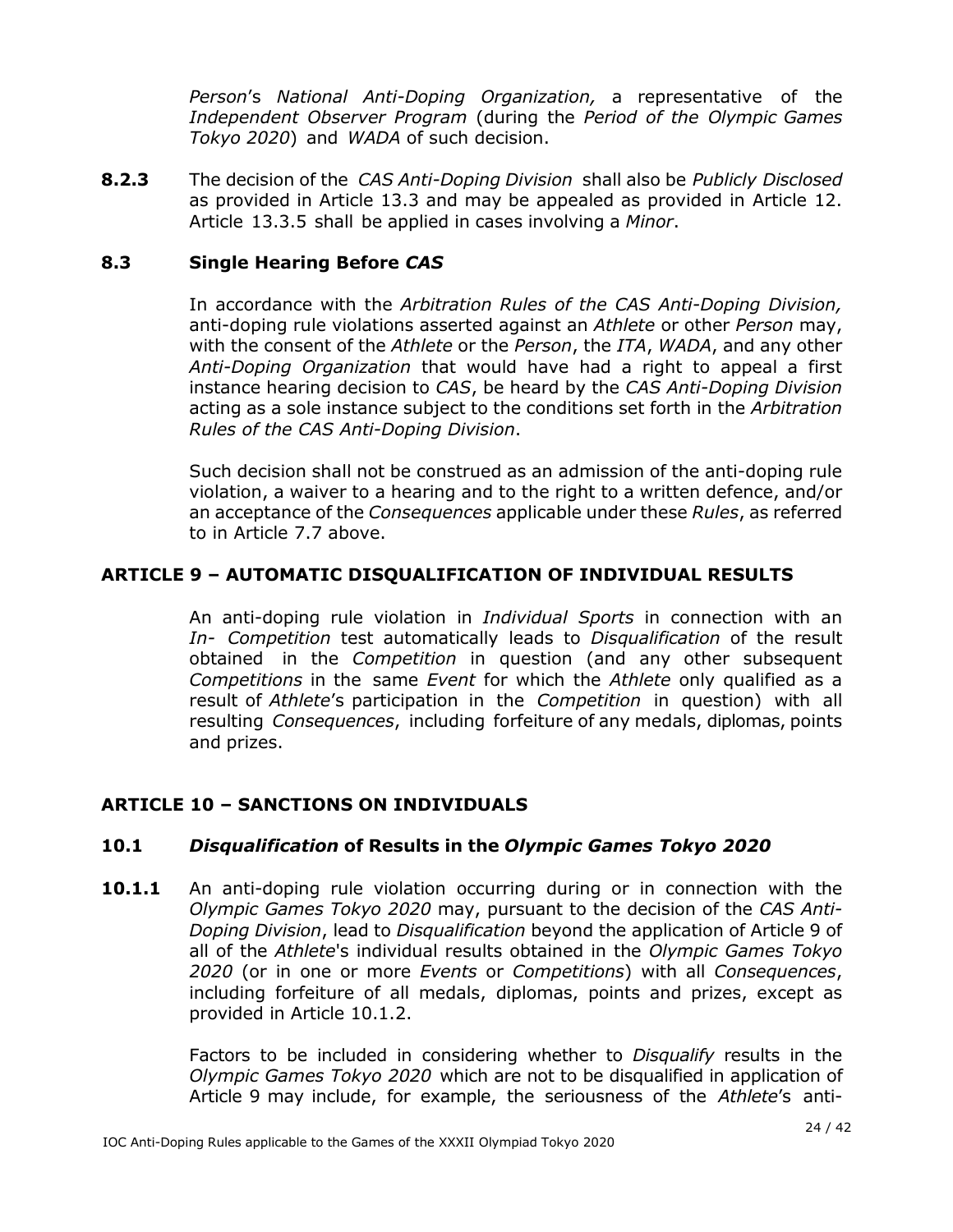doping rule violation and whether the *Athlete* tested negative further to *Testing* conducted after other *Competitions*.

**10.1.2** If the *Athlete* establishes that *he/she* bears *No Fault or Negligence* for the anti-doping rule violation, the *Athlete's* individual results in the other *Competition*s shall not be *Disqualified,* unless the *Athlete's* results in *Competition*s other than the *Competition* in which the anti-doping rule violation occurred were likely to have been affected by the *Athlete*'s antidoping rule violation.

## **10.2** *Ineligibility* **and other** *Consequences*

**10.2.1** Should an *Athlete* or other *Person* be found to have committed an antidoping rule violation, the *CAS Anti-Doping Division* may declare the *Athlete* or other *Person* ineligible for such *Competitions* at the *Olympic Games Tokyo 2020* in which such *Athlete* or other *Person* has not yet participated, along with other sanctions and measures which may follow, such as exclusion of the *Athlete* and other *Persons* concerned from the *Olympic Games Tokyo 2020* and the loss of accreditation.

> No *Person* who has been declared ineligible may, during the period of ineligibility, continue to participate in any capacity in the *Olympic Games Tokyo 2020* after being declared ineligible.

**10.2.2** In accordance with Article 7.1.2, responsibility for results management in terms of sanctions beyond the *Olympic Games Tokyo 2020* itself shall be referred to the applicable *International Federation*.

# **10.3 Automatic Publication of Sanction**

Sanctions issued in application of Article 10 shall mandatorily be published, as provided in Article 13.3.

# <span id="page-24-0"></span>**ARTICLE 11 –** *CONSEQUENCES* **TO TEAMS**

#### **11.1** *Testing* **of** *Team Sport***s**

Where one or more than one member of a team in a *Team Sport* has been notified of an anti-doping rule violation under Article 7 in connection with the *Olympic Games Tokyo 2020*, the *ITA* shall conduct appropriate *Target Testing* of the team during the *Period of the Olympic Games Tokyo 2020*.

#### **11.2** *Consequences* **for** *Team Sport***s**

If one or more members of a team in a *Team Sport* is found to have committed an anti-doping rule violation during the *Period of the Olympic Games Tokyo 2020*, the *CAS Anti-Doping Division* shall apply the rules of the relevant *International Federation* to determine the *Consequences* on the team results (e.g., loss of points, *Disqualification* from a *Competition*, *Event*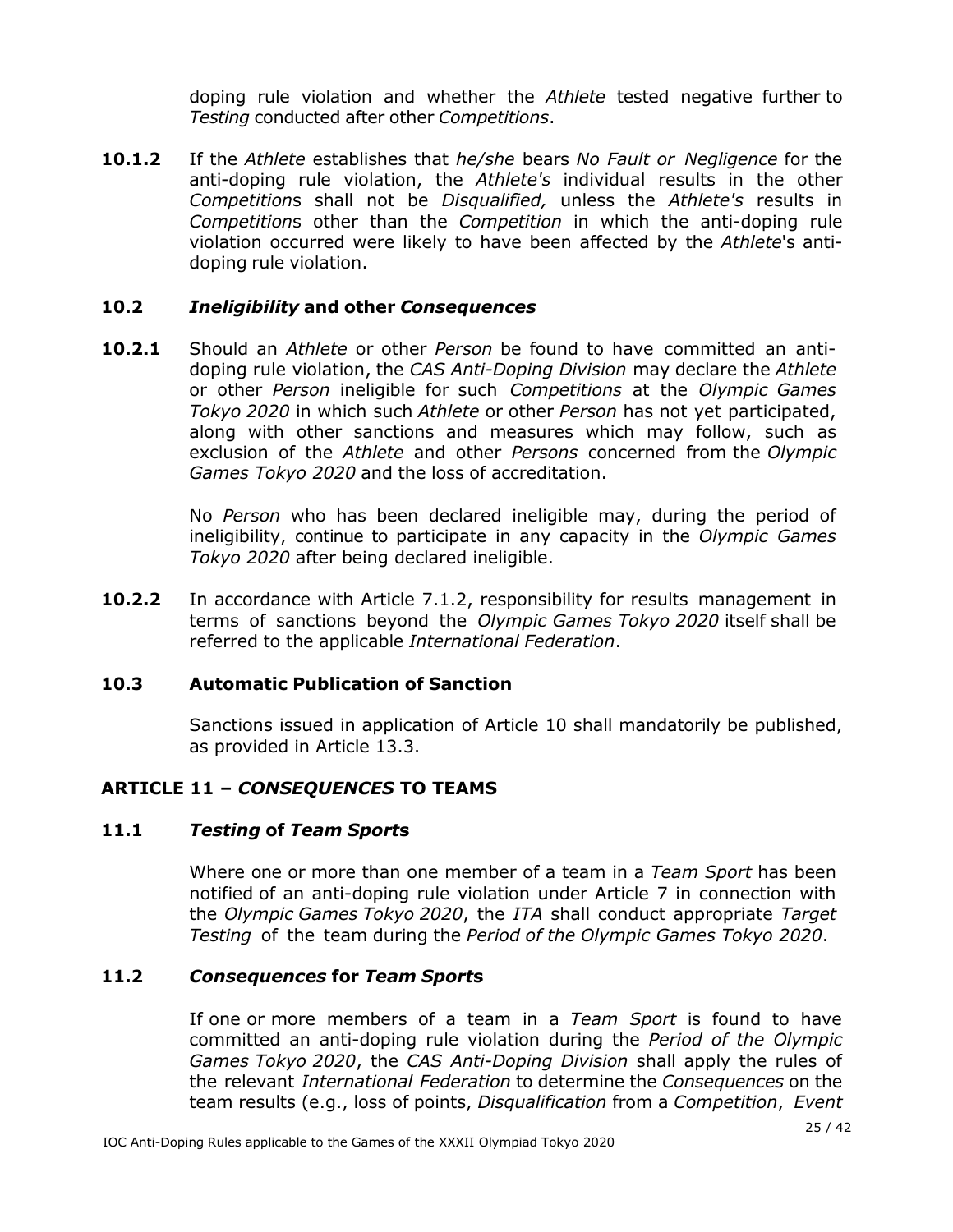or *the Olympic Games Tokyo 2020*, or other *Consequences*), in addition to any *Consequences* imposed pursuant to these *Rules* on the individual *Athlete(*s) found to have committed the anti-doping rule violation.

## **11.3** *Consequences* **to Teams in sports which are not** *Team Sports*

If one or more members of a team in a sport which is not a *Team Sport* but where awards are given to teams, is found to have committed an antidoping rule violation during the *Period of the Olympic Games Tokyo 2020*, the *CAS Anti-Doping Division* shall apply the rules of the relevant *International Federation* to determine the *Consequences* on the team (e.g., loss of points, *Disqualification* from a *Competition*, *Event* or *the Olympic Games Tokyo 2020*, or other *Consequences*), in addition to any *Consequences* imposed pursuant to these *Rules* on the individual *Athlete(*s) found to have committed the anti-doping rule violation.

Should the relevant *International Federation* not have such rules or, if in the *CAS Anti-Doping Division*'s discretion, the rules of the relevant *International Federation* do not adequately protect the integrity of the *Competition*, the Panel shall have the authority to determine the *Consequences* on the team, including the *Disqualification* of the team's results in any *Competition* or *Event* or any other *Consequences*. The *CAS Anti-Doping Division* may only take such action in circumstances when one or more members of a team are found to have committed an anti-doping rule violation and, in the Panel's discretion, the violation may have affected the results of the team in the concerned *Competition(s)* or *Event(s)*.

# <span id="page-25-0"></span>**ARTICLE 12 – APPEALS**

# **12.1 Decisions Subject to Appeal**

Decisions made under these *Rules* may be appealed as set forth below in Articles 12.2 through 12.5 or as otherwise provided in these *Rules*. Such decisions shall remain in effect while under appeal unless the appellate body orders otherwise.

# **12.1.1 Scope of Review Not Limited**

The scope of review on appeal includes all issues relevant to the matter and is expressly not limited to the issues or scope of review before the initial decision maker.

# **12.1.2** *CAS* **Shall Not Defer to the Findings Being Appealed**

In making its decision, *CAS* need not give deference to the discretion exercised by the body whose decision is being appealed.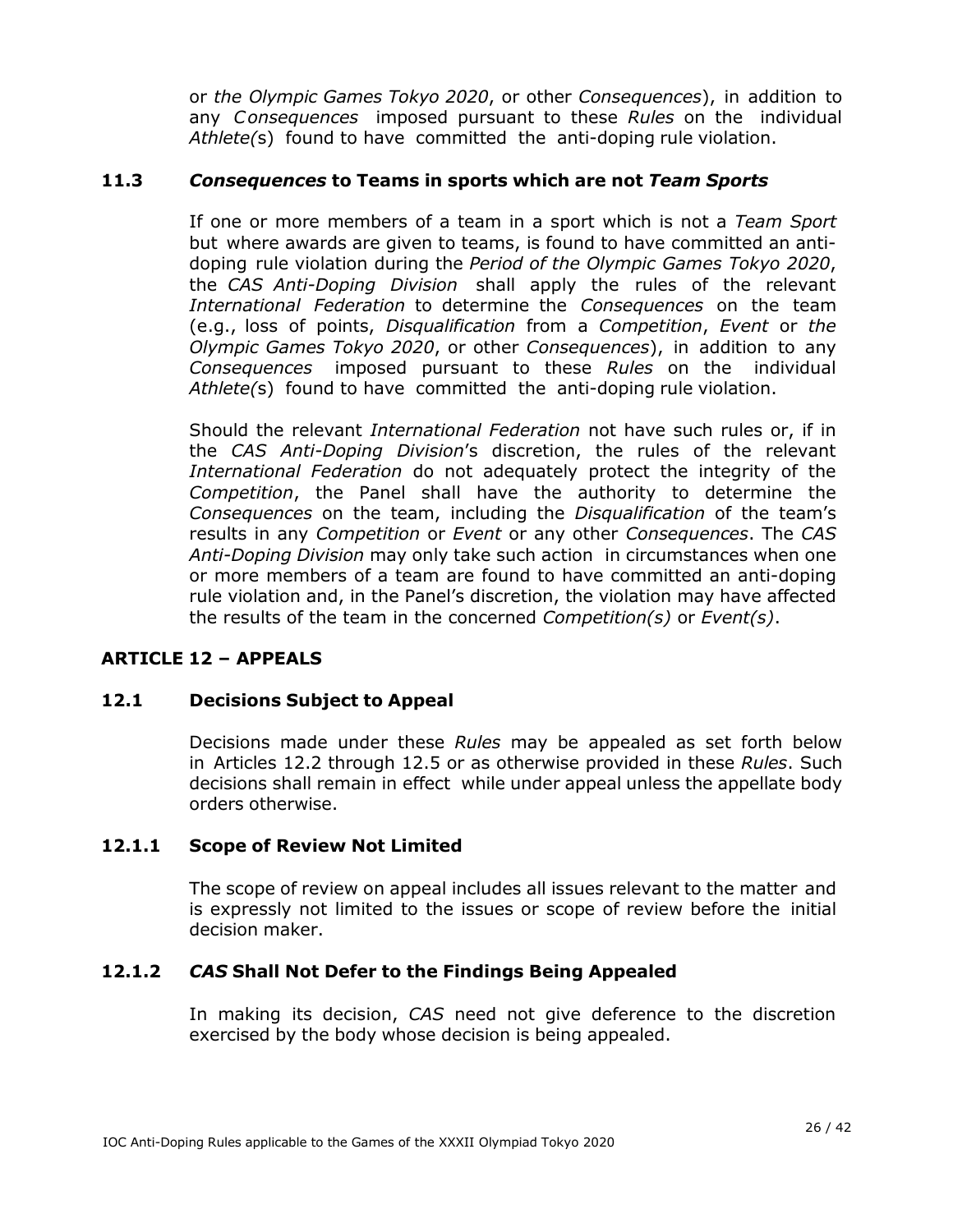## **12.2 Appeals of Decisions Regarding Anti-Doping Rule Violations,** *Consequences***,** *Provisional Suspensions***, Recognition of Decisions and Jurisdiction**

A decision that an anti-doping rule violation was committed, a decision imposing *Consequences* or not imposing *Consequences* for an anti-doping rule violation, or a decision that no anti-doping rule violation was committed; a decision that an anti-doping rule violation proceeding cannot go forward for procedural reasons (including, for example, prescription); a decision by *WADA* assigning results management under Article 7.1 of the *Code*; a decision by the *ITA* not to bring forward an *Adverse Analytical Finding* or an *Atypical Finding* as an anti-doping rule violation, or a decision not to go forward with an anti-doping rule violation after an investigation under Article 7.5; a decision not to lift a *Provisional Suspension* as a result of a *Provisional Hearing*; the *CAS Anti*-*Doping Division's* failure to comply with Article 7.6.1; a decision that the *IOC or the CAS Anti-Doping Division* lacks jurisdiction to rule on an alleged anti-doping rule violation or its *Consequences;* and a decision by the *IOC* not to recognize another *Anti-Doping Organization's* decision under Article 16 may be appealed exclusively as provided in this Article 12.

- **12.2.1** Subject to Article 12.3 below, decisions made under these *Rules* may be appealed exclusively to *CAS*, in accordance with the provisions applicable to Appeals Arbitration Procedure as set forth in the *CAS* Code of Sports-related Arbitration*.*
- **12.2.2** *Persons* Entitled to Appeal

The following *Persons* shall have the right to appeal to *CAS*:

- (a) the *Athlete* or other *Person* who is the subject of the decision being appealed;
- (b) the *IOC*;
- (c) the relevant *International Federation*;
- (d) the *National Anti-Doping Organization* of the *Person's* country of residence or countries where the *Person* is a national or license holder; and
- (e) *WADA*.

Notwithstanding any other provision herein, the only *Person* who may appeal from a *Provisional Suspension* is the *Athlete* or other *Person* upon whom the *Provisional Suspension* is imposed.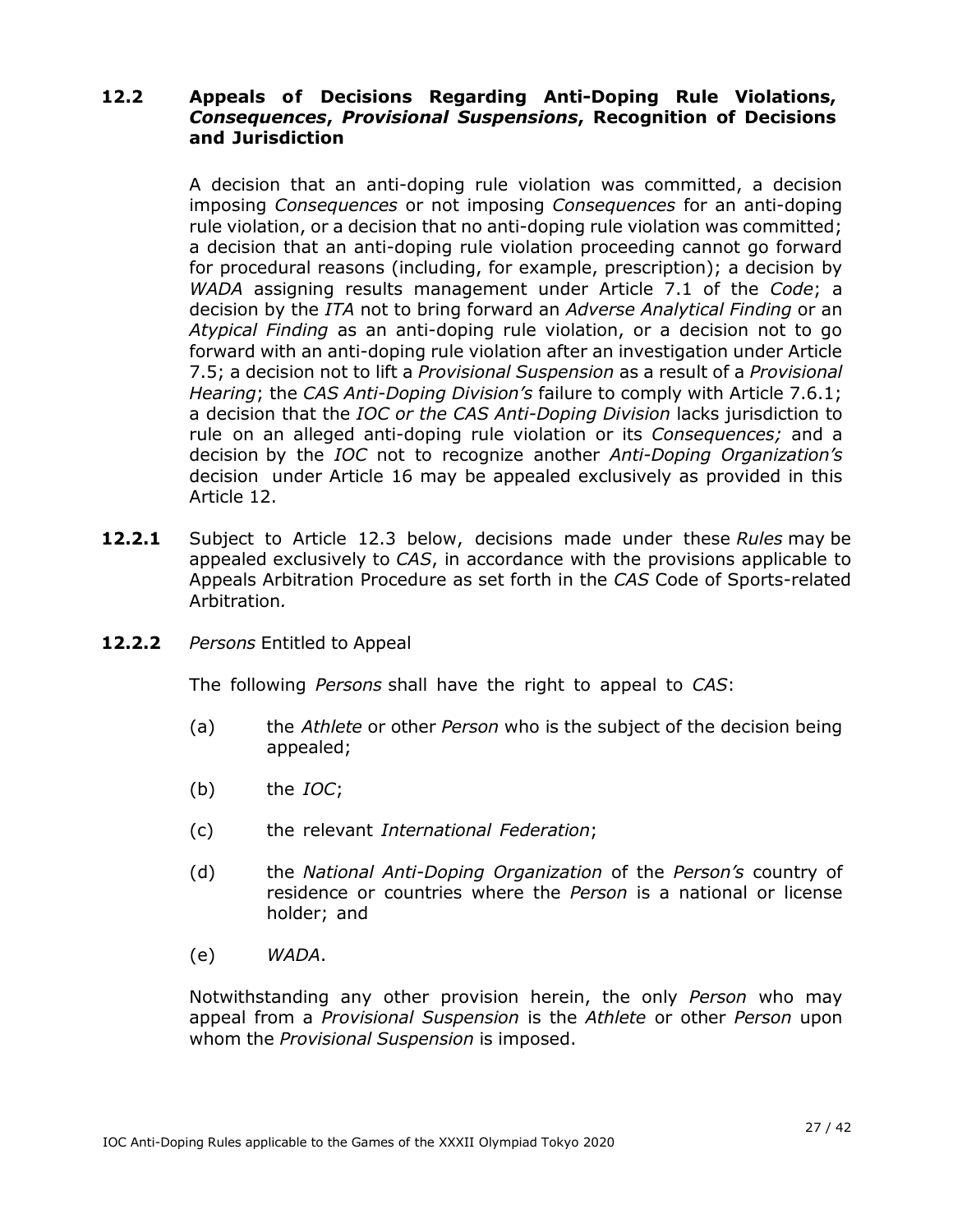#### **12.2.3** Cross Appeals and other Subsequent Appeals Allowed

Cross appeals and other subsequent appeals by any respondent named in cases brought to *CAS* under the *Code* are specifically permitted*.* Any party with a right to appeal under this Article 12 of these *Rules* must file a cross appeal or subsequent appeal at the latest with the party's answer.

#### **12.3 Appeals Relating to** *TUEs*

*TUE* decisions may be appealed exclusively as provided in Article 4.4 of these *Rules*.

#### **12.4 Notice of Appeal Decisions**

Any *Person* entitled to appeal under Article 12.2.2 and any *Anti-Doping Organization* that is a party to an appeal shall promptly provide the appeal decision to the *Athlete* or other *Person* and to the other *Anti-Doping Organizations* or other *Persons* that would have been entitled to appeal under Article 12.2.2 as provided under Article 13.2.

#### **12.5 Time for Filing Appeals**

The time to file an appeal to *CAS* shall be twenty-one days from the date of receipt of the decision by the appealing party. The above notwithstanding, the following shall apply in connection with appeals filed by a party entitled to appeal but which was not a party to the proceedings that led to the decision being appealed:

- (a) Within fifteen days from notice of the decision, such party/ies shall have the right to request a copy of the case file from the body that issued the decision;
- (b) If such a request is made within the fifteen-day period, then the party making such request shall have twenty-one days from receipt of the case file to file an appeal to *CAS*.

The above notwithstanding, the filing deadline for an appeal filed by *WADA* shall be the later of:

- (a) Twenty-one days after the last day on which any other party in the case could have appealed; or
- <span id="page-27-0"></span>(b) Twenty-one days after *WADA*'s receipt of the complete case file relating to the decision.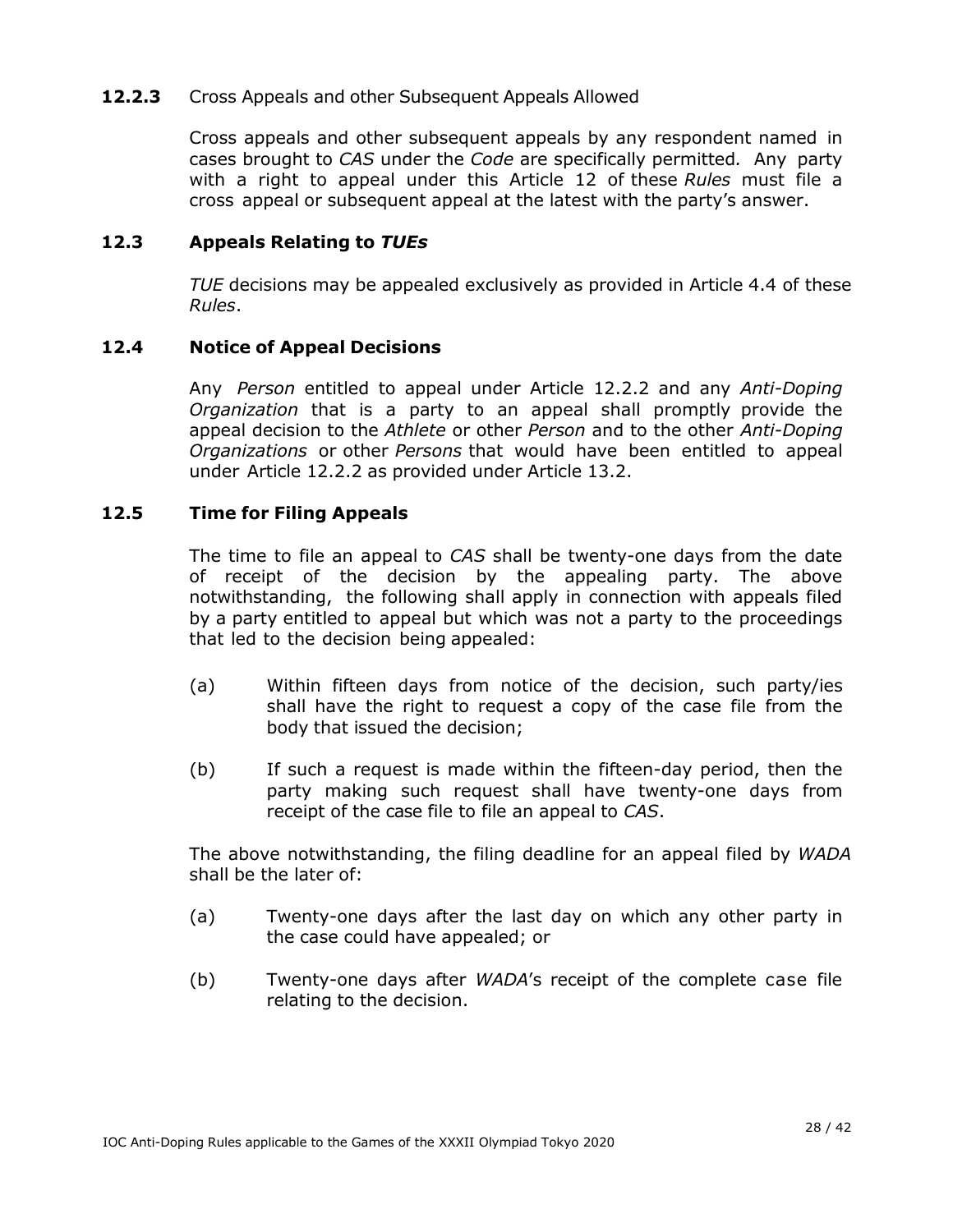## **ARTICLE 13 – CONFIDENTIALITY AND REPORTING**

#### **13.1 Information Concerning** *Adverse Analytical Findings***,** *Atypical Findings***, and Other Asserted Anti-Doping Rule Violations**

#### **13.1.1 Notification of Anti-Doping Rule Violations to** *Athletes* **and other** *Persons*

Notification to *Athletes* or other *Persons* of anti-doping rule violations asserted against them shall occur as provided under Articles 7, 13 and 14 of these *Rules*.

## **13.1.2 Notification of Anti-Doping Rule Violations to** *NOCs***, a representative of the** *Independent Observer Program,* **the** *International Federation* **concerned, the** *IOC* **and** *WADA*

Notification of the assertion of an anti-doping rule violation to the *NOC*, a representative of the *Independent Observer Program,* the *International Federation* concerned, the *IOC* and *WADA* shall occur as provided under Articles 7, 13 and 14 of these *Rules*, together with the notice to the *Athlete* or other *Person*.

## **13.1.3 Content of an Anti-Doping Rule Violation Notification**

Notification of an anti-doping rule violation under Article 2.1 shall include:

- the *Athlete's* name;
- country;
- sport and discipline within the sport;
- the *Athlete's* competitive level,
- whether the test was *In-Competition* or *Out-of-Competition*;
- the date of *Sample* collection;
- the analytical result reported by the laboratory; and
- other information as required by the *International Standard* for Testing and Investigations.

Notification of anti-doping rule violations other than under Article 2.1 shall include the rule violated and the basis of the asserted violation.

#### **13.1.4 Confidentiality**

The recipient organizations shall not disclose this information beyond those *Person*s with a need to know (which would include the appropriate personnel at the applicable *National Olympic Committee*, *National Federation*, and team in a *Team Sport*) until the *ITA* has made *Public Disclosure* or has failed to make *Public Disclosure* as required in Article 13.3.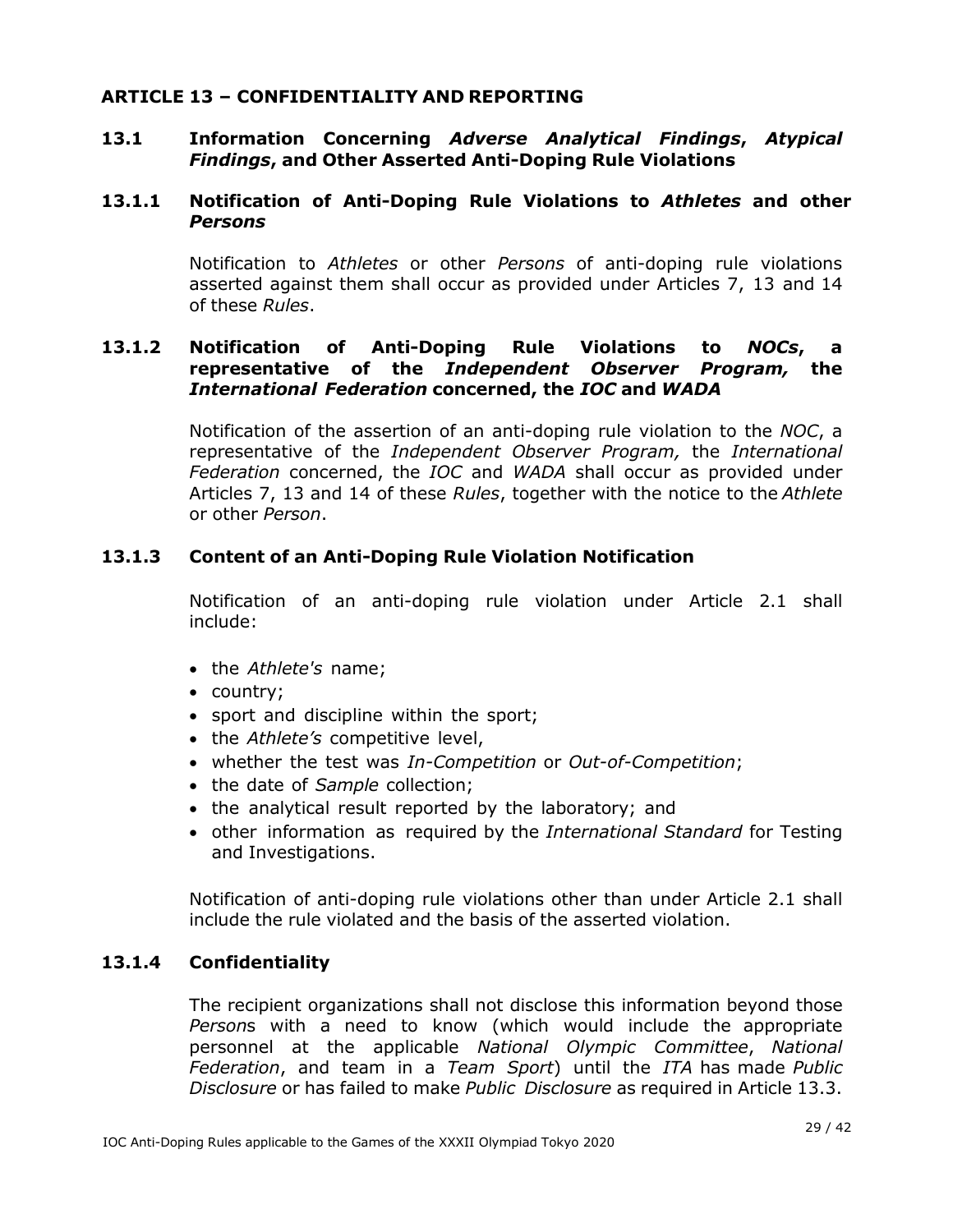The *CAS Anti-Doping Division* and *CAS* shall ensure that information concerning *Adverse Analytical Findings*, *Atypical Findings*, and other asserted anti- doping rule violations remains confidential until such information is *Publicly Disclosed* in accordance with Article 13.3.

#### **13.2 Notification of Anti-Doping Rule Violation Decisions and Request for Files**

- **13.2.1** Anti-doping rule violation decisions rendered pursuant to these *Rules* shall include the full reasons for the decision.
- **13.2.2** A *Person* or an *Anti-Doping Organization* having a right to appeal a decision received pursuant to Article 13.2.1 is entitled to receive a copy of the full case file pertaining to the decision. Such request for the case file shall be made in accordance with Article 12.5(a).

## **13.3** *Public Disclosure*

- **13.3.1** The identity of any *Athlete* or other *Person* who is asserted by the *ITA* to have committed an anti-doping rule violation may be *Publicly Disclose*d only after notice has been provided to the *Athlete* or other *Person* in accordance with Article 7 and also to the *NOC*, a representative of the *Independent Observer* Program, WADA and the *International Federation* of the *Athlete* or other *Person* in accordance with Article 13.1.2.
- **13.3.2** No later than twenty days after it has been determined in a final appellate decision under Article 12.2.1, or such appeal has been waived, or a hearing in accordance with Article 8 has been waived, or the assertion of an antidoping rule violation has not been timely challenged, the disposition of the matter, including the sport, the anti-doping rule violated, the name of the *Athlete* or other *Person* committing the violation, the *Prohibited Substance* or *Prohibited Method* involved (if any) and the *Consequences* imposed must be *Publicly Reported*. The results of final appeal decisions concerning antidoping rule violations, including the information described above must also be *Publicly Reported* within the same deadline.
- **13.3.3** In any case where it is determined, after a hearing or appeal, that the *Athlete* or other *Person* did not commit an anti-doping rule violation, the decision may be *Publicly Disclosed* only with the consent of the *Athlete* or other *Person* who is the subject of the decision. Reasonable efforts shall be made to obtain such consent. If consent is obtained, the decision shall be *Publicly Disclosed* in its entirety or in such redacted form as the *Athlete* or other *Person* may approve.
- **13.3.4** No public comment shall be made on the specific facts of any pending case (as opposed to general description of process and science) except in response to public comments attributed to the *Athlete* or other *Person* against whom an anti-doping rule violation is asserted, or their representatives.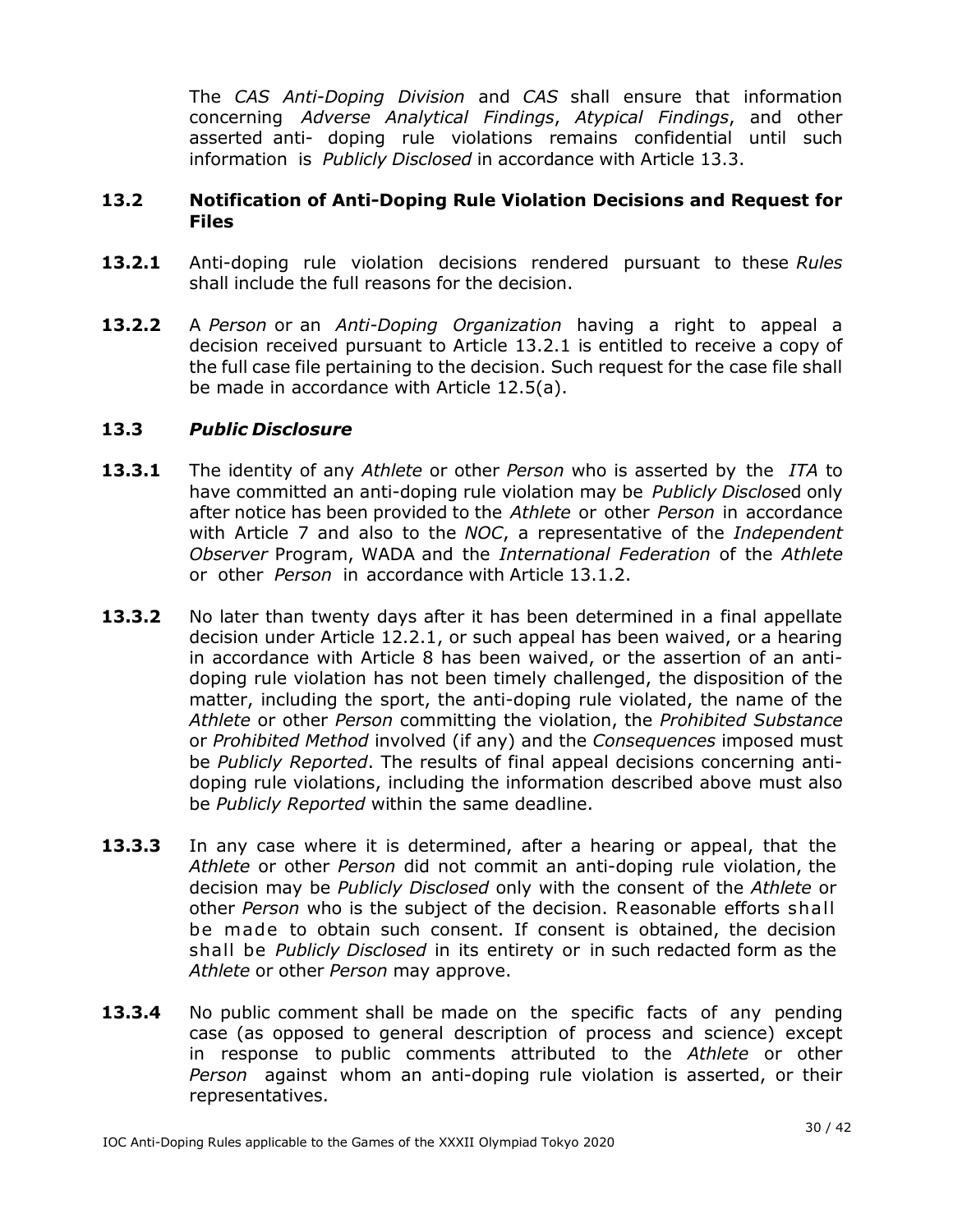**13.3.5** The mandatory *Public Reporting* required in Article 13.3.2 shall not be required where the *Athlete* or other *Person* who has been found to have committed an anti-doping rule violation is a *Minor*. Any optional *Public Reporting* in a case involving a *Minor* shall be proportionate to the facts and circumstances of the case.

# **13.4 Data Privacy**

- **13.4.1** The *ITA*, the *IOC* and *other Anti-Doping Organizations*, all strictly for the purpose of the implementation of these *Rules* and/or the *Code*, shall be authorized to:
	- collect;
	- store;
	- transfer, to any location, including to territories with data protection laws which do not provide for the same level of data protection as the territory where the data is transferred from;
	- disclose; and/or
	- otherwise process

any personal information relating to *Athletes* and other *Persons* for the duration and in all manners necessary and adequate to conduct their antidoping activities under these *Rules*. Further information addressing the requirements of the *International Standard* for the Protection of Privacy and Personal Information in relation to the processing of personal information will be communicated to *Athletes* subject to *Doping Control*.

- **13.4.2** "Personal information" referred to in Article 13.4.1 above and more generally in these *Rules* shall include any information related to identified or identifiable *Athletes* and other *Persons* subject to their application, including for example and without limitation, name, date of birth, contact details and sporting affiliations, whereabouts, granted *TUEs* (if any), antidoping test results, and results management (including disciplinary hearings, appeals and sanctions) and other information as further determined in the *Code* and the *International Standard* for the Protection of Privacy and Personal Information.
- **13.4.3** By participating in the *Olympic Games Tokyo 2020*, *Athletes* and other *Persons agree* to be bound by these *Rules* and to comply with them, and, as part of the accreditation process to the *Olympic Games Tokyo 2020* or otherwise, such *Athletes* or other *Persons* have agreed that their personal information, as defined in Article 13.4.2 may be used by the *ITA,* the *IOC*, *WADA* or any other *Anti*-*Doping Organization* in the manner and for the purposes set forth in Article 13.4.1 above*.*
- **13.4.4** The *ITA* as well as the *IOC* and other *Anti-Doping Organizations* will implement adequate security safeguards, including physical, organizational, technical, environmental and other measures, to prevent the loss, theft, or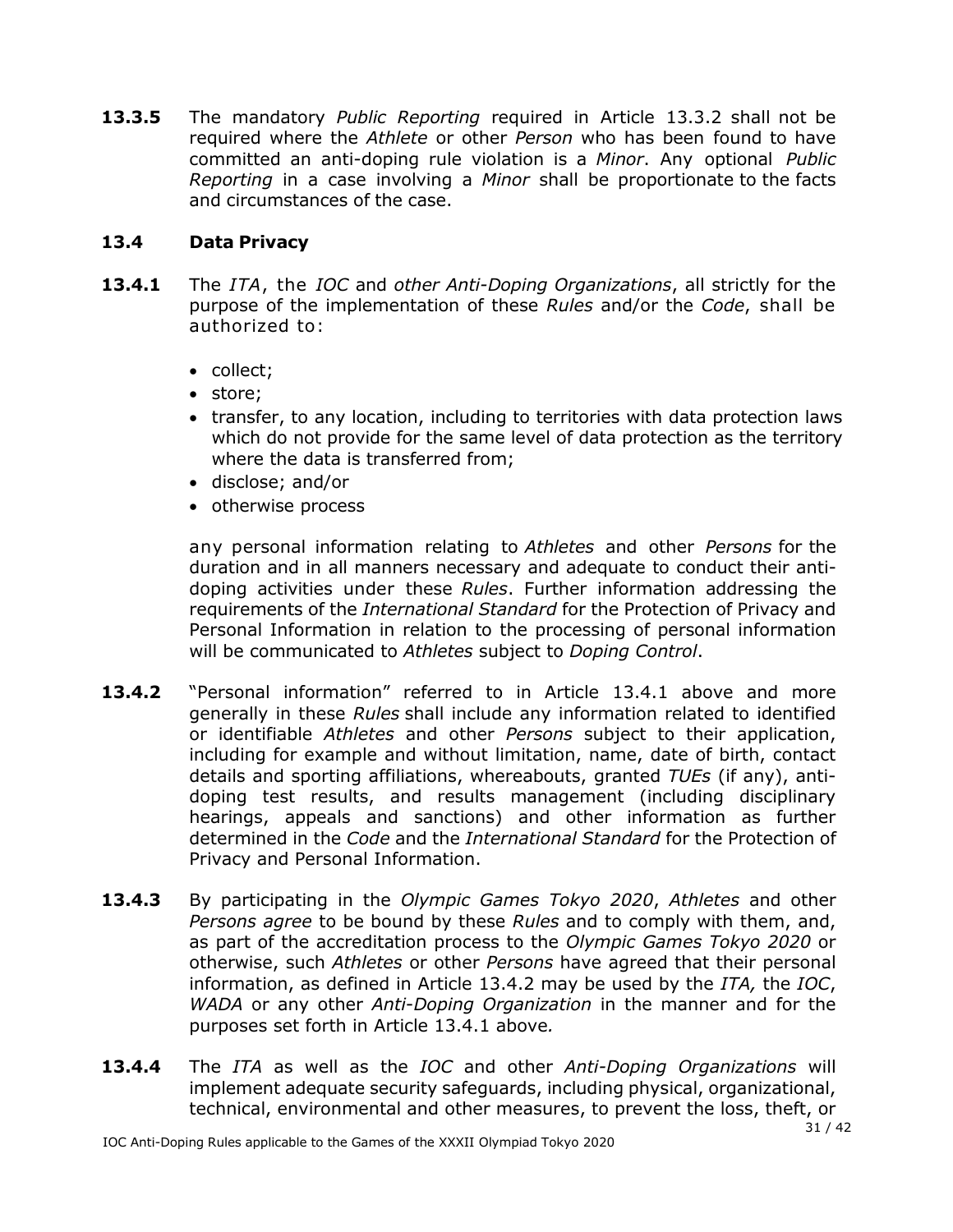unauthorized access, destruction, use, modification or disclosure (including disclosures made via electronic networks) as required under the *International Standard* for the Protection of Privacy and Personal Information.

**13.4.5** *Athletes* or other *Persons* to whom the personal information relates shall have the right to access their personal information, to request the modification or deletion of their personal information or to initiate a complaint in accordance with the provisions of the *International Standard* for the Protection of Privacy and Personal Information.

## <span id="page-31-0"></span>**ARTICLE 14 – DEEMED NOTIFICATIONS**

- **14.1** Any notification under these *Rules* by the *ITA* and/or an *Anti-Doping Organization* to an *Athlete* or other *Person* accredited pursuant to the request of a *NOC* shall be deemed to be accomplished by delivery of the notification to that *NOC*. This applies, without limitation, for all notifications sent before, during and after the *Period of the Olympic Games Tokyo 2020.* It shall be the responsibility of the *NOC* to notify the *Athlete* or other *Person* in person. Bona fide efforts by the *ITA* and any *Anti-Doping Organization* to secure notification in person shall be without prejudice to the validity of notifications to the *NOC* in application of this provision.
- **14.2** Notification under these *Rules* to a *NOC* shall be deemed to be accomplished by delivery of the notification to either the President, the Secretary General, the chef de mission, the deputy chef de mission or another representative of the *NOC* in question designated by the *NOC* for that purpose.
- **14.3** During the *Period of the Olympic Games Tokyo 2020* and for the purpose of the application of these *Rules*, the *Athlete* and other *Person* shall be deemed to be validly represented by the *NOC*, acting through the persons mentioned in Article 14.2. Without limitation, this applies in the context of the application of Article 7 of these Rules.

#### <span id="page-31-1"></span>**ARTICLE 15 – DOPING AND MEDICATION CONTROL FOR HORSES – EQUINE ANTI-DOPING AND CONTROLLED MEDICATION REGULATIONS**

**15.1** To determine anti-doping rule violations, results management, fair hearings, *Consequences*, and appeals for Horses, the Fédération Équestre Internationale (FEI) has established and implemented rules (i) that are generally consistent with Articles 1, 2, 3, 9, 10, 11, 13 and 17 of the *Code* and (ii) which include a list of prohibited substances, appropriate *Testing* procedures and a list of approved laboratories for *Sample* analysis (its "FEI Equine Anti-Doping and Controlled Medication Regulations" and the "FEI Veterinary Regulations" (hereinafter collectively referred to as the "*FEI Regulations*")).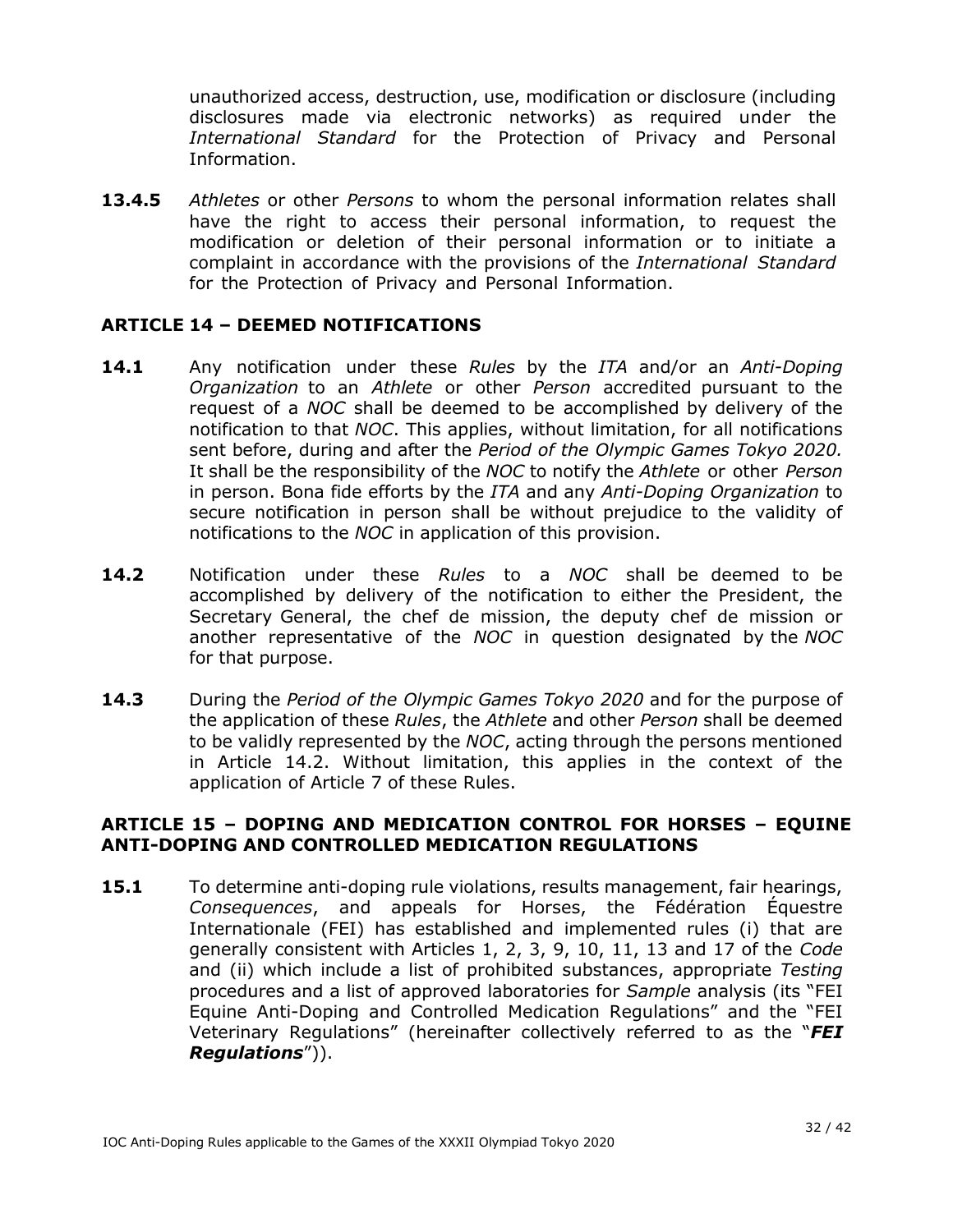**15.2** Notwithstanding the application of the present *Rules* to all *Athletes* and *Persons*, the FEI shall implement and apply the rules established in relation to Horses, in particular the *FEI Regulations*. The FEI shall forthwith provide the *ITA* with any decision(s) rendered pursuant to the *FEI Regulations*. The *ITA* shall shall send copies of such decision(s) to *Anti-Doping Organizations* with a right to appeal under Article 12.2.2. The right of any *Person* to be heard in relation to (i) a procedure of the FEI applying the *FEI Regulations* and (ii) any potential further consequences or sanctions deriving from a decision of the FEI applying the *FEI Regulations*, shall be exercised in front of the competent body of the FEI.

# <span id="page-32-0"></span>**ARTICLE 16 – APPLICATION AND RECOGNITION OF DECISIONS**

- **16.1** Subject to the right to appeal provided in Article 12, *Testing*, *Provisional Suspensions*, hearing results, or other final adjudications of any *Signatory* which are consistent with the *Code* and are within that *Signatory's* authority, shall be applicable worldwide and shall be recognized and respected by the *IOC*.
- **16.2** The *IOC* shall recognize the measures taken by other bodies which have not accepted the *Code* if the rules of those bodies are otherwise consistent with the *Code*.

# <span id="page-32-1"></span>**ARTICLE 17 - STATUTE OF LIMITATIONS**

No anti-doping rule violation proceeding may be commenced against an *Athlete* or other *Person* unless he or she has been notified of the antidoping rule violation as provided in Articles 7 and 13, or notification has been reasonably attempted, within ten years from the date the violation is asserted to have occurred.

#### <span id="page-32-2"></span>**ARTICLE 18 – AMENDMENT AND INTERPRETATION OF THE** *RULES*

- **18.1** These *Rules* may be amended from time to time by the *IOC* Executive Board. The English version of these *Rules* shall prevail.
- **18.2** These *Rules* shall be governed by Swiss law and the Olympic Charter.
- **18.3** Nothing in these *Rules* shall be interpreted as to limit or waive any rights granted to *Anti-Doping Organizations* to conduct their anti-doping activities under applicable laws.
- **18.4** The headings used for the various Parts and Articles of these *Rules* are for convenience only and shall not be deemed part of the substance of these *Rules* or to affect in any way the language of the provisions to which they refer. The masculine gender used in relation to any physical *Person* shall, unless there is a specific provision to the contrary, be understood as including the feminine gender.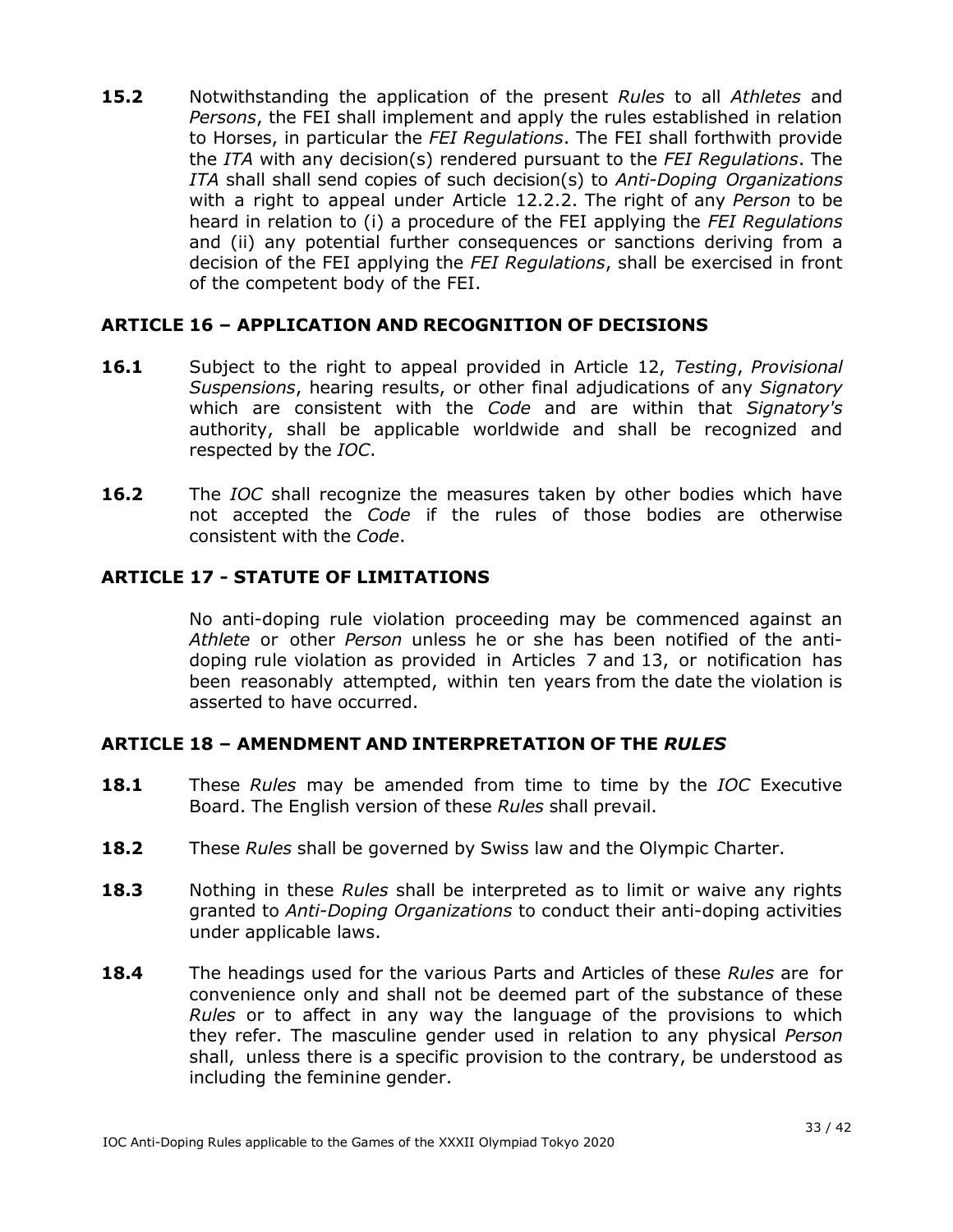- **18.5** The *Code* and the *International Standards* shall be considered integral parts of these *Rules* and shall prevail in case of conflict.
- **18.6** These *Rules* have been adopted pursuant to the applicable provisions of the *Code* and shall be interpreted in a manner that is consistent with applicable provisions of the *Code*. The Introduction and Appendices shall be considered an integral part of these *Rules*. In the event that these *Rules* do not cover an issue arising in connection with such *Rules*, the relevant provisions from the *Code* shall apply *mutatis mutandis*. For the sake of clarity, in the event that there are any inconsistencies or lacunae within these *Rules*, such inconsistencies or lacunae shall be resolved so as to carry out the spirit of the *Code* and these *Rules*.
- **18.7** The comments annotating various provisions of the *Code* are incorporated by reference into these *Rules*, shall be treated as if set out in full herein, and shall be used to interpret these *Rules*.
- **18.8** In the event that there is any conflict between these *Rules* and the *CAS Anti-Doping Division Arbitration Rules,* such conflict shall be resolved by the President of the relevant Division of the *CAS*, or the Panel, so as to carry out the spirit of both sets of rules in a reasonable manner.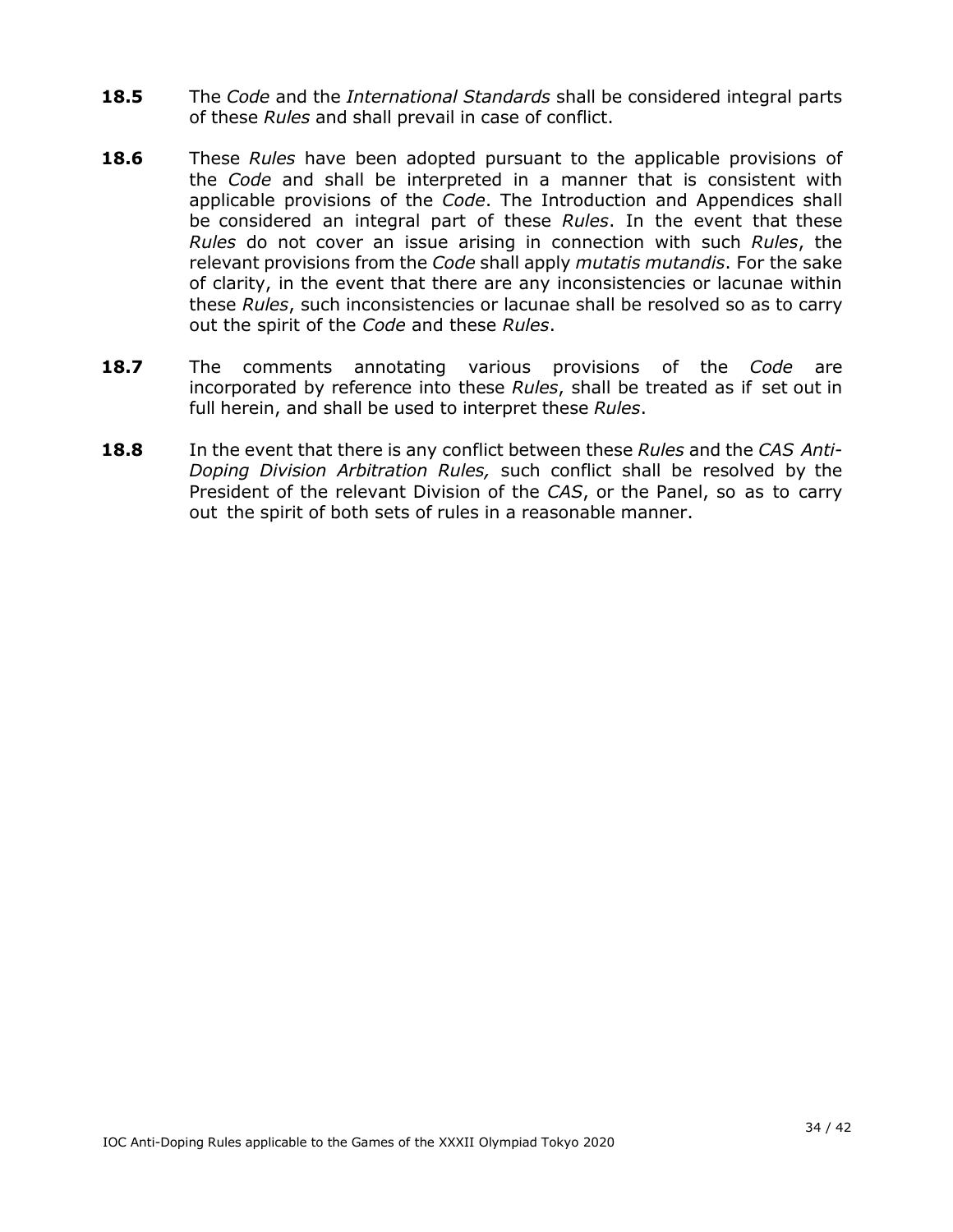# **APPENDIX 1 - DEFINITIONS**

<span id="page-34-0"></span>*ADAMS*: The Anti-Doping Administration and Management System is a Web-based database management tool for data entry, storage, sharing, and reporting designed to assist stakeholders and *WADA* in their anti-doping operations in conjunction with data protection legislation.

*Administration*: Providing, supplying, supervising, facilitating, or otherwise participating in the *Use* or *Attempted Use* by another *Person* of a *Prohibited Substance* or *Prohibited Method*. However, this definition shall not include the actions of bona fide medical personnel involving a *Prohibited Substance* or *Prohibited Method* used for genuine and legal therapeutic purposes or other acceptable justification and shall not include actions involving *Prohibited Substances* which are not prohibited in *Out-of-Competition Testing* unless the circumstances as a whole demonstrate that such *Prohibited Substances* are not intended for genuine and legal therapeutic purposes or are intended to enhance sport performance*.*

*Adverse Analytical Finding*: A report from a *WADA*-accredited laboratory or other *WADA*-approved laboratory that, consistent with the *International Standard* for Laboratories and related Technical Documents, identifies in a *Sample* the presence of a *Prohibited Substance* or its *Metabolites* or *Markers* (including elevated quantities of endogenous substances) or evidence of the *Use* of a *Prohibited Method*.

*Adverse Passport Finding*: A report identified as an *Adverse Passport Finding* as described in the applicable *International Standards*.

*Anti-Doping Organization*: A *Signatory* that is responsible for adopting rules for initiating, implementing or enforcing any part of the *Doping Control* process. This includes, for example, the International Olympic Committee, the International Paralympic Committee, other *Major Event Organizations* that conduct *Testing* at their *Events*, *WADA*, *International Federations*, and *National Anti-Doping Organization*s*.*

*Athlete*: Any *Person* who competes, or may potentially compete, in the *Olympic Games Tokyo 2020*.

*Athlete Biological Passport*: The program and methods of gathering and collating data as described in the *International Standard* for Testing and Investigations and *International Standard* for Laboratories.

*Athlete Support Persons*: Any coach, trainer, manager, agent, team staff, official, medical, paramedical personnel, parent or any other *Person* working with, treating or assisting an *Athlete* participating in or preparing for *Competition*.

*Attempt*: Purposely engaging in conduct that constitutes a substantial step in a course of conduct planned to culminate in the commission of an anti-doping rule violation. Provided, however, there shall be no anti-doping rule violation based solely on an *Attempt* to commit a violation if the *Person* renounces the *Attempt* prior to it being discovered by a third party not involved in the *Attempt*.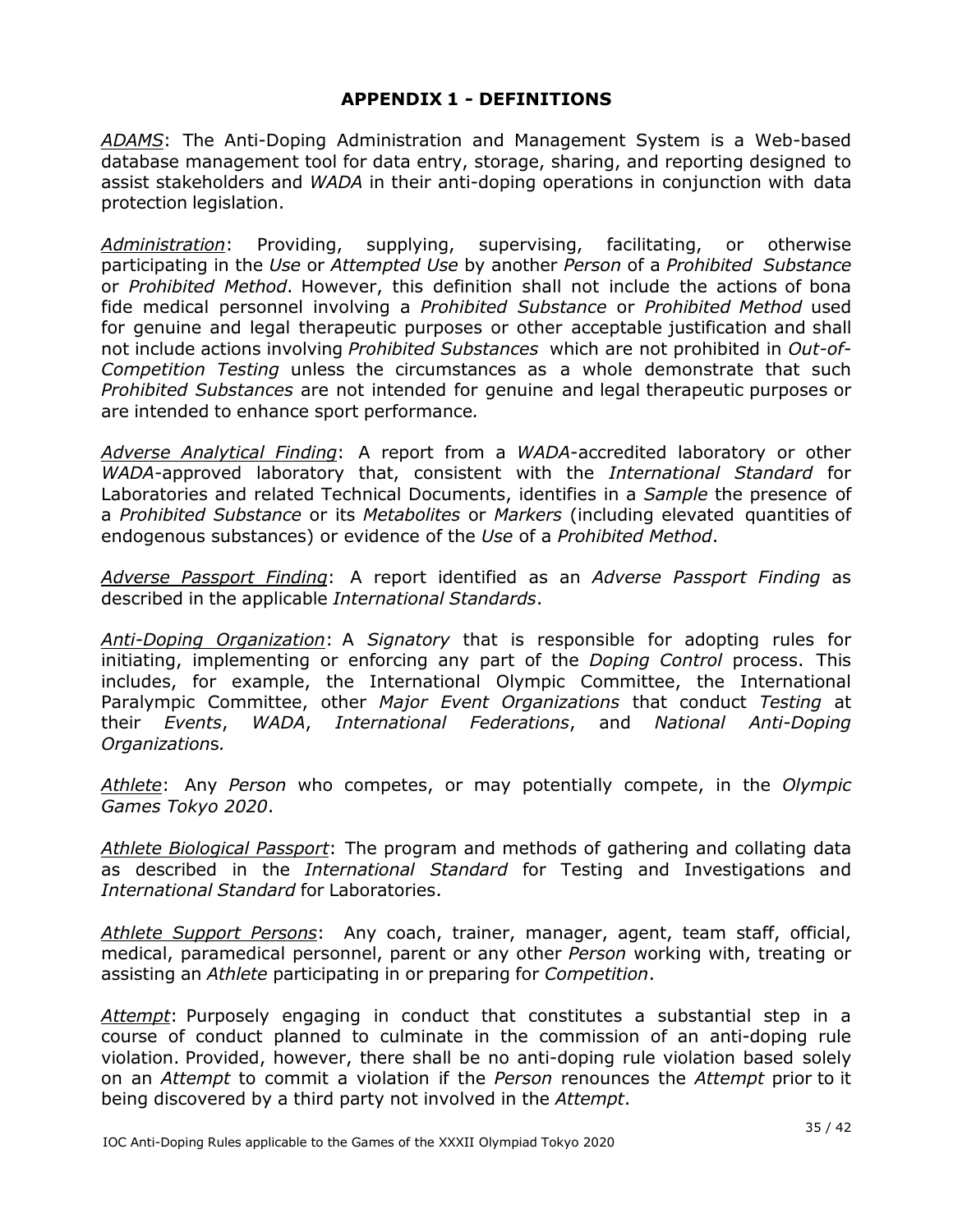*Atypical Finding*: A report from a *WADA*-accredited laboratory or other *WADA*approved laboratory which requires further investigation as provided by the *International Standard* for Laboratories or related Technical Documents prior to the determination of an *Adverse Analytical Finding*.

*Atypical Passport Finding*: A report described as an *Atypical Passport Finding* as described in the applicable *International Standards*.

*CAS*: The Court of Arbitration for Sport; unless the contrary is stated, references to the *CAS* shall include its ad hoc Division on the occasion of the *Olympic Games Tokyo 2020,* to the exclusion of its *CAS Anti-Doping Division*.

*CAS Anti-Doping Division:* the Division of the Court of Arbitration for Sport set up by the *CAS Anti-Doping Division Arbitration Rules.*

*CAS Anti-Doping Division Arbitration Rules:* the Arbitration Rules applicable to dopingrelated cases arising during the Olympic Games adopted by ICAS, setting up the *CAS Anti-Doping Division* to conduct hearings and issue decisions under the *Rules.*

*Code*: The World Anti-Doping Code.

*Competition*: A single race, match, game or singular sport contest at the *Olympic Games Tokyo 2020*. For example, a basketball match or the final of the Olympic 100-meter race in athletics.

*Consequences of Anti-Doping Rule Violations ("Consequences")*: An *Athlete's* or other *Person's* violation of an anti-doping rule may result in one or more of the following:

- (a) *Disqualification* means the *Athlete's* results in a particular *Competition* or *Event* are invalidated, with all resulting *Consequences* including forfeiture of any medals, points and prizes;
- (b) *Ineligibility* means the *Athlete* or other *Person* is barred on account of an anti-doping rule violation for a specified period of time from participating in any *Competition* or other activity or funding as provided in Article 10.12.1 of the *Code*;
- (c) *Provisional Suspension* means the *Athlete* or other *Person* is barred temporarily from participating in any *Competition* or activity prior to the final decision at a hearing conducted under Article 8;
- (d) *Financial Consequences* means a financial sanction imposed for an anti-doping rule violation or to recover costs associated with an anti-doping rule violation; and
- (e) *Public Disclosure or Public Reporting* means the dissemination or distribution of information to the general public or *Persons* beyond those *Persons* entitled to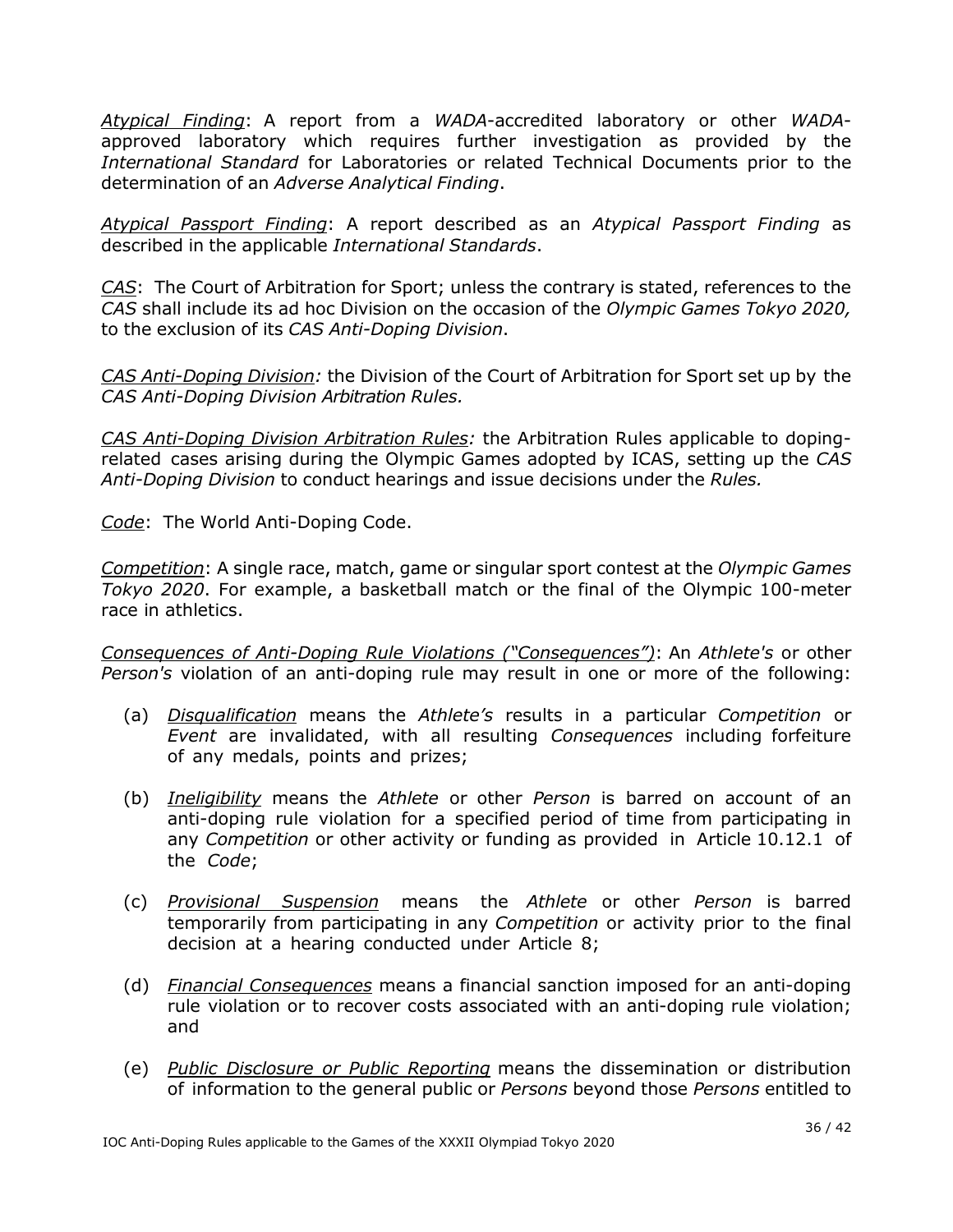earlier notification in accordance with Article 13. Teams in *Team Sports* may also be subject to *Consequences* as provided in Article 11.

*Contaminated Product*: A product that contains a *Prohibited Substance* that is not disclosed on the product label or in information available in a reasonable Internet search.

#### *Disqualification*: See *Consequences of Anti-Doping Rule Violations* above.

*Doping Control*: All steps and processes from test distribution planning through to ultimate disposition of any appeal including all steps and processes in between such as provision of whereabouts information, *Sample* collection and handling, laboratory analysis, *TUEs*, results management and hearings.

*Event*: A series of individual *Competitions* forming part of the *Olympic Games Tokyo 2020* in respect of which medals are awarded (e.g., the women's volleyball tournament).

*Event Venues*: Those venues for which it is necessary to have an accreditation, ticket or permission from the *IOC* or *Tokyo 2020* and any other areas that are specifically designated as such by the *IOC or Tokyo 2020.*

*Fault*: *Fault* is any breach of duty or any lack of care appropriate to a particular situation. Factors to be taken into consideration in assessing an *Athlete* or other *Person's* degree of *Fault* include, for example, the *Athlete's* or other *Person's* experience, whether the *Athlete* or other *Person* is a *Minor*, special considerations such as impairment, the degree of risk that should have been perceived by the *Athlete* and the level of care and investigation exercised by the *Athlete* in relation to what should have been the perceived level of risk. In assessing the *Athlete's* or other *Person's* degree of *Fault*, the circumstances considered must be specific and relevant to explain the *Athlete's* or other *Person's* departure from the expected standard of behavior. Thus, for example, the fact that an *Athlete* would lose the opportunity to earn large sums of money during a period of *Ineligibility,* or the fact that the *Athlete* only has a short time left in *Athlete*'s career, or the timing of the sporting calendar, are not relevant factors to be considered in reducing the period of *Ineligibility* under Article 10.5.1 or 10.5.2 of the *Code*.

*Financial Consequences*: See *Consequences of Anti-Doping Rule Violations* above.

*In-Competition*: For purposes of these *Rules*, "*In-Competition"* means the period commencing twelve hours before a *Competition* in which the *Athlete* is scheduled to participate through the end of such *Competition* and the *Sample* collection process related to such *Competition.*

*Independent Observer Program*: A team of observers, under the supervision of *WADA*, who observe and provide guidance on the *Doping Control* process at certain *Events* and report on their observations.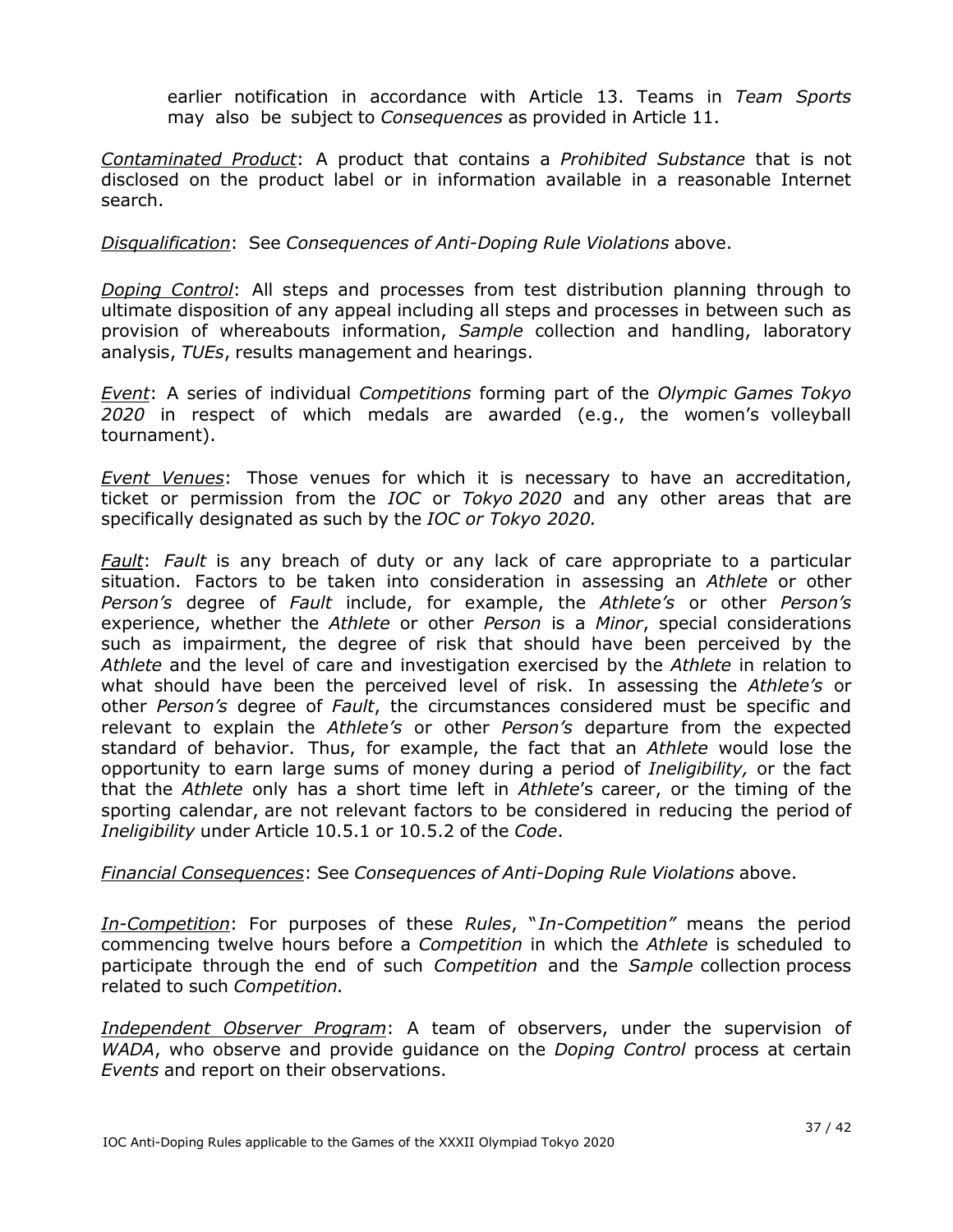*Individual Sport*: Any sport that is not a *Team Sport*.

*Ineligibility*: See *Consequences of Anti-Doping Rule Violations* above.

*International Event*: An *Event* or *Competition* where the International Olympic Committee, the International Paralympic Committee, an *International Federation*, a *Major Event Organization,* or another international sport organization is the ruling body for the *Event* or appoints the technical officials for the *Event.*

*International Federation:* shall mean an international non-governmental organisation, recognised by the *IOC*, administering one or several sports at world level and encompassing organisations administering such sports at national level.

*International-Level Athletes*: *Athletes* who compete in sport at the international level, as defined by each *International Federation*, consistent with the *International Standard* for Testing and Investigations.

*International Standard*: A standard adopted by *WADA* in support of the *Code*. Compliance with an *International Standard* (as opposed to another alternative standard, practice or procedure) shall be sufficient to conclude that the procedures addressed by the *International Standard* were performed properly. *International Standards* shall include any Technical Documents issued pursuant to the *International Standard.*

*IOC:* The International Olympic Committee

*ITA:* International Testing Agency; set up as a Swiss foundation and having the purpose of providing independent *Doping Control* services to *Anti-Doping Organizations,*  including without limitation the *IOC*.

*Major Event Organizations*: The continental associations of *National Olympic Committee*s and other international multi-sport organizations that function as the ruling body for any continental, regional or other *International Event*. For purposes of these *Rules*, the *Major Event Organization* is the *IOC*.

*Marker*: A compound, group of compounds or biological variable(s) that indicates the *Use* of a *Prohibited Substance* or *Prohibited Method.*

*Metabolite*: Any substance produced by a biotransformation process.

*Minor*: A natural *Person* who has not reached the age of eighteen years.

*National Anti-Doping Organization*: The entity(ies) designated by each country as possessing the primary authority and responsibility to adopt and implement antidoping rules, direct the collection of *Samples*, the management of test results, and the conduct of hearings at the national level. If this designation has not been made by the competent public authority(ies), the entity shall be the country's *National Olympic Committee* or its designee.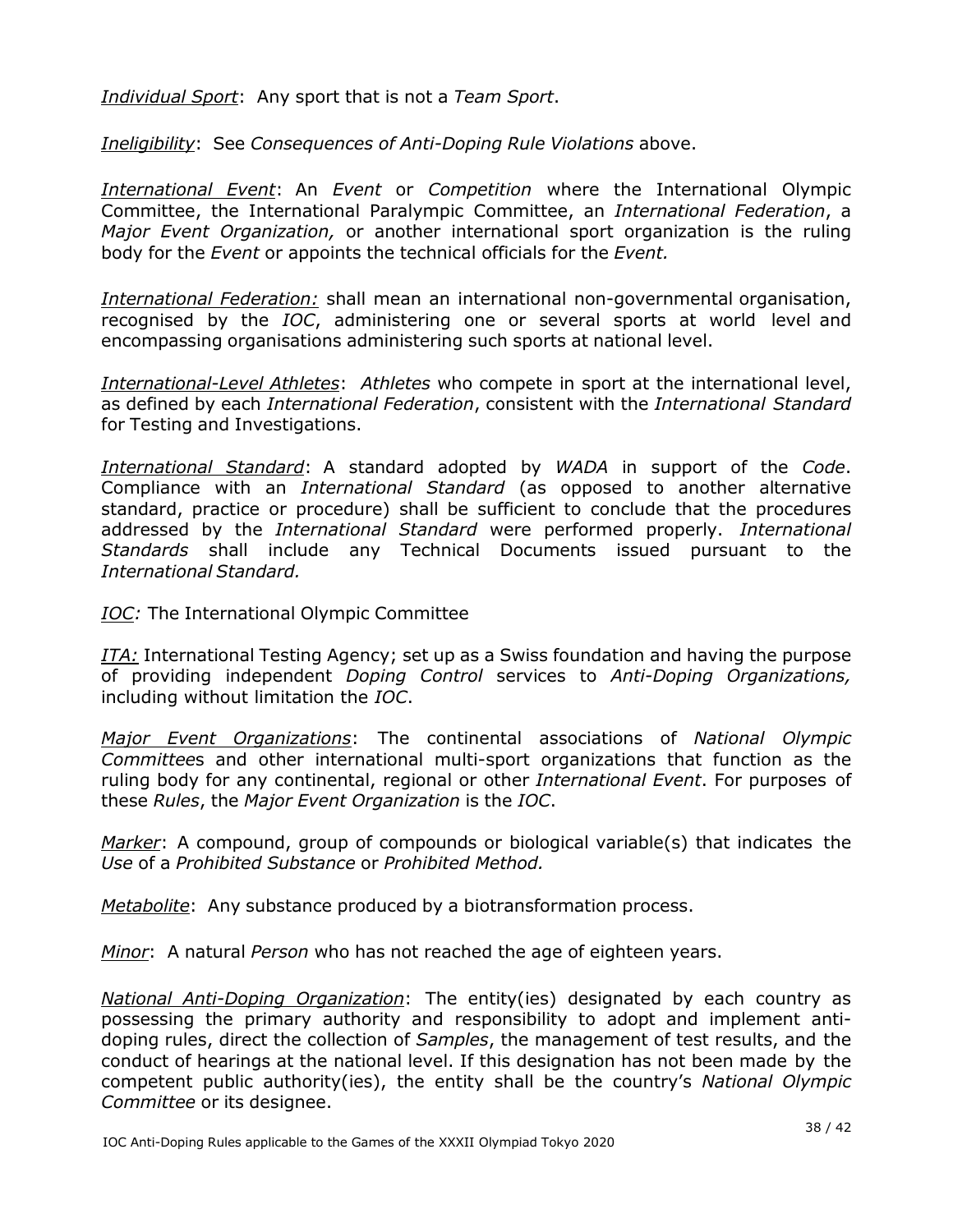*National Event*: A sport *Event* or *Competition* involving *International*- or *National-Level Athletes* that is not an *International Event*.

*National Federation*: A national or regional entity which is a member of or is recognized by an *International Federation* as the entity governing the *International Federation*'s sport in that nation or region.

*National-Level Athletes*: *Athletes* who compete in sport at the national level, as defined by each *National Anti-Doping Organization,* consistent with the *International Standard* for Testing and Investigations.

*National Olympic Committee or NOC*: The organization recognized by the *IOC*. The term *National Olympic Committee* shall also include the National Sport Confederation in those countries where the National Sport Confederation assumes typical *National Olympic Committee* responsibilities in the anti-doping area.

*No Fault or Negligence*: The *Athlete* or other *Person's* establishing that he or she did not know or suspect, and could not reasonably have known or suspected even with the exercise of utmost caution, that he or she had *Used* or been administered the *Prohibited Substance* or *Prohibited Method* or otherwise violated an anti-doping rule. Except in the case of a *Minor*, for any violation of Article 2.1, the *Athlete* must also establish how the *Prohibited Substance* entered the *Athlete*'s system.

*No Significant Fault or Negligence*: The *Athlete* or other *Person's* establishing that *Athlete*'s *Fault* or negligence, when viewed in the totality of the circumstances and taking into account the criteria for *No Fault* or negligence, was not significant in relationship to the anti-doping rule violation. Except in the case of a *Minor*, for any violation of Article 2.1, the *Athlete* must also establish how the *Prohibited Substance* entered the *Athlete*'s system.

*Olympic Games Tokyo 2020: Games of the* XXXII Olympiad Summer Games, Tokyo 2020.

*Out-of-Competition*: Any period which is not *In-Competition*.

*Participant*: Any *Athlete* or *Athlete Support Person*.

*Period of the Olympic Games Tokyo 2020*: The period commencing on the date of the opening of the athlete village for the *Olympic Games Tokyo 2020*, namely, 14 July 2020, up until and including the day of the closing ceremony of the *Olympic Games Tokyo 2020*, namely, 9 August 2020.

*Period of the Pre-Olympic Games Tokyo 2020*: The period commencing on 13 May 2020, up until and including the day prior to the opening of the athlete village for the *Olympic Games Tokyo 2020*, namely, 13 July 2020.

*Person*: A natural *Person* or an organization or other entity.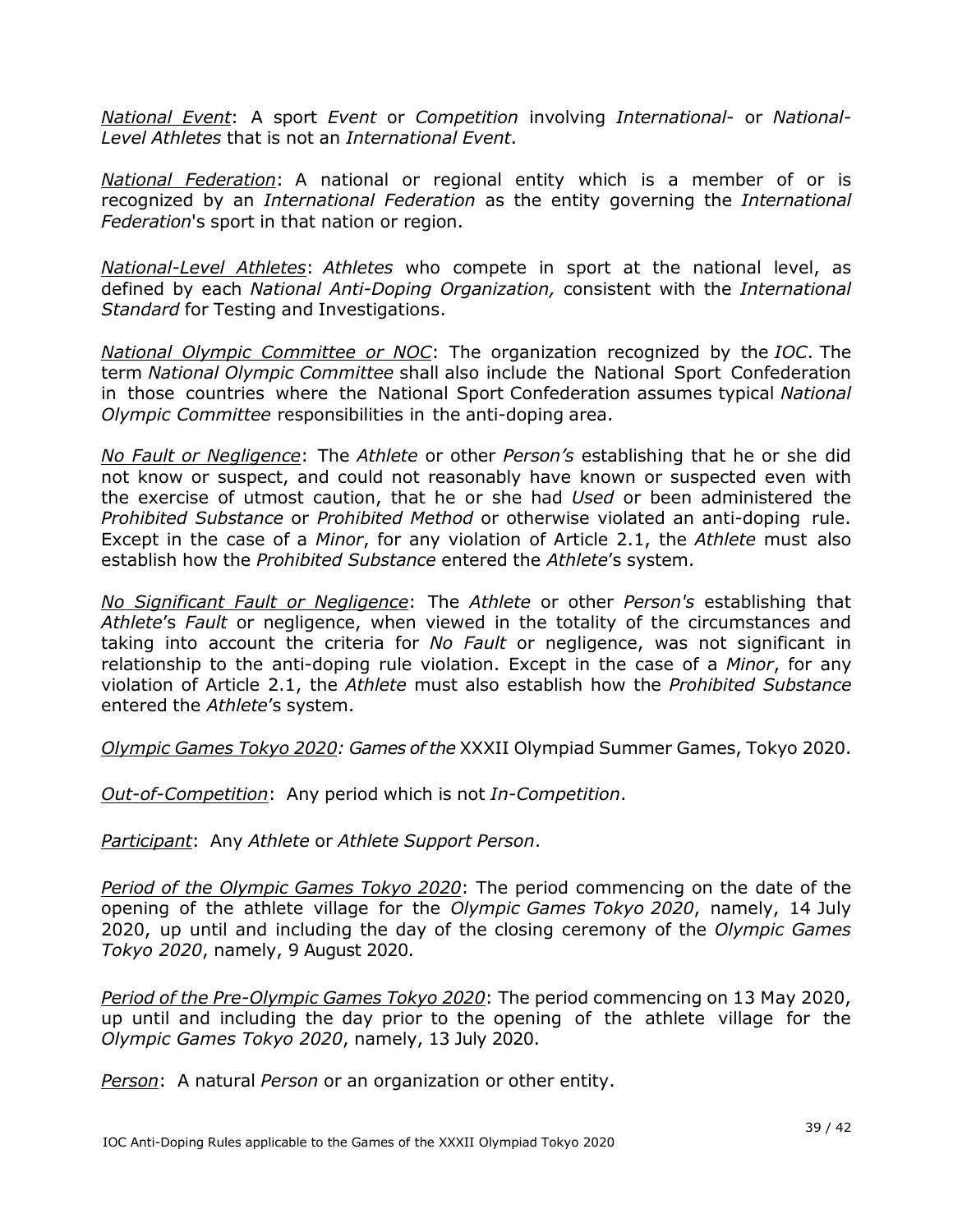*Possession*: The actual, physical *Possession*, or the constructive *Possession* (which shall be found only if the *Person* has exclusive control or intends to exercise control over the *Prohibited Substance* or *Prohibited Method* or the premises in which a *Prohibited Substance* or *Prohibited Method* exists); provided, however, that if the *Person* does not have exclusive control over the *Prohibited Substance* or *Prohibited Method* or the premises in which a *Prohibited Substance* or *Prohibited Method* exists, constructive *Possession* shall only be found if the *Person* knew about the presence of the *Prohibited Substance* or *Prohibited Method* and intended to exercise control over it. Provided, however, there shall be no anti-doping rule violation based solely on *Possession* if, prior to receiving notification of any kind that the *Person* has committed an antidoping rule violation, the *Person* has taken concrete action demonstrating that the *Person* never intended to have *Possession* and has renounced *Possession* by explicitly declaring it to an *Anti-Doping Organization*. Notwithstanding anything to the contrary in this definition, the purchase (including by any electronic or other means) of a *Prohibited Substance* or *Prohibited Method* constitutes *Possession* by the *Person* who makes the purchase.

*Prohibited List*: The list identifying the *Prohibited Substances* and *Prohibited Methods*.

*Prohibited Method*: Any method so described on the *Prohibited List*.

*Prohibited Substance*: Any substance, or class of substances, so described on the *Prohibited List*.

*Provisional Hearing*: For purposes of Article 7.6, an expedited abbreviated hearing occurring prior to a hearing under Article 8 that provides the *Athlete* with notice and an opportunity to be heard in either written or oral form.

*Provisional Suspension*: See *Consequences* of *Anti-Doping Rule Violations* above.

*Publicly Disclosure or Publicly Reporting*: See *Consequences of Anti-Doping Rule Violations* above.

*Regional Anti-Doping Organization*: A regional entity designated by member countries to coordinate and manage delegated areas of their national anti-doping programs, which may include the adoption and implementation of anti-doping rules, the planning and collection of *Samples*, the management of results, the review of *TUEs*, the conduct of hearings, and the conduct of educational programs at a regional level.

*Registered Testing Pool*: The pool of highest-priority *Athletes* established separately at the international level by *International Federations* and at the national level by *National Anti-Doping Organizations,* who are subject to focused *In-Competition* and *Out-of-Competition Testing* as part of that *International Federation*'s or *National Anti-Doping Organization's* test distribution plan and therefore are required to provide whereabouts information as provided in Article 5.6 of the *Code* and the *International Standard* for Testing and Investigations.

*Rules:* The *IOC* Anti-Doping Rules applicable to the *Olympic Games Tokyo 2020*.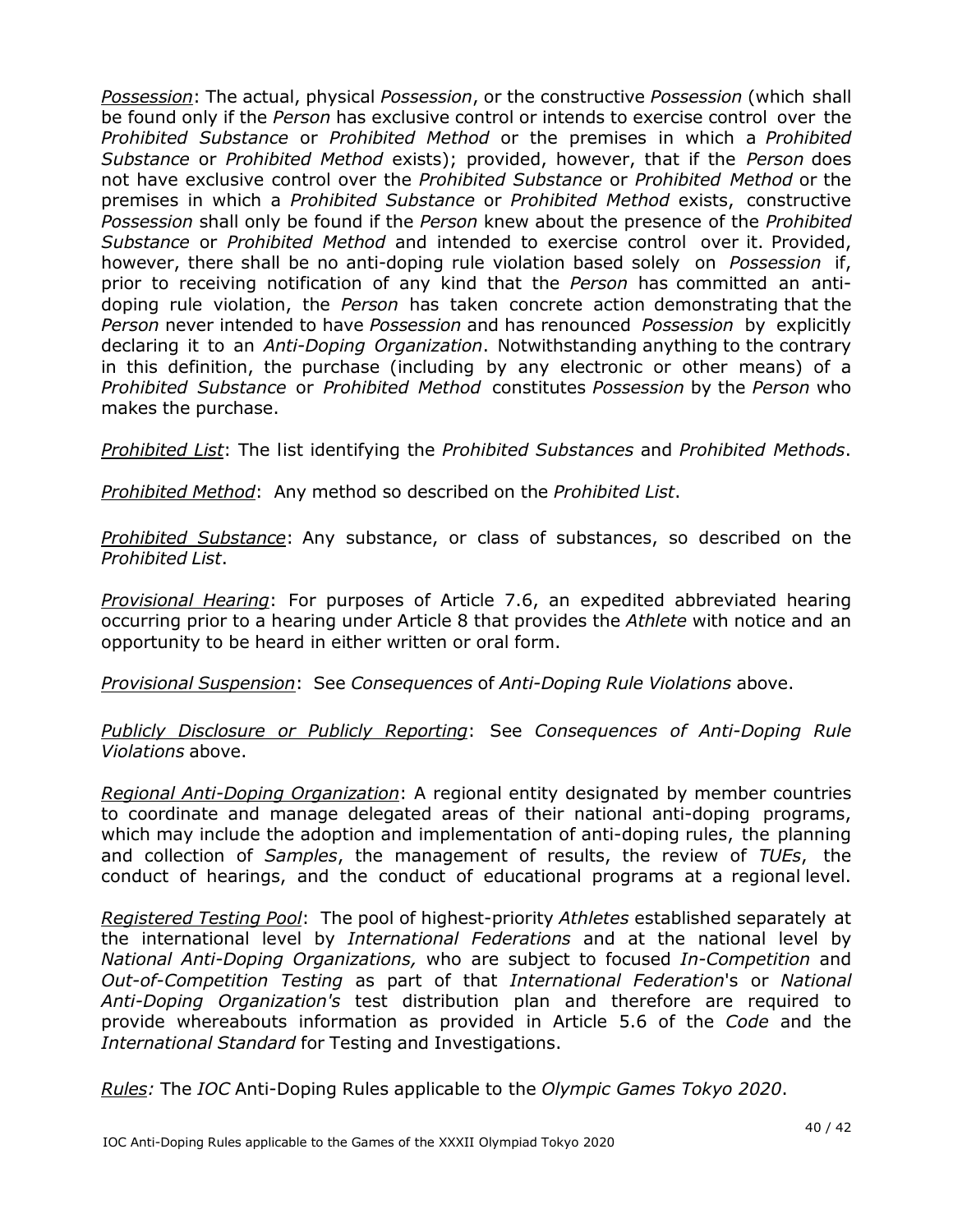*Sample* or *Specimen*: Any biological material collected for the purposes of *Doping Control*.

*Signatory(ies)*: Those entities signing the *Code* and agreeing to comply with the *Code*, as provided in Article 23 of the *Code*.

*Specified Substance*: See Article 4.2.3.

*Strict Liability*: The rule which provides that under Article 2.1 and Article 2.2, it is not necessary that intent, *Fault*, negligence, or knowing *Use* on the *Athlete's* part be demonstrated by the *Anti-Doping Organization* in order to establish an anti-doping rule violation.

*Substantial Assistance*: For purposes of Article 10.6.1 of the *Code*, a *Person* providing *Substantial Assistance* must: (1) fully disclose in a signed written statement all information he or she possesses in relation to anti-doping rule violations, and (2) fully cooperate with the investigation and adjudication of any case related to that information, including, for example, presenting testimony at a hearing if requested to do so by an *Anti-Doping Organization* or hearing panel. Further, the information provided must be credible and must comprise an important part of any case which is initiated or, if no case is initiated, must have provided a sufficient basis on which a case could have been brought.

*Tampering*: Altering for an improper purpose or in an improper way; bringing improper influence to bear; interfering improperly; obstructing, misleading or engaging in any fraudulent conduct to alter results or prevent normal procedures from occurring*.*

*Target Testing*: Selection of specific *Athletes* for *Testing* based on criteria set forth in the *International Standard* for Testing and Investigations*.*

*Team Sport*: A sport in which the substitution of players is permitted during a *Competition*.

*Testing*: The parts of the *Doping Control* process involving test distribution planning, *Sample* collection, *Sample* handling, and *Sample* transport to the laboratory.

*Tokyo 2020:* The organising committee for the *Olympic Games Tokyo 2020.*

*Trafficking*: Selling, giving, transporting, sending, delivering or distributing (or *Possessing* for any such purpose) a *Prohibited Substance* or *Prohibited Method* (either physically or by any electronic or other means) by an *Athlete*, *Athlete Support Person* or any other *Person* subject to the jurisdiction of an *Anti-Doping Organization* to any third party; provided, however, this definition shall not include the actions of "bona fide" medical personnel involving a *Prohibited Substance* used for genuine and legal therapeutic purposes or other acceptable justification, and shall not include actions involving *Prohibited Substances* which are not prohibited in *Out-of-Competition Testing* unless the circumstances as a whole demonstrate such *Prohibited Substances* are not intended for genuine and legal therapeutic purposes or are